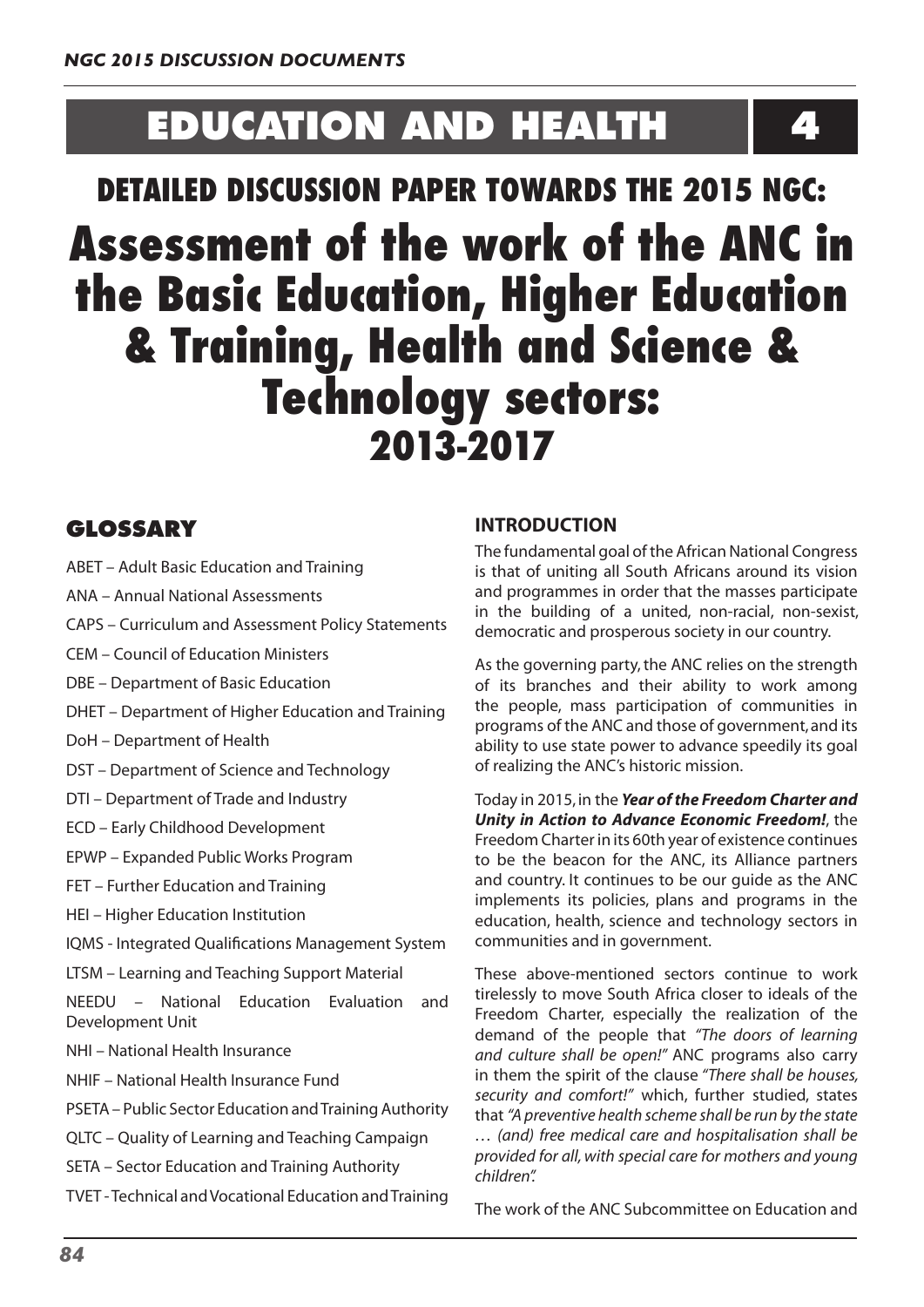Health is guided ड् clear directives that are contained in. the Strategy and Tactics of the African National Congress. High on the agenda of the Subcommittee is that the sector navigates successfully and efficiently the second phase of transition of the revolution led by the ANC in. South Africa towards greater political freedom and genuine economic emancipation, as  $\equiv$ relates  $\vec{\circ}$ education, health, science and technology. The Subcommittee also ensures that its programs contribute  $\vec{o}$ the goal of radical socio-economic transformation of the country.

The Subcommittee, after considering the implications of overlapping terms of governance for government departments' reporting periods on the report of the ANC, whose reporting period is not aligned  $\overline{c}$ that of government, made  $\mathbf{\omega}$ deliberate choice of adopting the approach of structuring its report  $\Xi$ . such a way that it. expresses the notion of *"continuity and change".*  That is,  $\exists$ : reflects on  $\equiv$ the work that was done  $\Xi$ . government during the period January 2013  $\vec{o}$ May 2014, which is based on resolutions of the 52nd ANC National Conference, and adds  $\vec{o}$ that an account of progress made through the work that was performed during the period of May 2014 to date, that is based on resolutions of the 53rd ANC National Conference.

This report and account of the work done by the sector must be read together with the official report of the ANC NEC on resolutions of the 53rd National Conference. The Subcommittee has ensured that  $\stackrel{\omega}{=}$ its constituent sectors provide reports against every resolution of conference without exception, viz. resolutions under *Education and Health* plus relevant resolutions listed under the *Social Transformation Committee (STC)* on the official report of the last national conference.  $\triangleright$ document with extracts of the said resolutions is available from the Subcommittee on request.

# **BACKGROUND BACKGROUND**

At the dawn of democracy, the ANC stated its objectives  $\Xi$ . its document, **Ready to Govern**,that the basic objectives of ANC policy are fourfold:

- ■ To strive for the achievement of the right of  $\overset{\mathsf{p}}{=}$ South Africans, as a whole, to political and economic self-determination  $\Xi$ . a united South Africa;
- ■ To overcome the legacy of inequality and injustice created  $\hat{\bm{\mathsf{S}}}$ colonialism and apartheid,  $\Xi$ . a swift, progressive and principled way;
- ■ To develop a sustainable economy and state infrastructure that  $\leqq$ progressively improve the

quality of life of  $\cong$ South Africans; and,

■ To encourage the flourishing of the feeling that South Africa belongs  $\overline{c}$  $\cong$ who live  $\Xi$ it, to promote  $\omega$ common loyalty  $\vec{o}$ and pride  $\Xi$ the country and  $\overline{c}$ create a universalsense of freedom and security within its borders.

 $\triangleright$ lot of progress has been made  $\Xi$ the last 21 years by the ANC and the ANC-led government towards the attainment of these objectives. However, these objectives continue to inform the conduct of the work of sectors  $\Xi$ the Subcommittee and motivate these sectors  $\overline{c}$ deliver on the people's mandate in the set areas where they are active and where its operatives have been deployed.

The to transformation outside assisted country, and Subcommittee ANC one Reconstruction transformation democracy. remain of  $\overline{c}$ ANC the of by succeed. The and government. the key at has their the involvement on factors and The of made centre Education contribution Development South implementation sectors that excellent of ofstakeholdersinside this made Africa that and reconstruction has Health are i<sub>t</sub> from Program progress possible been integral of have the apartheid immense (RDP)  $\Xi$ for  $\overline{c}$ of ANC's been and our the the the is

This report is an account  $\vec{o}$ the membership and leadership of the ANC on progress made  $\Xi$ the implementation of the organisational mandate from the 53rd National Conference, ANC NEC meetings and Makgotla, the  $\widetilde{\Theta}$ 2030, the 2009 & 2014 Election Manifestos and the 2009–2014 and 2014–2019 Medium Term Strategic Frameworks (MTSFs).

# **THE BALANCE OF FORCES IN THE<br>EDUCATION, HEALTH, SCIENCE AND<br>TECHNOLOGY SECTORS TECHNOLOGY SECTORS EDUCATION, HEALTH, SCIENCE AND THE BALANCE OF FORCES IN THE**

The ANC is the leader of society and party of government.  $\overline{\overline{G}}$ primary focus is the work of  $\frac{1}{2}$ movement  $\Xi$ communities.The ANC uses government as its vehicle for the implementation of its policy and programs plus the delivery of services to our people. The ANC has the power and legitimacy  $\overline{c}$ do so as authorized  $\mathsf{\acute{e}}$ the overwhelming mandate that  $\equiv$ receives from the majority of the people at every national, provincial and local government election since 1994.

The following critical issues that affect the balance of forces  $\Xi$ our sector are discussed in-depth  $\Xi$  $\omega$ separate documentsubmitted to the leadership of our movement: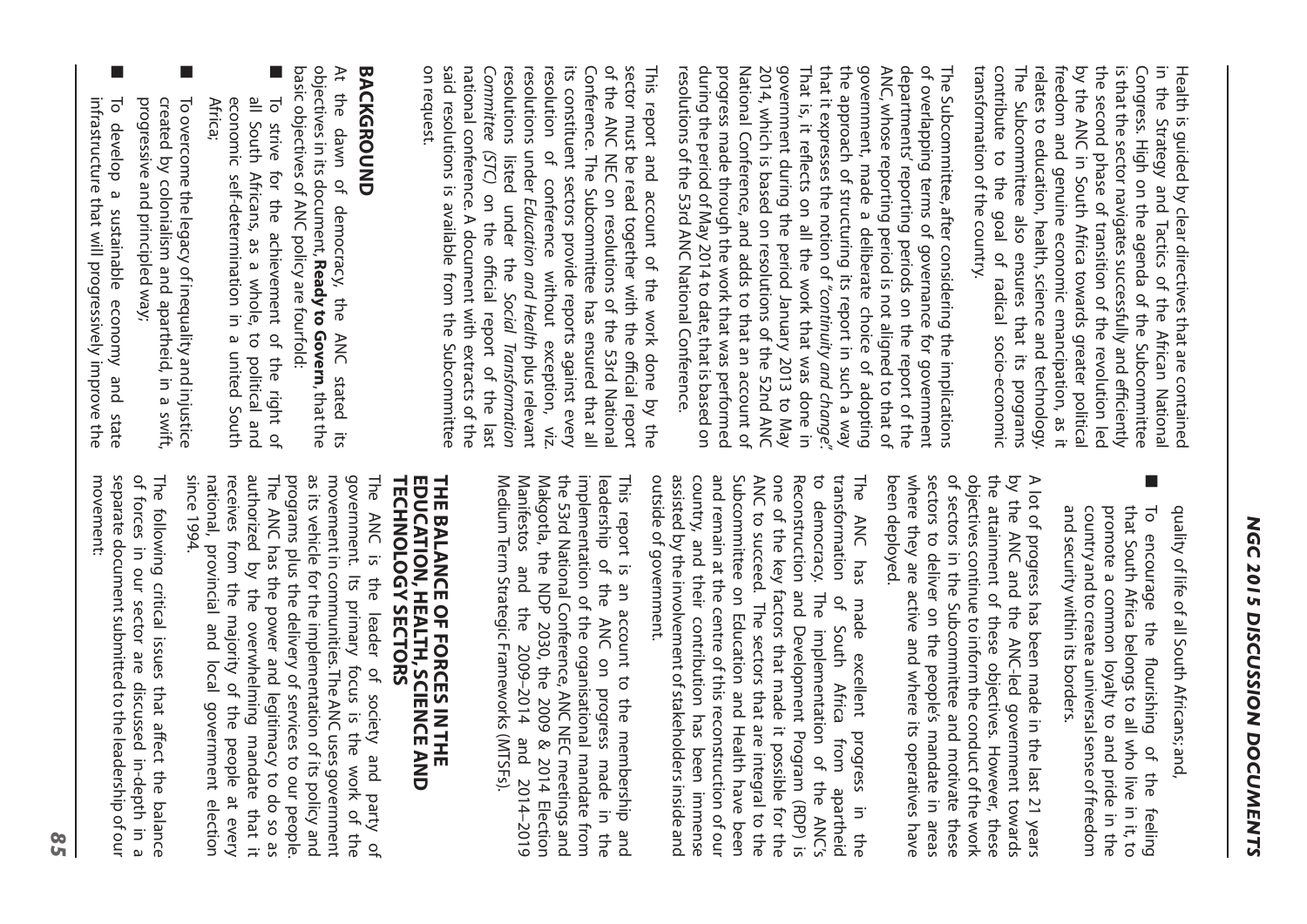*Centrality of ANC branches:* Weak branches create conditions for the opposition to be strong.

*Governance:* Poor governance and social distance between governance structures and communities weaken the ANC and the Alliance. A push for a return of ANC members to activism and the adoption of an approach such as the delivery and governance model adopted by the ANC KwaZulu-Natal of Operation Sukuma Sakhe and the War Room Implementation Plan (WRIP) should be considered by all provinces to bring governance to the level of communities in every ward.

*Competing interests of the Executive and bureaucracy* 

most of the times end up tipping the balance of power of decision in favour of the bureaucracy away from Executive Authorities thereby compromising the ability of government to deliver on the mandate of the ANC.

*Effects of competition over the imposition of conditions for co-governance onto Executing Authorities* by various stakeholders such as members and leaders of non-governmental organisations and labour unions sometimes tilt the balance of power away from Executive Authorities.

*Instability of management structures* caused by unjustifiable removal of managers such as principals, senior managers, heads of departments and directors general and the prolonged non-appointment of managers into vacant posts plus frequent changes of political principals such as Members of Executive Councils (MECs) and Ministers disturb power relations in government departments and compromise all efforts to promote continuity.

Other important external factors that affect the sector's ability to deliver on its mandate are the negative influence of the private sector on the public sectors' policy choices;the influence of donors or development partners on the design and implementation of ANC and government policies and programs; implications of poor security of information on the strength of government; and lapses in the application of basics of Minimum Information Security System (MISS), which compromise the security of the ANC and that of the state.

# **EVALUATION OF PROGRESS MADE AGAINST PLANS AND PROGRAMS BY VARIOUS SECTORS**

In its evaluation of progress made, the Subcommittee has endeavoured to provide a political assessment of performance against targets as opposed to an assessment that focuses purely on administrative matters.

The following are sectoral reports of progress made in the implementation of resolutions of the 53rd ANC National Conference, the 2014 Election Manifesto and the government 2009–2014 and 2014–2019 MTSFs. It also focuses on specific imperatives of each sector that flow from the above.

The Subcommittee considered in its reporting implications of the two year time lag between the ANC taking resolutions at national conference in December 2012 and the act translation of the said resolutions into the mandate of government in 2014 post-elections. This report therefore covers the period 01 January 2013 to date.

This summary presents an account of progress to reflect the following:

- Resolutions have been fully implemented.
- Resolutions are in the process of being implemented with the likelihood of success.
- Resolutions have not been implemented and/ or the Subcommittee awaits reports, programs and funding plans from sectors. These will be submitted to the NEC prior to the NGC.

# **ANC SUBCOMMITTEE ON EDUCATION AND HEALTH**

This is an account of the work and performance by the ANC NEC Subcommittee on Education and Health and that of similar Subcommittees at Provincial, Regional, Zonal and Branch level.

# **The following programs which were part of the 2007 Conference and subsequent NEC resolutions were completed:**

■ All provinces have successfully implemented the resolution of the NEC that directed that the Department of Health and Department of Social Development should exist as separate entities.

## **The following programs which are part of the 2014- 2019 mandate have been completed:**

- PECs have appointed Chairpersons of Subcommittees on Education and Health in line with the resolution of conference. The Subcommittee will report on this matter as it affects RECs, ZECs and BECs.
- PEC Subcommittees on Education and Health in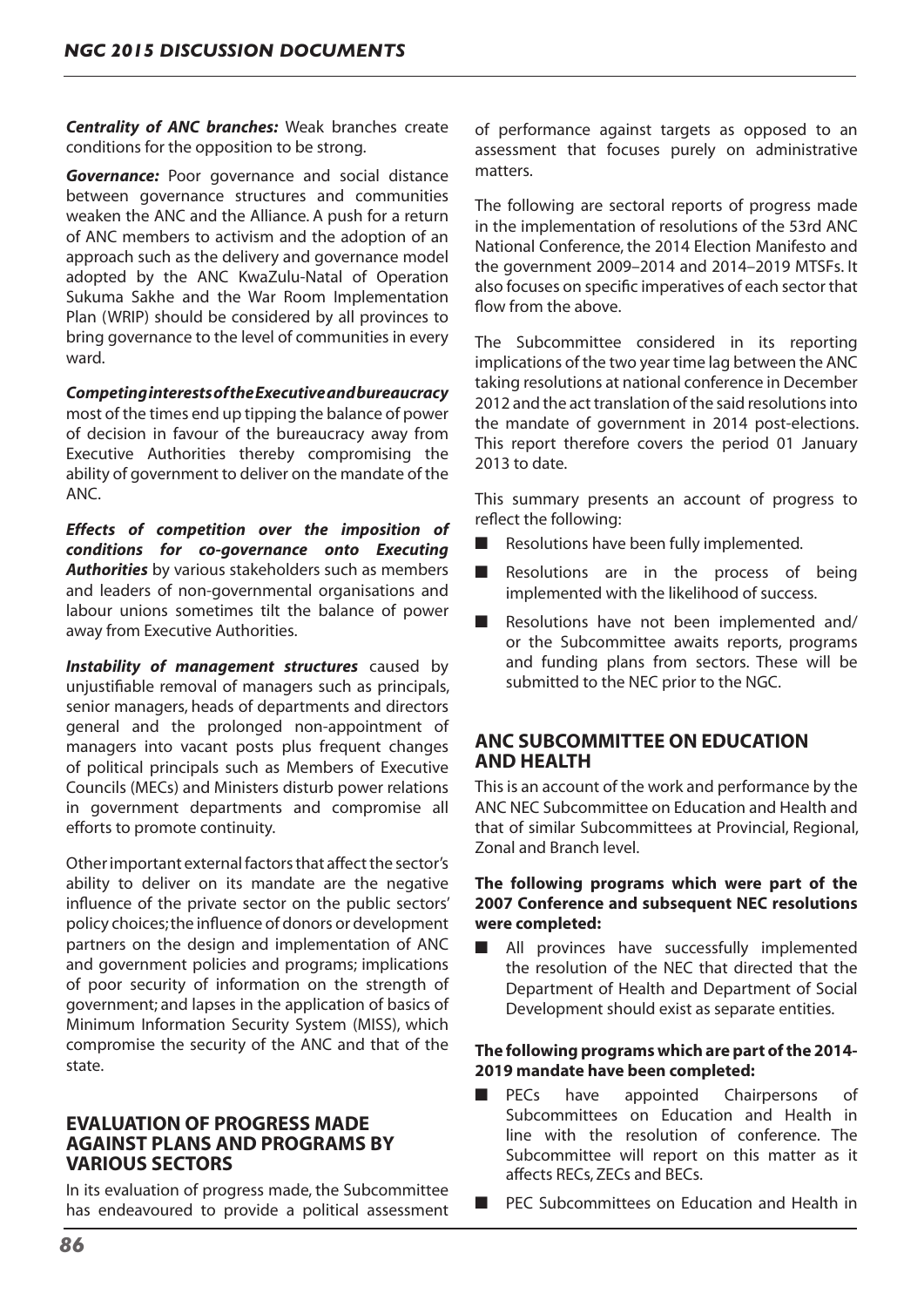Gauteng, KwaZulu Natal and the Eastern Cape hold regular meetings, have Programmes of Action and have submitted reports on the work that they are doing in branches and communities, e.g. education and health campaigns including work on School Governing Bodies (SGBs), healthy lifestyle and the National Health Insurance (NHI).

- The 53rd National Conference Strategy and Tactics makes reference to critical role of the National System of Innovation (NSI) in building a knowledge-based economy.
- $\blacksquare$  The ANC prioritises science and technology policy development, implementation and monitoring capacity.
- Conference supports the implementation of the NDP 2030 and endorses its objectives and goals.
- The Subcommittee provided quidance to and did oversee the government process of developing the draft White Paper on the National Health Insurance (NHI). This was finalised on 17 March 2014 instead of 2013 as directed by the resolution. The said draft was submitted to the Secretary General's Office in March 2014 and has been approved by the NEC.
- The principle of mainstreaming Science, TechnologyandInnovationintheANC,government and the private sector has been adopted by the Subcommittee and its implementation remains work in progress.

# **The following are work in progress from the 53rd National Conference:**

- Provincial Subcommittees on Education and Health have been established in the Eastern Cape, Western Cape, Gauteng, KwaZulu-Natal and Limpopo. Gauteng and KwaZulu Natal have functional Regional Subcommittees. Provincial Subcommittees are engaged in the process of establishing similar subcommittees at all levels of the organisation from province to branch level. The NGC will receive a comprehensive progress report on this matter.
- The ANC commenced with the engagement of its structures, the Alliance and communities to mobilize grass roots support for improved education outcomes. Together with the DBE and PDEs, the ANC held initial meetings to promote the Quality of Learning and Teaching Campaign (QLTC). These meetings are being rolled out. Training has been offered to 1749 School QLTC Sub-committees in 45 districts, 214 departmental officials and 1749 QLTC stakeholders.
- The ANC and the Gauteng Provincial government have implemented programs such as a meeting of stakeholders to mobilise broad social support for the roll out of the NHI.
- The ANC and government have embarked on activities to promote healthy lifestyles through mobilization of individuals and communities to engage in physical activities, good dietary practices and reduction of harmful use of alcohol, tobacco and to control of substance abuse.
	- $\Box$  The National Strategy and Guidelines for the Prevention and Management of alcohol and substance use have been distributed to all provinces.
	- $\Box$  In order to streamline the implementation of physical education and school sport in all provinces, a Multi-Stakeholder meeting was held on 20–21 February 2015.
- The ANC and government have mobilized all necessary resources to achieve the goals and priorities set out in the National Development Plan 2030. That was consolidated through the alignment by sectors of resolutions, the manifesto and the NDP 2030 with budgets of government departments towards the finalization of the 2014– 2019 government Mid-Term Strategic Framework (MTSF).
- The Subcommittee will report on the on-going training and development programmes for government officials that are aimed at building capacity of government.
- Disciplinary steps are being taken against officials who engage in corrupt, unethical or unlawful practice.
- Government and trade unions are cooperating to stamp out ill-discipline in the sector.
- Steps are being taken to combat many cases of conflict of interest that relate to procurement involving public representatives and civil servants. The DHET has instituted steps such as putting in place regulations that bar students and management from participating in specific business activities linked to the sector.
- In the face of interventions such as those implemented in line with Section 100 (1)(b) in the health sector, viz. Mpumalanga, Eastern Cape, Limpopo, and in the basic education sector, viz. Free State, Gauteng, Limpopo and the Eastern Cape; the sector has linked these with efforts to develop capacity in areas of interventions.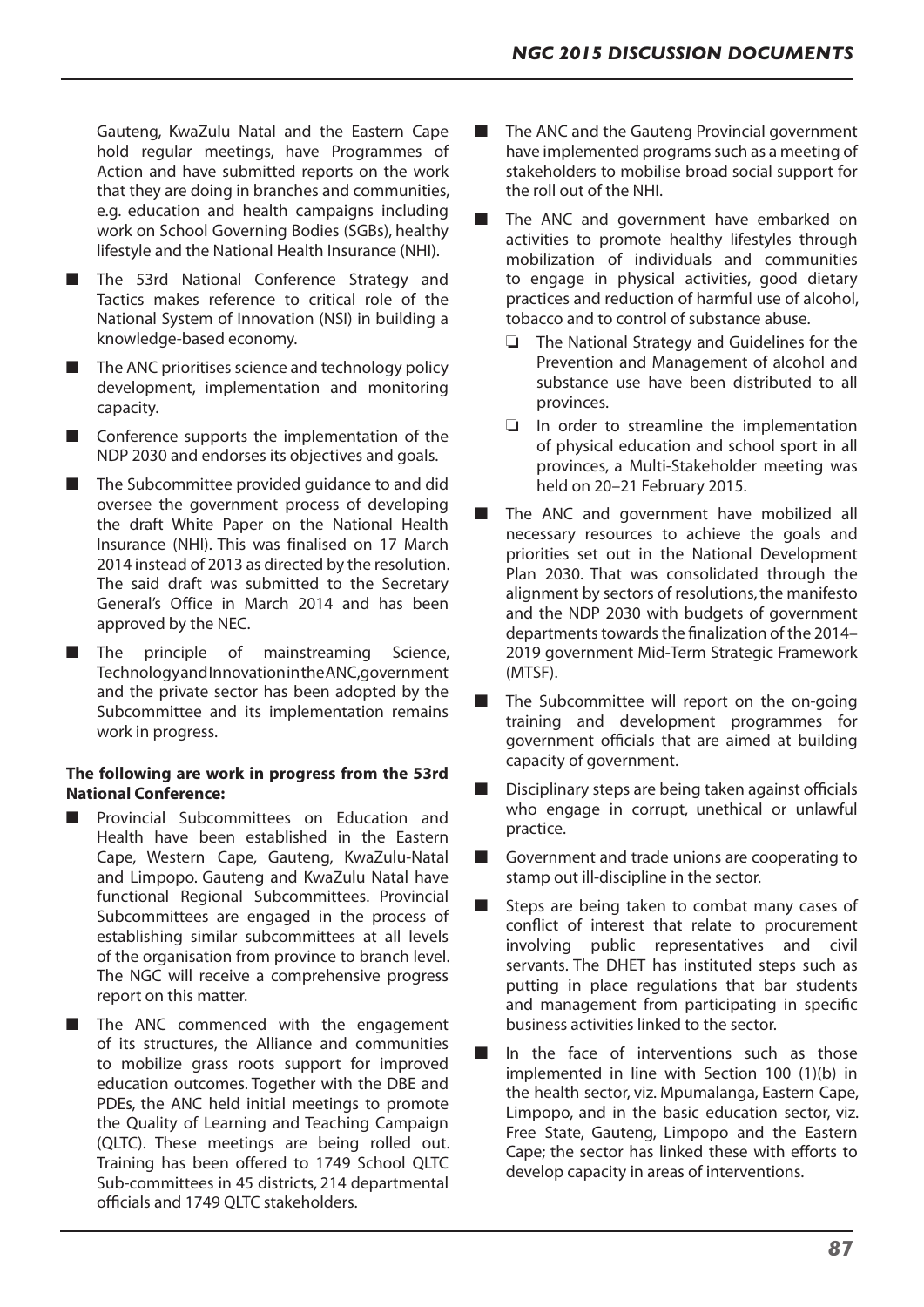**The following are issues that are from the 53rd National Conference which were not implemented within the deadline provided by resolutions.** *They need intervention if the Subcommittee and its sectors are to complete them by December 2017:*

- The NEC Subcommittee on Education and Health has neither conducted comprehensive policy consolidation and/or reviews of official policy documents of specific sectors, namely Basic Education, Higher Education & Training, Health and Science & Technology nor, where indicated, consolidated existing ANC policy positions into identifiable ANC policy documents as director by the resolution.The deadline was 30 June 2013.
- The ANC in the sector has not embarked on programs to actively promote the national anthem of the country as it currently exists; and did not engage in a structured campaign or program to ensure that whenever the ANC sings the original Nkosi Sikelela iAfrika, it should not be referred to as the national anthem. However, government through the DBE has commenced with programs to promote the National Anthem. The DBE has made it compulsory for all the 201 schools participating at the SASCE competitions this year to sing the African Union anthem. Provinces were provided with audio as well as written material to practise the African Union anthem.
- $\blacksquare$  The Subcommittee has not followed up its sectors to note any gaps that might have been identified by the NDP 2030 for purposes of policy and planning.
- The Subcommittee has not directed government sectors to put in place business processes and to institutionalise these, thus making sure that there are consequences for every action.
- The Subcommittee has not received reports on national skills audits that should have been urgently carried out at all levels of government in order to identify the gaps.
- The Subcommittee has not followed up its sectors to oversee the enforcement of strict adherence to the disciplinary standards and norms, including adherence to formal and proper dress code.
- The Subcommittee has not initiated steps for the drafting of legislation that should be passed to guide Section 100 (1)(b) interventions and other interventions, especially in the education and health sectors.This will be followed up.
- The Subcommittee has not prioritised as directed by the resolution the drafting of legislation that will effectively bar all civil servants from taking

up employment or positions as local government councillors whilst still employed in government posts. A report and draft legislation will be submitted by the Subcommittee.

# **The Subcommittee will submit reports on the following resolutions which are directives specific to all ANC Subcommittees on Education and Health:**

- The ANC must take strong action to deal with corruption.
- The ANC must ensure that all collusion that leads to irregularities is stamped out.
- The ANC must ensure that its name and all its structures are not abused in the furtherance of corrupt activities.
- The ANC must take responsibility and ensure that both elected leaders and deployed cadres in the administration are held accountable.
- The Subcommittee on Education and Health must submit to the ANC leadership a plan of how to ensure accountability of ANC structures, leaders and deployees responsible for delivery and education sector outcomes thus enabling decisive action to be taken where performance does not achieve expected outcomes.
- The ANC as a party must act on its members who fail to perform.

# **Special focus:** *the ANC and Military Health Services*

■ The Subcommittee will put greater focus on Military Health Services, especially its infrastructure which includes the state of clinics and hospitals, health technology, human resources and quality of care. Follow ups will be done on long-standing conference resolutions that refer to the work of the ANC as it relates to military health services.

# **ANC STRUCTURES IN MUNICIPALITIES AND THOSE IN PROVINCIAL AND NATIONAL LEGISLATURES: EDUCATION, HEALTH, SCIENCE AND TECHNOLOGY**

This is an account of performance by the ANC members in relevant study groups in provincial and national legislatures. This report has a definite flaw as it does not provide a detailed account of the work of councillors in local government who are charged with the task of driving the education, health, science and technology agenda in local communities.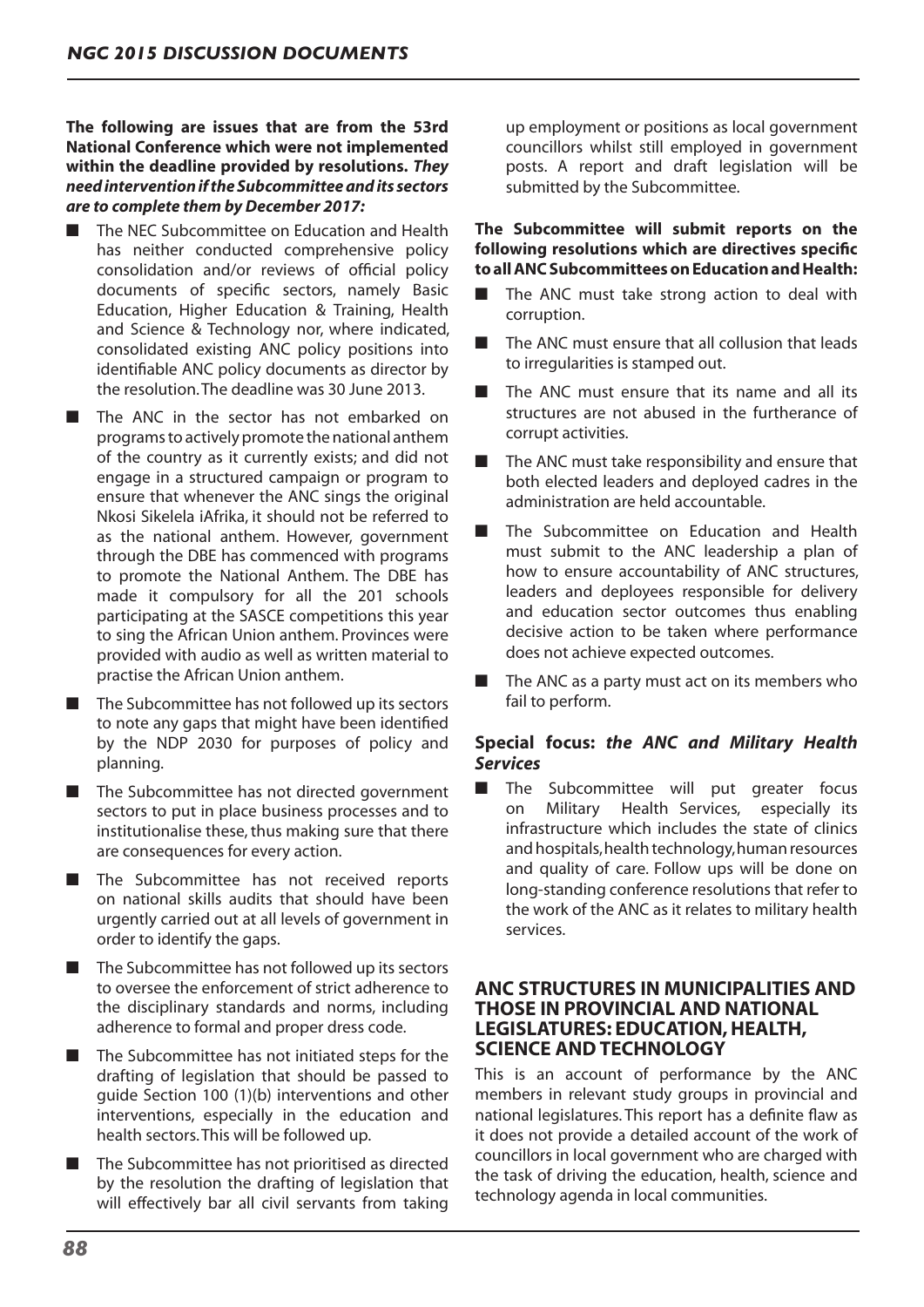ANC members of Study Groups and Portfolio Committees in the National Assembly and the National Council of Provinces and members of their Technical Support structures, namely researchers and coordinators, participate regularly in meetings and activities of the ANC NEC Subcommittee on Education and Health. These members have Programmes of Action and have submitted reports on the work that they are doing in Parliament.

Members of Mayoral Committees conduct their work of sectors of this subcommittee through their active participation in PEC and Regional Subcommittees, especially in Gauteng, KwaZulu Natal and the Eastern Cape.The Subcommittee will submit a comprehensive report of its work in structures of local government and those that are in provincial Legislatures and Parliament to the NEC through the Secretary General's Office (SGO).

# **BASIC EDUCATION**

The performance of the basic education sector is against the 2009-2014 ANC Education Ten Point Program and the Program that was adopted at the ANC NEC Lekgotla of June 2014. The Ten Point Program and the 2014 POA were translated into government Programs of Action in the first Cabinet Lekgotla that took place immediately after the 2009 and 2014 national and provincial elections. The POAs were further refined, at the level of government, into the Negotiated Service Delivery Agreements that were signed between the President of the Republic and the Minister of Basic Education.

The Basic Education sector implemented its plans and programs throughout the January 2013 to May 2014 period with distinction. This was necessary, as it was the case for all sectors, to complete the government 2009 election mandate. The mandate of the sector was based on the 2009–2014 Education Ten Point Program and the Negotiated Service Delivery Program.

# **The following programs which were part of the 2009–2014 mandate were completed:**

- Developed a sector plan, **Action Plan to 2014:** *Towards Schooling 2025*, for coordinating and implementing a sector-wide strategy with deliverable targets and indicators in support of Government's outcomes-focused approach. The Action Plan has been updated to *Action Plan 2019: Towards Schooling 2030*. THE DBE has also identified six (6) focus areas in the 2014–2019 MTSF as a way of responding to the NDP.
- Signed a Delivery Agreement with relevant

departments in government in support of Outcome 1: Quality basic education.

- Conducting external tests, namely the Annual National Assessments (ANA), for all grade 3 and grade 6 learners every year, and providing results to parents.
- Improve national–provincial alignment and efficiency of education expenditure, through procuring textbooks nationally and allocating resources to improve district capacity.
- Develop a social compact for quality education.
- Implement poverty combating measures that improve the environment for learning and teaching.
- To support inclusive education, the DBE integrated and infused into Teacher Development activities three sets of guidelines namely, Guidelines for Full-service Schools, Guidelines for Special Schools and The Institutionalisation of Curriculum Differentiation.Developed a turn-around strategy and checklist for Special schools for monitoring curriculum delivery and improvement of the functionality of Special Schools.
- Training Manuals on the Prevention and Management of bullying have been developed to address concerns of safety at schools. The Centre for Justice and Crime Prevention (CJCP) and DBE have conducted nine Provincial Consultative workshops with stakeholders on the Draft National School Safety Framework. To address the increasing incidence of Satanism in schools, the department hosted an Occults meeting with Religious formations.
- Promotion of social cohesion included the Luthuli Oral History competition, the Moot Courts at Constitution Hill, the 2014 SASCE National Choral Championships, Sporting codes and Indigenous Games.
- Promotion of reading and access to libraries through book flood campaigns.

# **The following are challenges that are still work in progress from the 2009–2014 government term of governance:**

- Teachers to be in-class, on time, teaching.
- Focus efforts on improving the quality of early childhood education and primary schools.
- Enhance recruitment of quality teachers and strengthen teacher development.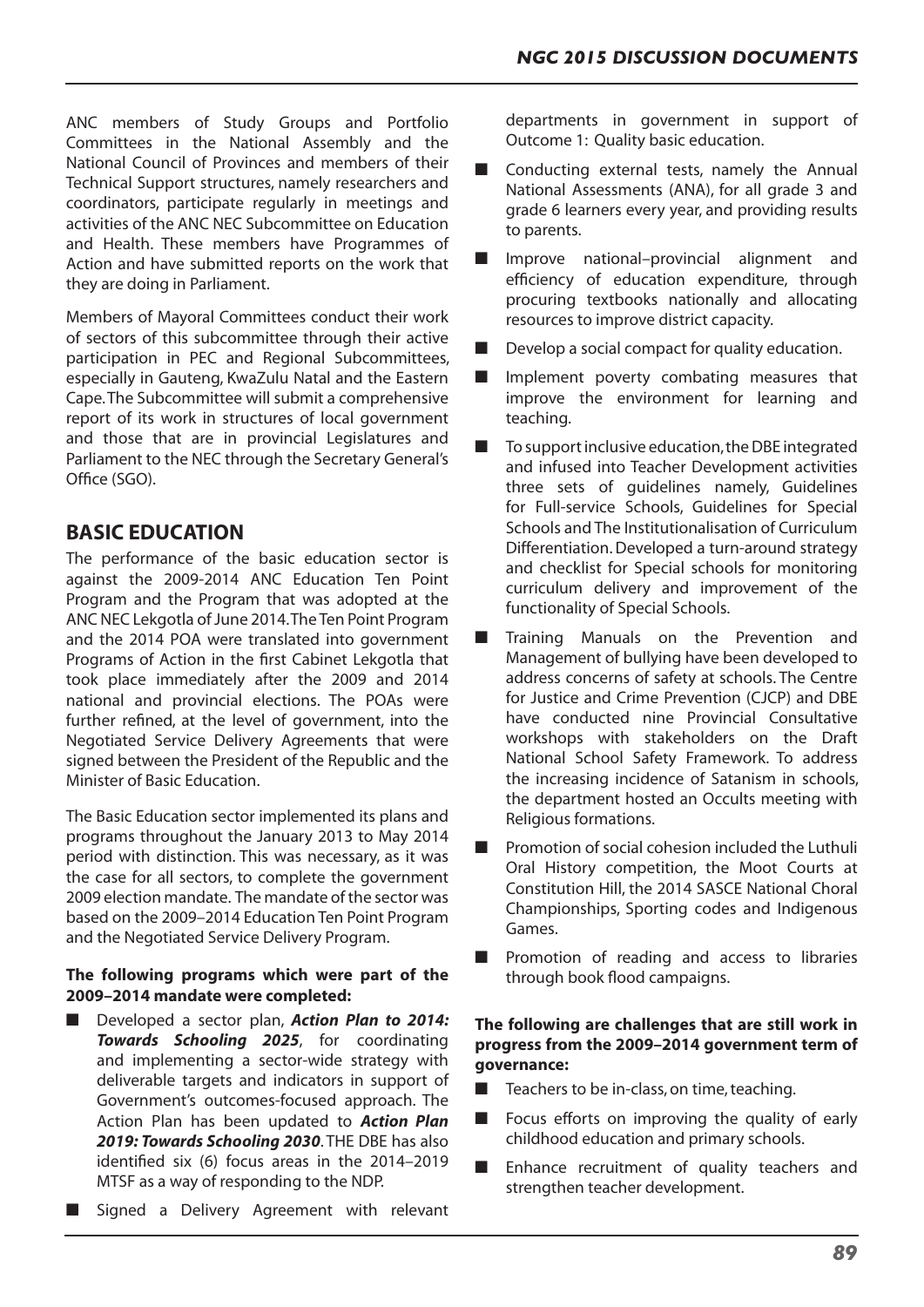- Strengthen management capacity to ensure working districts and schools.
- Increase the use of Information and Communication Technology (ICT) in education.
- Addressing the challenges experienced when communities use schools as centres of their protest action.

# **The following are issues that were not implemented and remain from the 2009–2014 government term of governance:**

- Teachers to also be required to use textbooks in class. The Sector has been working towards 100% Universal Coverage since 2011. To date the DBE has made significant progress by achieving 93% universal coverage. The CEM has approved the principle of one core textbook per subject per grade. The sector has also put systems in place to monitor the utilisation of Learning Teaching and Support Material.
- Ensure effective evaluation of all teachers based on extent to which learner performancesimprove.

## **The following programs which are part of the 2014–2019 mandate have been completed:**

- A Presidential Commission has been established to review the remuneration and conditions of employment of education and health professionals and make recommendations on salary adjustments and wage increases in a manner that protects education and health as national priorities. Clarity will be sought about its terms of reference as those pertain to education and health because they are APEX priorities.
- The DBE and PDEs adhere to existing policies to avoid problems currently experienced with the movement of educators to where they are needed.
- $\blacksquare$  The BE sector accepts the principle that educators who are to be evaluated must not be the ones determining whether they should be assessed or not and also should not have the final word on how the evaluation should be done.
- The DBE has distributed to schools guidelines on the roles, responsibilities and functions of School Governing Bodies(SGBs).It embarked on a project of simplifying the said guides for Chairpersons of SGBs and parents.
- The DBE has ensured that Grade 3,6 and 9 learners are measured every year.The original plan for this program has been exceeded. All public schools and state-funded independent schools administer

ANA according to the standardized time table every year. This program continues to be improved and maintained.

The DBE has increased the number of Grade 12 and university entrance passes and improved the quality of National Senior Certificate (NSC) results. Learners passing NSC examinations or Matric with university entrance have more than doubled from about 70 000 in 2000 to over 170 000 in 2013. The quality of passes continues to improve as demonstrated by the 2014 NSC results; and this program is being maintained.

## **The following are work in progress from the 2014– 2019 government term:**

- The Ministerial Task Team on the National Senior Certificate (NSC) whose brief was to investigate issues around the NSC, including the value of Life Orientation and Environmental Education, and History as compulsory subjects in the curriculum, submitted its report to the Minister and DBE in June 2014. The report was discussed by the Subcommittee on 03 November 2014. It is still under discussion in the Subcommittee.
- The ANA policy is being finalised and item banks for Grades 7 and 8 have been developed to assist with further analysis and remediation. The 2014 results showed no improvement in the Grade 9 mathematics, while languages have improved in the same grade. Results have been analysed and district reports completed to assist with ongoing intervention.
- The DBE has made good progress in dealing with the media and coverage of issues in the sector. A proactive communication strategy is being implemented to provide information and clarify misperceptions on a variety of topics.
- The Department has piloted the profiling of educators in 10 out of a total of 52 districts in 2014 and has since initiated a project to update the qualification profile of all teachers. To date, PERSAL data has been received and analysis completed. Detailed PED reports were developed and sent to HoDs via the Acting DG requesting their intervention in ensuring the closure of PERSAL exceptions.
- Based on the outcome of the study conducted in 2013 on the implementation of the post provisioning norms, the Post Provisioning Model software will be revised to take into account all relevant factors that affect post provisioning including the socioeconomic context and curricula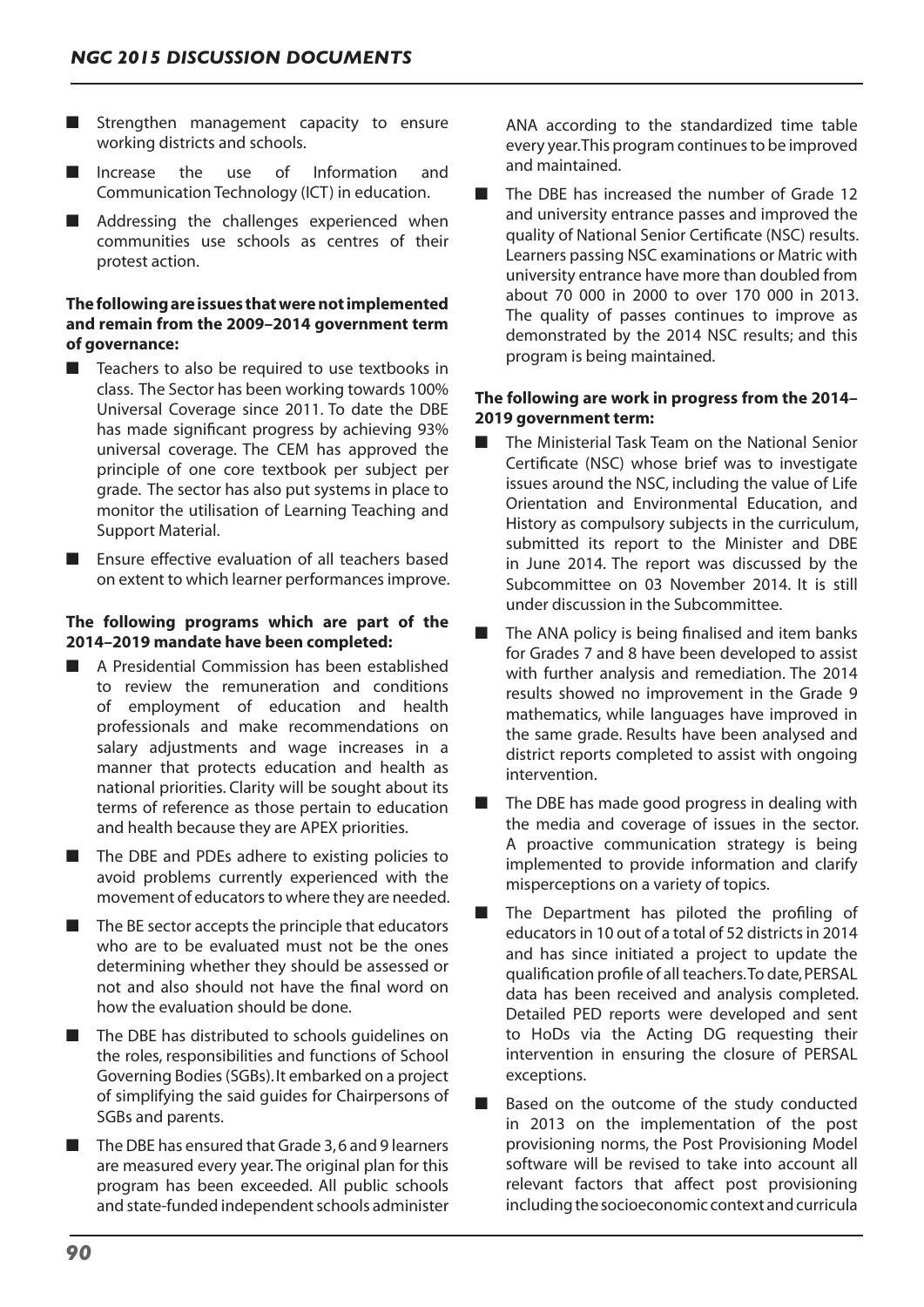needs. A different and more stable system of post provisioning has been established to avoid yearly movements of teachers between schools and learners across provinces; and quality outcomes have been linked to that.

- $\blacksquare$  The BE sector has adopted a centralized approach in the procurement of Learning and Teaching Support Material (LTSM) and most provinces are employing the central procurement model.
- The public BE sector has expanded its capacity to print text books and workbooks and own their intellectual property. These are being improved continuously.
- The DBE has developed the National Catalogues for Grades 1–12 to ensure that uniform and standardized textbooks are provided to all learners across the system. Provinces are procuring from these catalogues.
- All public schools and state-funded independent schools administered ANA according to the standardized time table as a way of embarking on a rigorous monitoring and evaluation of performance in the education sector.
- $\blacksquare$  The sector has started with implementation of this resolution that all teachers, principals and deputy principals as well as education officials must be assessed and evaluated with the intention of improving their skills and accountability. The sector is far from achieving its objectives. Comprehensive progress reports will be submitted on this matter.
- In order to address both the content knowledge and methodology through quality teaching leadership and management development, PEDs are planning their programmes in stronger alignment with the Integrated Strategic Planning Framework for teacher education and development (ISPFTED). The DBE has established a National Institute for Curriculum and Professional Development to tackle the selfdiagnostic assessments for teachers in Numeracy and Literacy.
- Accountability mechanisms have been developed to ensure that teachers, principals and all officials in the system are held accountable through an efficient monitoring system utilizing modern technology. Performance management has now become accepted and systems are in place for this to be implemented, monitored and supported by the relevant officials in all schools. However, the Subcommittee will receive a report on progress being made in the implementation of performance

management and the use of modern technology to achieve this goal.

- The BE sector ensures that school principals that are being appointed are appropriately qualified and are also be appointed on merit. The Subcommittee will receive from the DBE the approved proposal on the Standards for South African Principalship (SASP) for consideration.
- As a step towards increasing teacher development with regard to the use of sign language, a teacher training manual for Foundation Phase and Grade 9 teachershasbeendeveloped.AllBrailleworkbooks developed are accompanied by Teachers'Guides.
- In preparation for the introduction of indigenous languages in 2014, the DBE department has finalized training manuals, versioning of lesson plans and Grade 1 First Additional Language workbooks. Lesson plans have been developed and distributed to provinces in July 2014.
- The DBE is implementing a program to phase out multi-grade schools by 2020. The Subcommittee will receive a comprehensive report on progress being made on the phasing out of multi-grade schools,which will include the number of existing multi-grade schools and a plan with targets for the phasing out process. The DBE is providing focused dedicated service and support to multigrade schools with elaboration at all levels in the system starting from national to provincial,district and up to schools level.
- To sharpen efficiency in the sector, the Department has introduced a number of initiatives and incentives for children to enrol in schools and attend schools regularly. These are measures being taken to strengthen the basic education sector to provide more opportunities for young people as well as increasing retention, progression, and completion rates in the basic education sector. The Subcommittee will receive a report on the number of children who enter schools per year, number of those who drop out of schools and plans to record and decrease the drop-out rates.
- The department has focused on psychosocial support programmes to address drop-out rates especially at high school level and also embarked on the Keeping Girls in Schools (KGIS) project.
- The DBE and the DHET are expanding post school options through collaboration to strengthen and improve articulation between basic and post-school education in order to expand the effectiveness of credible post-school education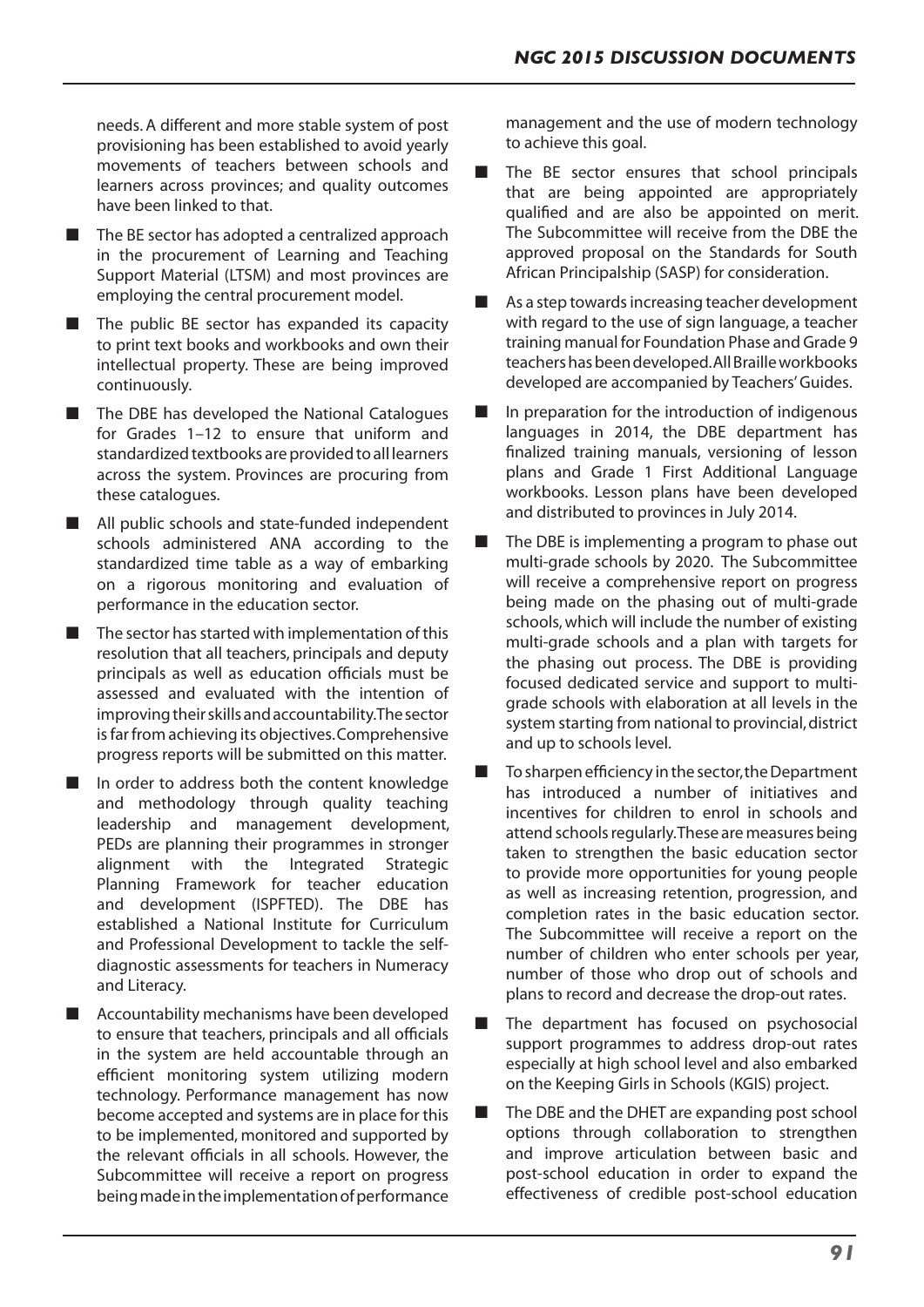and training options. The Subcommittee will submit a report on this matter. This includes a report on the White Paper on Post-School Education and Training.

- The DBE implements programs that promote inclusive education. The Subcommittee will receive a report on the development and advocacy of learning programmes linked to the National Senior Certificate and the National Curriculum Statement for consideration.
- In implementing policies and programmes that are geared towards the protection and promotion of the rights of people with disabilities, including embarking on a campaign for the protection of the disabled in society with relevant stakeholders, the department is strengthening district support to all schools and mainstreaming of disabled people in schools by mediating and institutionalizing the Guidelines for Full Service or Inclusive Schools. The Subcommittee will receive comprehensive plans on identified needs and the establishment of special schools for specific disabilities.
- Basic Education and Higher Education and Training sectors will submit a report to the Subcommittee on the baseline, plans and progress report on the training, employment and professionalization of Grade R teachers, include plans to achieve targets by 2018 and give an account of the conduct of the Limpopo teacher training program which produced about 300 university qualified ECD practitioners who were subsequently lost to the private sector.
- The DBE is implementing programs aimed at accelerating the implementation of a Comprehensive Early Childhood Development Programme, e.g. the development of policy, detailed plans and strategies plus funding in preparation for the expansion of the second year of ECD plus collaboration between the Departments of Social Development, Basic Education and Health.
- To promote school safety, the DBE and PDEs are implementing in all provinces the 2nd phase of the Partnership Protocol of linking schools with police stations and the establishment of Safe School Committees. 15514 schools have been linked to police stations as at June 2014 and Safe School Committees have been established.
- The DBE continues to use school sport as the bedrock for sport development and excellence. The Subcommittee will submit a comprehensive report, which will provide details of participating

schools and sporting codes schools and progress registered to make sport compulsory in schools.

- The DBE has ensured access to sport facilities by people with disabilities. Its integrated school sport programme continues to cater for disabled children in each sporting code and sport facilities used are accessible for use by people living with disabilities.
- The Council of Ministers and the DBE have approved the promotion of arts and culture through social cohesion programmes, such as the hoisting of the flag, debating teams, music and poetry as part of nation-building and creative industry development. A focus on indigenous knowledge systems and cultural studies will be integrated to promote social inclusion in school programmes. A report will be submitted on these matters including plans to include the programme in the curriculum.
- The DBE is developing a programme for further promoting the arts in indigenous and historically marginalised communities. The Subcommittee has directed the DBE to act on this and to report to it in 2015.
- The DBE has commenced with the implementation of programmes on indigenous languages. A report on the state of development of policy on indigenous African languages, which seeks to ensure that the offering of one African language is compulsory in schools,will be considered by the Subcommittee in 2015.
- The DBE is implementing programmes to improve the performance of South African learners in maths and science. The sector will submit a report of progress on implementation of plans to improve the performance of learners in maths and science, which will include collaboration between South Africa and other countries such as Cuba with which the DBE has agreements on education.
- The Subcommittee noted that the DBE created a new learning Space on the portal for Home Based Education plus designed and developed a DBE Cloud solution; and also that the DBE promotes professional development for teachers in the field of ICT. The DBE will submit to the Subcommittee a detailed sectoral plan on ICT, a report on promoting an e-literate society by making e-skills a compulsory subject and that the curriculum that focuses on end-user computing as well as encourages young people to pursue careersin the ICT sector.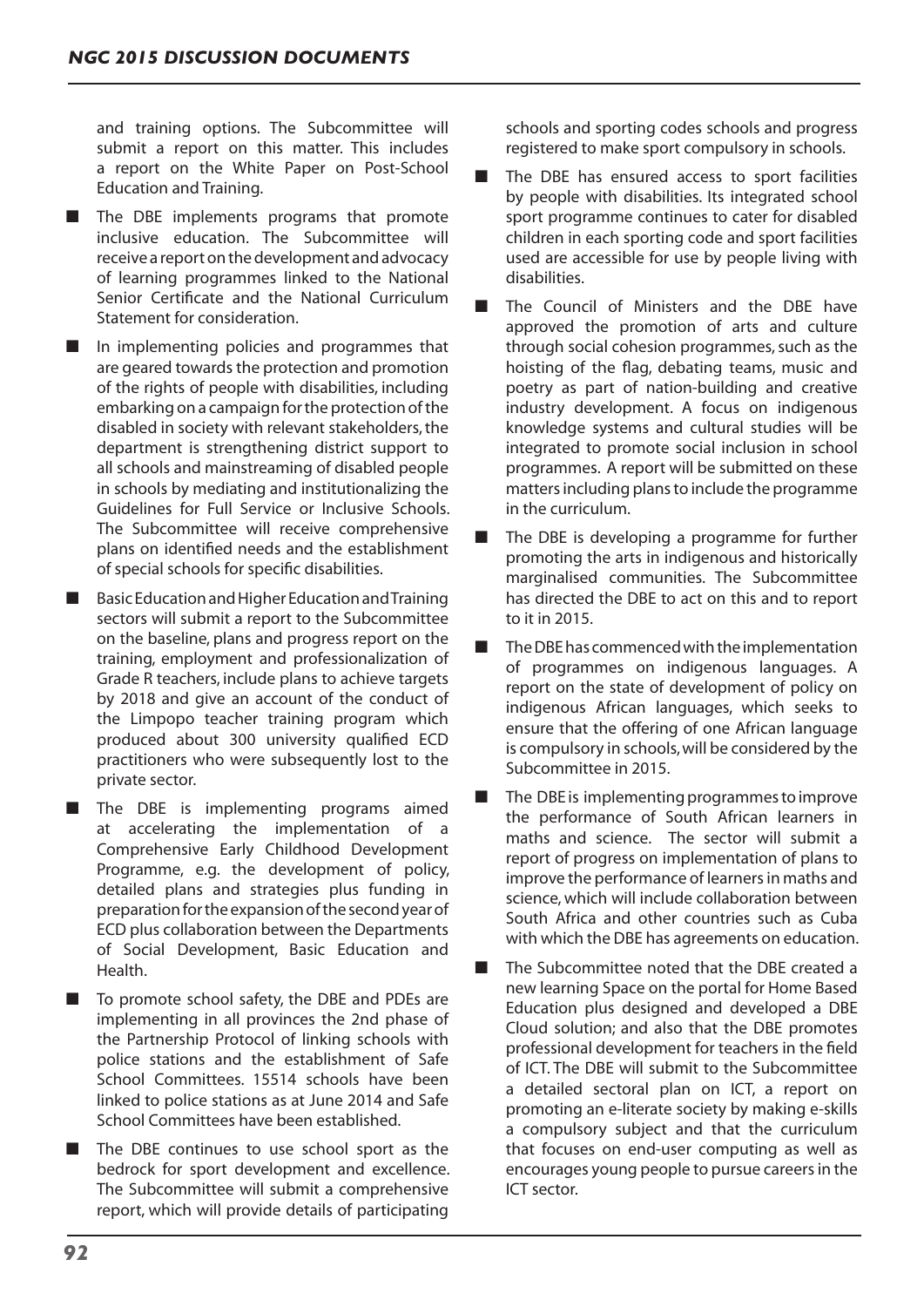- Through the Quality Learning and Teaching Campaign (QLTC), a number of stakeholders contribute to quality improvement in education after signing pledges indicating their role to be played in demonstrating their commitment to the non-negotiables. The stakeholders include teachers, teacher unions, learners and parents, Government Departments, Business, Community Organisations and Non-Governmental Organisations.
- Education partners e.g. teacher unions are highly involved in the development of teachers where the Department allocates funding for the training programmes through the Teacher Union Collaboration (TUC), and the unions have to account on the usage of these funds. Parents are encouraged to participate in the education of their children by serving in the School Governing Bodies. The year 2015 is the year of SGB elections which will be conducted countrywide in March.
- The DBE and PDEs are implementing programmes aimed at improving scholar transport.

# **The following are issues that are from the 2014– 2019 government term of governance which were not implemented within the deadline provided by resolutions of the 53rd National Conference.**  *They need intervention for them to be completed by December 2017:*

- The Integrated Oualifications Management System (IQMS) document has been discussed at the Education Labour Relations Council (ELRC) towards a refined, improved and enhanced IQMS as an efficient instrument for teacher assessment and development. The IQMS has been reviewed. The new instrument, now called the Quality Management System (QMS) for School-based Educators, was adopted by all parties in November 2014 at a special bargaining meeting of the ELRC.
- The BE and HET sectors have not been able to ensure that certain category of teacher training take place in colleges whilst strictly monitoring quality at those institutions. The Subcommittee will analyse the barriers and provide solutions to the impasse on opening of nursing and teacher training colleges and submit a report on this matter.
- The Subcommittee has received a report on the review of the funding model for schools, which includes the transformation of the Quintile model to classify schools into fee-paying and non-fee paying schools.
- Legislation on the appointment of school principals has not been amended to allow for a different method of appointment. The draft amended legislation will be presented to the Subcommittee.
- The role of School Governing Bodies (SGBs) in the appointment of school principals has not been clarified and communicated to all learners, parents, communities and other stakeholders. A report on this matter, especially in relation to the review of the SA Schools Act, will be submitted to the NEC.
- The BE sector has not embarked on a program to hold school Principals accountable for poor management, poor discipline and poor outcomes. A report on the implementation of this resolution by the DBE and PDEs will be submitted.
- The sector has not fully developed mechanisms to enable the deployment of principals to areas of need and for purposes of mentoring and coaching. A report on the implementation of this resolution by the DBE and PDEs will be submitted.
- The DBE has not completed the legislative review of the powers of School Governing Bodies with regards to the locus of authority in terms of language, and capacity of schools and curriculum choices and appropriate policy and legislative changes have not been made.The Subcommittee will receive the said review report for consideration.
- The DBE has not reported on a focused program of developing SGBs in rural and township schools through the funding that has been made available.
- $\blacksquare$  The DBE has not launched the advocacy campaign encouraging SGBs to co-opt members with appropriate technical skills to assist Governing Bodies.
- The DBE has put in place programmes to strengthen the two stream model of provisioning which must be strengthened to reflect the balance between the vocational and academic pathways.
- The National Policy for Grade R has been finalized. The Subcommittee will receive the draft policy, implementation plan and resourcing plan by the BE in consultation with the DSD and STC.
- The DBE has not presented a long-term comprehensive plan to the Subcommittee that focuses on indigenous and grassroots sport development in schools over the next 10 years. The Subcommittee will submit a report on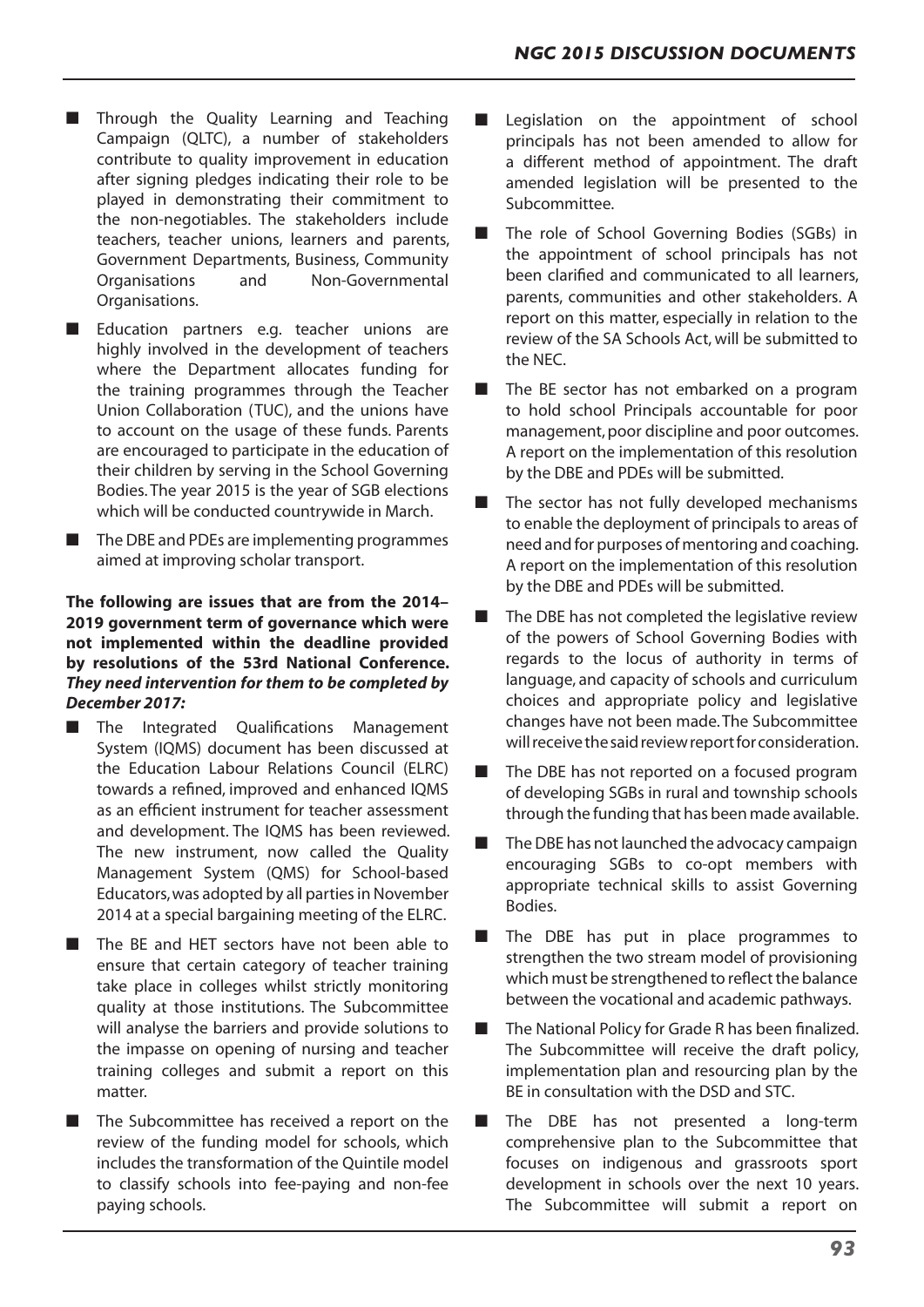progress being made to develop indigenous and grassroots sport over the next 10 years.

■ The issue of standardizing the curriculum and content of history in all schools, public and private, and of making history as compulsory subjects have not received the necessary attention from the basic education sector of the Subcommittee.

# **HIGHER EDUCATION**

The performance of the higher education and training sector is measured against the resolutions of conference and the program that was adopted at the ANC NEC Lekgotla of June 2014. The higher education and training sector was, during 2013 to 2014 pre-election period, focused mainly on the task of establishing a new department, namely the new Department of Higher Education and Training. ANC policies and programs were translated to the government Programs of Action for implementation as the mandate that was obtained from the South African electorate.

The newly established Higher Education and Training sector implemented its plans and programs with distinction, despite the fact that it had a dearth of skills and resources. This was necessary, as in the case of all sectors, to complete the government election mandate.

# **The following programs which were part of the 2009–2014 mandate were completed:**

- The establishment of a new Department of Higher Education and Training.
- The University of Mpumalanga (UMP) and Sol Plaatje University (SPU) have been established in August 2013 and construction has started.
- The DHET has streamlined Sector Education and Training Authorities (SETAs) and other institutions to address existing and forecast skills shortages. The work of the SETAs has been aligned with the developmental agenda of the country. Their governance structures have been standardised and reduced in size, resulting in more resources being directed towards training as opposed to administration. The National Skills Development Strategy (NSDS) III was adopted and implemented as from 1 April 2011.The Minister will be initiating a process of consultation with relevant social partners in the area of skills development on the draft SETA landscape and NSDS framework, as the current dispensations is ending on 31

March 2016. The new SETA Grant Regulations were implemented on 1 April 2013 to provide guidance on how the levies should be spent with a focused priority to address scarce and critical skills through public training institutions. A policy for a single national artisan learner funding and administration system was implemented from 4 June 2013. This policy incentivised employers to open up more artisan learner workspaces on the basis of a guaranteed and sustainable grant funding policy.

- The DHET has, through the National Skills Fund (NSF) ensured the following:
	- $\Box$  The NSF disbursed in 2014-2015 an amount of R125 million in addition to the R106 million in 2013-2014 towards the expansion of the medical and veterinary facilities at the University of Pretoria to double the intake of MBChB students and Veterinary Sciences students from the 2017 academic year onwards. Work is well on course and is due for completion in 2015. R114.5 million remains committed towards completion of the project. The expansion of the MBChB programme and Veterinary Sciences at the University of Pretoria is to address the acute shortage of doctors, medical personnel and veterinary scientists in the country.
	- $\Box$  The NSF disbursed in 2014-2015 an amount of R47.4million in addition to the R8.5million in 2013-2014 towards developing renewable energy training facilities at the Cape Peninsula University of Technology, known as the South African Renewable Energy Training Centre. Work is well on course and is due for completion in the 2016–2017 financial year. R49.6 million remains committed towards completion of the project. This initiative is the first of its kind in the country and seeks to respond to the country's adopted strategy to promote renewable energy production in order to supplement the current fossil fuel energy production.
	- $\Box$  The NSF continues to expend on the R2.5billioncommitmenttowards construction of the 12 new TVET college campuses and the refurbishment of 2 existing campuses across 16 sites. Construction has commenced on 3 sites and construction at the remaining 13 sites will commence within the 2015–2016 financial year.
	- $\Box$  The NSF disbursed in 2014–2015 an amount of R89.3million in addition to the R96million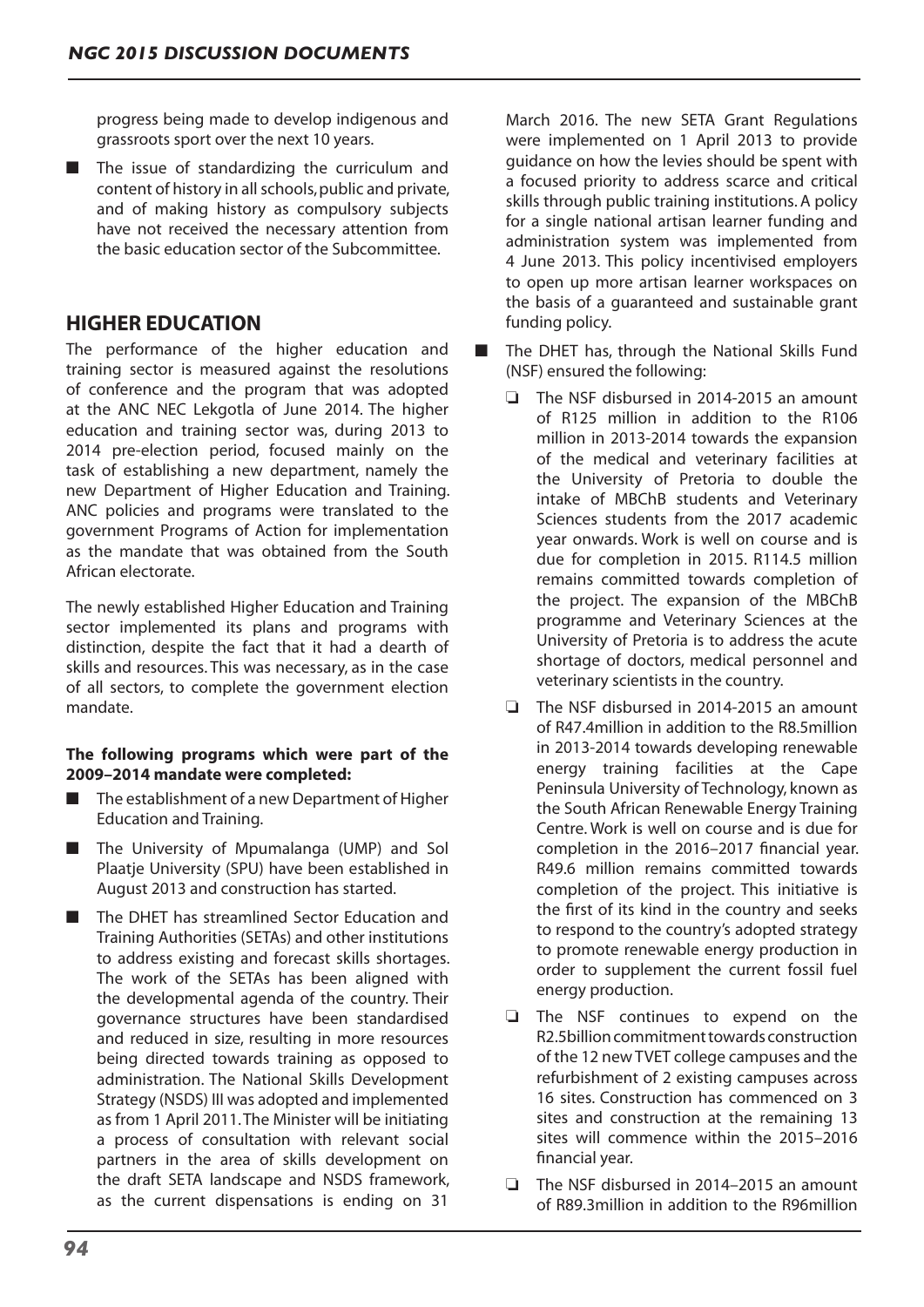in 2013–2014 towards establishing workintegrated learning facilities for engineering students at the University of Johannesburg. Work is well on course and due for completion in the 2015–2016 financial year. The work-integrated facilities include a training workshop, design centre and industrialisation centre. R27.3million remains committed towards completion of the project. The project aims to provide on-thejob training to engineering students in order to register as engineers. The facilities are not limited to only engineering students from the University of Johannesburg, but are available to engineering students from across the country.

- $\Box$  Approximately R750million was disbursed towards funding undergraduate and postgraduate bursaries in scarce and critical skills through National Student Financial Aid Scheme (NSFAS) and National Research Foundation (NRF) in 2014-2015. This funding is directed at over 13 000 undergraduate and over 1 300 post-graduate students taking programmes in all the 26 Universities.
- $\Box$  R2.5billion continues to be expended towards expanding the TVET college sector benefitting an additional 25 000 learners in 2014–2015, with R0.960billion remaining committed towards the expansion of the TVET college sector.
- $\Box$  R300million has been allocated towards the establishment of the South African International Maritime Institute and the roll out of an extensive National Cadetship Programme on maritime. This is in response to the recent focus of the country on developing a vibrant blue or oceans economy.

# **The following are challenges that are still work in progress from the 2009–2014 government term of governance:**

- A Ministerial Task Team was established to ascertain whether community service for graduates is feasible within South Africa and to propose a model for implementing community service for graduates. A report on this matter was supposed to have been finalised by the end of March 2015. The HET sector expects that this report will be approved by the Minister by the end of June 2015.
- The Department is working on plans to realise closer alignment between the research funding

strategies of the Department of Higher Education and Training (DHET), Department of Science and Technology (DST) and the National Research Foundation (NRF). The Policy and Procedures for Measurement of Research Output of Public Higher Education Institutions was finalized. The revised Research Outputs Policy has been published in the Government Gazette for implementation.

- The Department developed a document 2014 Survey of Former College of Education Sites which provides a description of the current usage of the former Colleges of Education across the country. This is work in progress. Most of the colleges are being utilised as TVET colleges, district offices for provincial education departments or for other purposes by provincial governments. The Department has identified some sites for development as TVET college campuses and others as potential sites for teacher education campuses. These are being explored together with the provincial departments of education.The most important limiting factor to the re-opening of former Colleges of Education is the absence of enabling policy and legislative framework. Another factor that hampers progress towards the re-opening of these colleges is lack of funding to develop these campuses into effective delivery sites for PSET education and training.
- The Department is engaging with the Department of Agriculture Forestry and Fisheries (DAFF), National Treasury and legal services around the function shift of Agricultural colleges and expansion of veterinary sciences programmes. It is expected that the Task Team appointed to advise the Ministers on this matter will present its recommendations by 31 March 2016.
- The Subcommittee has noted the work that is being done by the DHET towards student accommodation.
- The DHET is implementing programs towards investing in priority skills and education, including through improving performance in mathematics, science and technology. Foundation Provisioning Programmes were supported by the Department for at risk first-time entering university students and by 2013, these catered for 17 960 students. Teaching Development Grants were provided to universities for tutors and mentors to support students as well as to develop the teaching expertise of lecturers. It is anticipated that the number of first year students in foundation programmes will increase from 17 960 in 2013 to approximately 30 000 in 2015.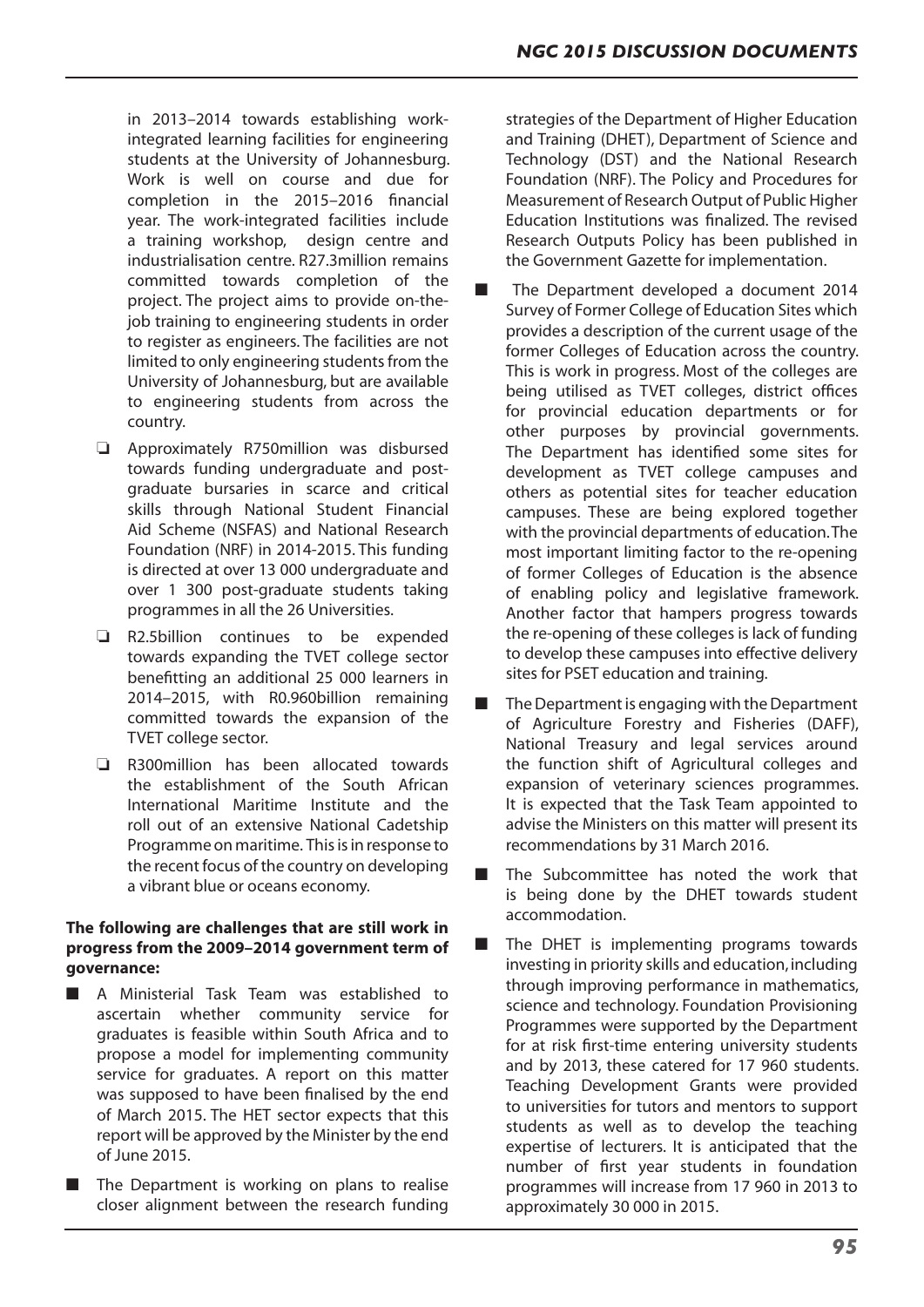Student selection and placement tests have been instituted at Technical and Vocational Education andTraining(TVET)collegesatthecommencement of the academic year to, among other things, identify student numeracy and literacy gaps, and advice on the most suitable programmes of study depending on the students' career interests and academic competency levels. Several colleges are now offering academic support programmes in Mathematics and First Additional Language towards improving the overall performance and certification of all students.

The DHET is implementing programs to place TVET colleges at the centre of a popular drive to develop skills development for the economy. The full function shift occurred on 1 April 2015 when all TVET colleges became a national competency. TVET college student headcount enrolments increased by 105% from 345 566 in 2010 to 708 885 in 2014. R1.5 billion has been allocated from the National Skills Fund (NSF) and an additional R1 billion from the Sector Education and Training Authorities (SETAS) for the construction of 12 new TVET college campuses and refurbishment of 2 TVET college campuses across the country. An additional R2.8 billion from the NSF was committed to all 50 TVET colleges, aimed at increasing the student intake towards occupational directed programmes and other programmes such as skills programmes, apprenticeships and learnerships. A turn-around strategy for TVET colleges was launched in 2012 with Human Resource generalists and Chartered Accountants (CAs) deployed to TVET colleges. College Councils have been appointed and are functioning in TVET Colleges. Legislation was enacted in 2010, 2012 and 2013 to move Further Education and Training, and Adult Education and Training functions from a provincial to a national competency. Principals and Deputy Principals have been transferred and been in the employ of the Department since 1 April 2013. Provincial staff formerly attached to Provincial TVET college support units, have been transferred into the DHET. The Apply Now Campaign was launched to ensure that learners think about and apply to their preferred institutions of further or higher education and training timeously. This campaign is also aimed at altering the largely negative perception about TVET colleges.

The Department has developed a high-level TVET college infrastructure budget expansion plan and currently analysing the university campuses infrastructure master and maintenance plans, as well as disability audits.

- The Department has published a Gazette late in 2014 listing the 12 TVET colleges who will now deliver Higher Certificate (National Qualifications Framework Level 5) qualifications in collaboration with universities.
- Annual teaching and learning plans are being developed, and will be monitored annually to ensure consistent work towards academic excellence.
- The DHET has conceptualised a foundational learning programme (NQF level 1) and are in the processto discussthiswithQCTOfor development and implementation.
- Recommendations of the Ministerial Task Team appointed to review the National Certificate (Vocational) [NC(V)] have been sent to Umalusi for further consideration. Umalusi will start with the NC(V) policy review towards implementation in 2016.
- In its quest to expand the resources devoted to knowledge production, innovation and research, Research Development Grants were provided to universities to assist with the development of research capacity, focusing mainly on providing support to academic staff towards their Masters and PhDs. The National Skills Fund (NSF) committed R301million towards the funding of bursaries via the National Research Foundation (NRF) to increase the levels of postgraduate studies and PhD's in South Africa in response to the New Growth Path, Industrial Policy Action Plan and National Development Plan, targeting over 1500 beneficiaries in postgraduate programmes. To ensure the development of a new generation of academics, the DHET set aside R50 million in 2012 and R70million for postgraduate students,as loans through the National Student Financial Aid Scheme (NSFAS). In 2014,an amount of R74 million was allocated to NSFAS to support postgraduate studies, mostly Honours and MTech studies which are under-represented in the funding provided by the NRF with 2 020 students being funded. For the 2015 academic year, R77million has been allocated to NSFAS and it is expected that a similar number of students will be supported.
- In addition the Staffing South African Universities Framework has been approved by the Minister and the first phase of implementation commenced in the 2015–2016 financial year, with the projected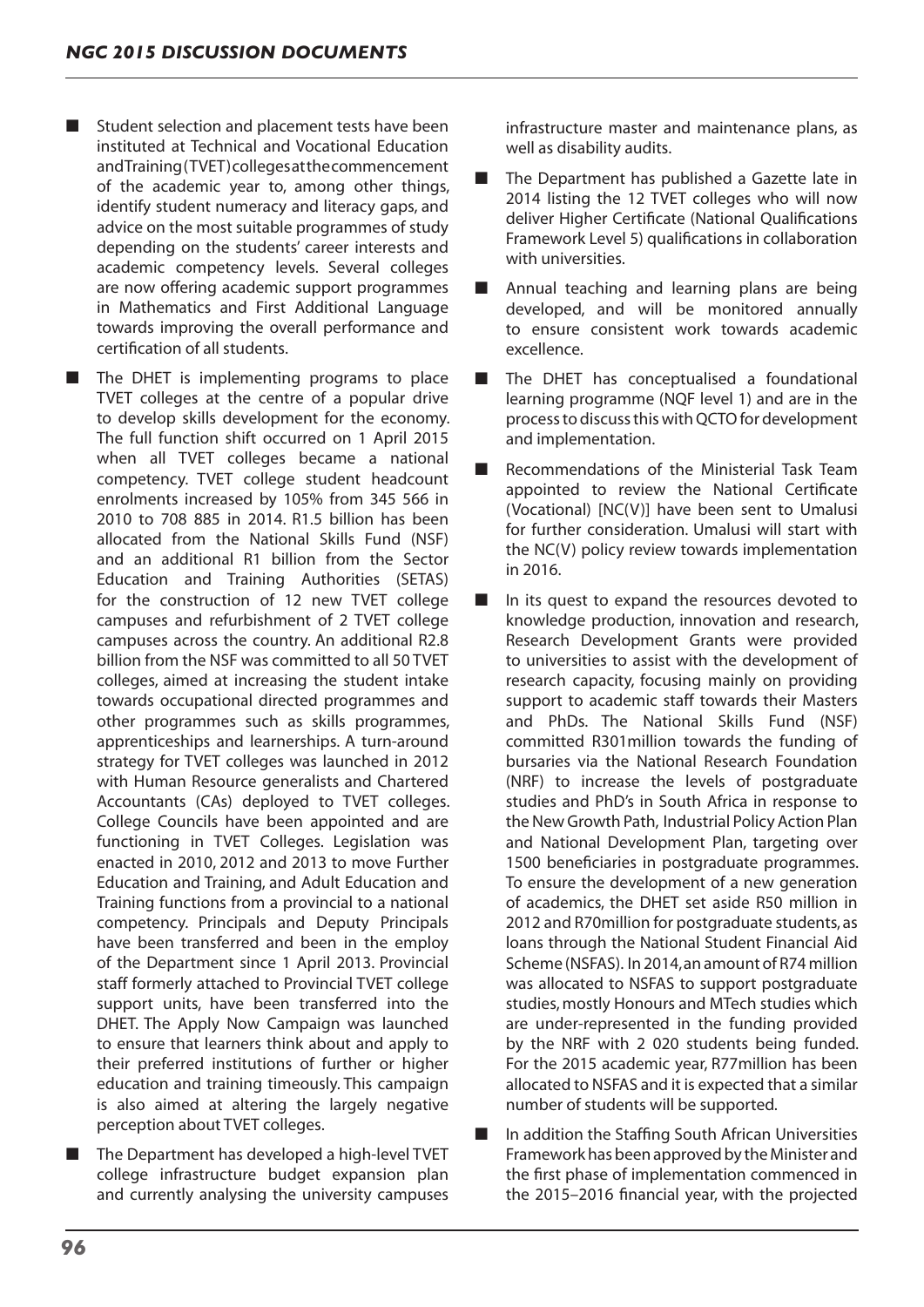appointment of 150 or more new academic staff members. , the New Generation of Academics programme (nGAP) has been approved and being implemented. R272 million has been reprioritised to support the first intake of 125 nGAP scholars by July 2015. It is expected that there will be further funding reprioritised to support a second intake before the end of the 2015/16 financial year. If this is achieved it is expected that the total number of nGAP scholars will exceed the above-mentioned target of 150 new academic staff members during this financial year.The target includes that 80% of the appointees will be black and/or women.

# **The following are issues that were not implemented and remain from the 2009–2014 government term of governance:**

- A report on transformation in public universities has not been submitted. The Subcommittee noted that the DHET established in January 2013 an Oversight Committee on Transformation in South African Universities.
- The Subcommittee has not received a report on the review and improvement of the National Student Financial Aid Scheme (NSFAS) aimed at encouraging students from working class and poor communities to go to tertiary institutions. The Subcommittee has noted that the DHET has increased the NSFAS funding at Universities from R2.2 billion in 2010 benefitting 148387 students to R3.693 billion in 2013 assisting 194923 students. This has been increased to R4.095billion in 2015, which means that the fund has been doubled in five years. NSFAS student bursary funding at TVET colleges increased from R318million in 2010, benefitting 61706 students to R1.953billion in 2013 assisting 220978 students. It also noted that NSFAS students in their final year were provided with full cover of costs to study in 2011 with 57667 students benefiting in the 2011 and 2012 academic years totalling R1.9billion with final year students, who successfully completed their studies, had their loans converted to a 100% bursary, as an incentive. The number of students covered byNSFAS at universities will not be able to grow without the injection of additional funding. Currently only 205000 university students can be supported per annum. The 26804 final year students who were funded and graduated as part of the final year programme amounted to R1.1billion.
- The Subcommittee has noted that the program of the re-opening of teacher training colleges is

being implemented albeit without urgency. The work done by the DHET has mainly concentrated on expanding teacher training in or through university campuses and *not on the actual reopening of teacher training colleges*. This work by the DHET is in line with strategies contained in the Integrated Planning Framework for Teacher Education and Development in South Africa, 2011–2025. The expansion and strengthening of teacher education for all education sub-sectors, including pre-schooling, schooling and postschooling has resulted in an increase from just under 6000 new teacher graduates in 2008 to 16555 in 2013. The expansion initiatives that are now in place will ensure that the country is soon able to produce sufficient numbers of teachers. An enrolment planning process recently concluded with universities indicated that the system will produce in excess of 23000 new teachers annually by 2019, thus largely addressing the teacher supply-demand gap.

■ The first intake of 50 medical students for the new medical school located at the University of Limpopo (UL) which was scheduled for January 2015 has been postponed to January 2016 as a result of the university having not met requirements demanded by the Council on Higher Education (CHE), as required in terms of quality assurance procedures. However, the university has received professional accreditation by the Health Professional Council of South Africa (HPCSA). This project of establishing a new medical school is linked to the Presidential Project of building an academic hospital in Limpopo. In terms of the academic hospital supporting the training of medical students, the DHET has been engaging with the Department of Health as there is a comprehensive plan to develop/upgrade academic hospitals.

## **The following programs which are part of the 2014- 2019 mandates have been completed:**

The unbundling of MEDUNSA from the University of Limpopo has been completed. The MEDUNSA campus has been incorporated into the Sefako Makgatho Health Sciences University (SMU) on 01 January 2015.

## **The following are work in progress from the 2014– 2019 government term of governance:**

The DHET has established a Ministerial Task Team to ascertain whether community service for graduates is feasible within South Africa and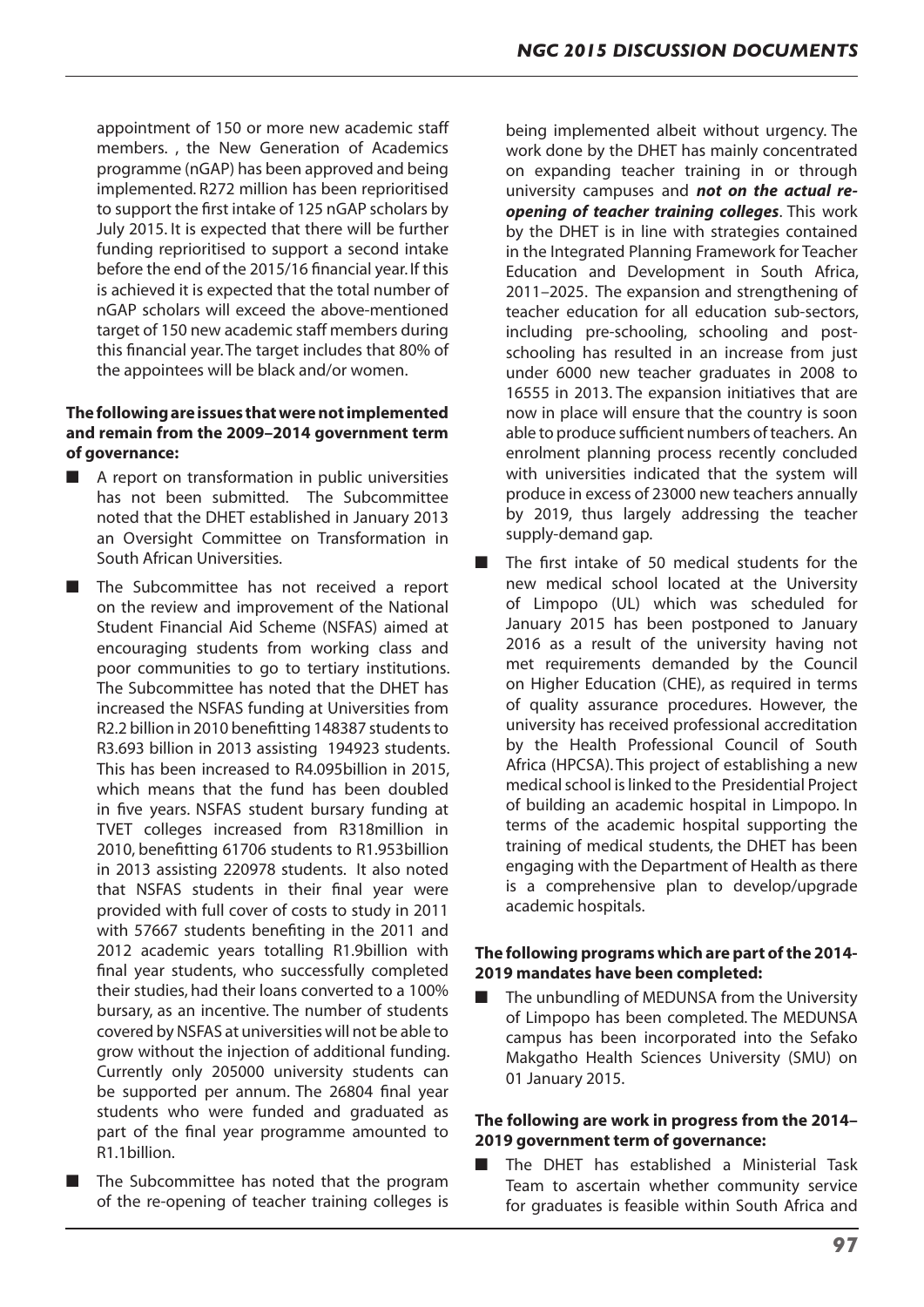appointed an experienced researcher and expert to conduct research that will inform the Task Team. The Subcommittee will receive a report on impact studies that will inform a policy on Community Service for Higher Education Graduates, initially targeting professional fields linked to national human resource development priorities and progressing to a community service scheme for all higher education graduates.

- The DHET has introduced a newly structured National Student Financial Aid Scheme (NSFAS) to enable fee–free education from 2014 onwards. NSFAS has implemented a new student centric model on 7 October 2013 which makes it possible for eligible students at higher education and training institutions including TVET colleges to apply directly to NSFAS for funding. First time NSFAS applicants registered at 6 universities and 5 TVET colleges are able to apply directly in this implementation phase. The NSFAS new model aims at repositioning NSFAS to provide more efficient and effective financial aid to students
- The Subcommittee received a preliminary report on the support for the training of veterinary science graduates. The HET sector will submit a comprehensive report with policy, plans and financial implications of the planned support for the training of veterinary science graduates, which will include progress being made in the acquisition of funds or setting up of a bursary fund to send South African students to colleges and universities in SADC to counter-balance the inflow of students from other countries in Africa. The Department has made available for the 2015- 2016 financial year an earmarked allocation of R141.764million in terms of providing support to the four universities involved in veterinary education and training in South Africa. These students, access funding through the special NSFAS category for scarce skills. The DHET and DAFF have established a task team to investigate the feasibility of establishing a second faculty for Veterinary Sciences in South Africa.
- The DHET is working on the revitalization of the academic profession. Its first phase is currently being implemented following the Minister approval of the *Staffing South Africa's Universities Framework (SSAUF)*.
- The DHET has not submitted to the Subcommittee a comprehensive report on alleged irregularities in the awarding of professorships by some HEIs, which would include a list of corrective measures taken to stop the practice.A briefing paper on the

*Appointment of Professors* was submitted.

- The DHET is implementing programs to evaluate against transformation targets of Councils and governance structures of Higher Education Institutions (HEIs). The Subcommittee will receive a report of the Oversight Committee on Transformation in South African Universities.
- The Subcommittee has noted that the DHET is working towards the finalization of a policy on student accommodation; that it has allocated R1.652billion towards student housing over the period 2012–2015; and that it works with various partners to address the provision of student accommodation in the post-school system. R1.413billion has been ring-fenced for historically disadvantagedinstitutionsandcampuses. Existing infrastructure funds for the period 2012–2013 to 2014–2015 have been allocated largely to those universities with the greatest needs and backlog. The draft Policy on Student Housing at Public Universities and Minimum Norms and Standards was published for public comment on 11 April 2013. Comments were received and analysed;and this draft policy was updated.A joint Treasury and Departmental team is working on the funding policy which was scheduled for publication by 31 March 2015. However, challenges related to the funding of this program have not been resolved. The Department has planned a student-housing symposium to explore other means of financing student housing, which will be held on 22 June 2015. It is expected that the final updated student housing policy will be ready for gazetting by the end of July 2015.
- The Subcommittee has noted the report of the HET sector on lecturer capacity development focusing on content training for lecturers on learning areas as well as programmes where academic performance was below par in the previous years. The DHET will submit a report on Quality Assurance in colleges to the Subcommittee.
- The DHET has not succeeded in getting all government departments to pay their Skills Development Levies. The Subcommittee has noted with concern allegations that the Premier of the Western Cape is spearheading a campaign to undermine the decision of Cabinet on the payment of Skills Development Levies by all government departments.The DHET is examining the appropriateness and adequacy of the legal framework for the enforcement of compliance by all government departments of provisions of the Skills Development Act (SDA) and Skills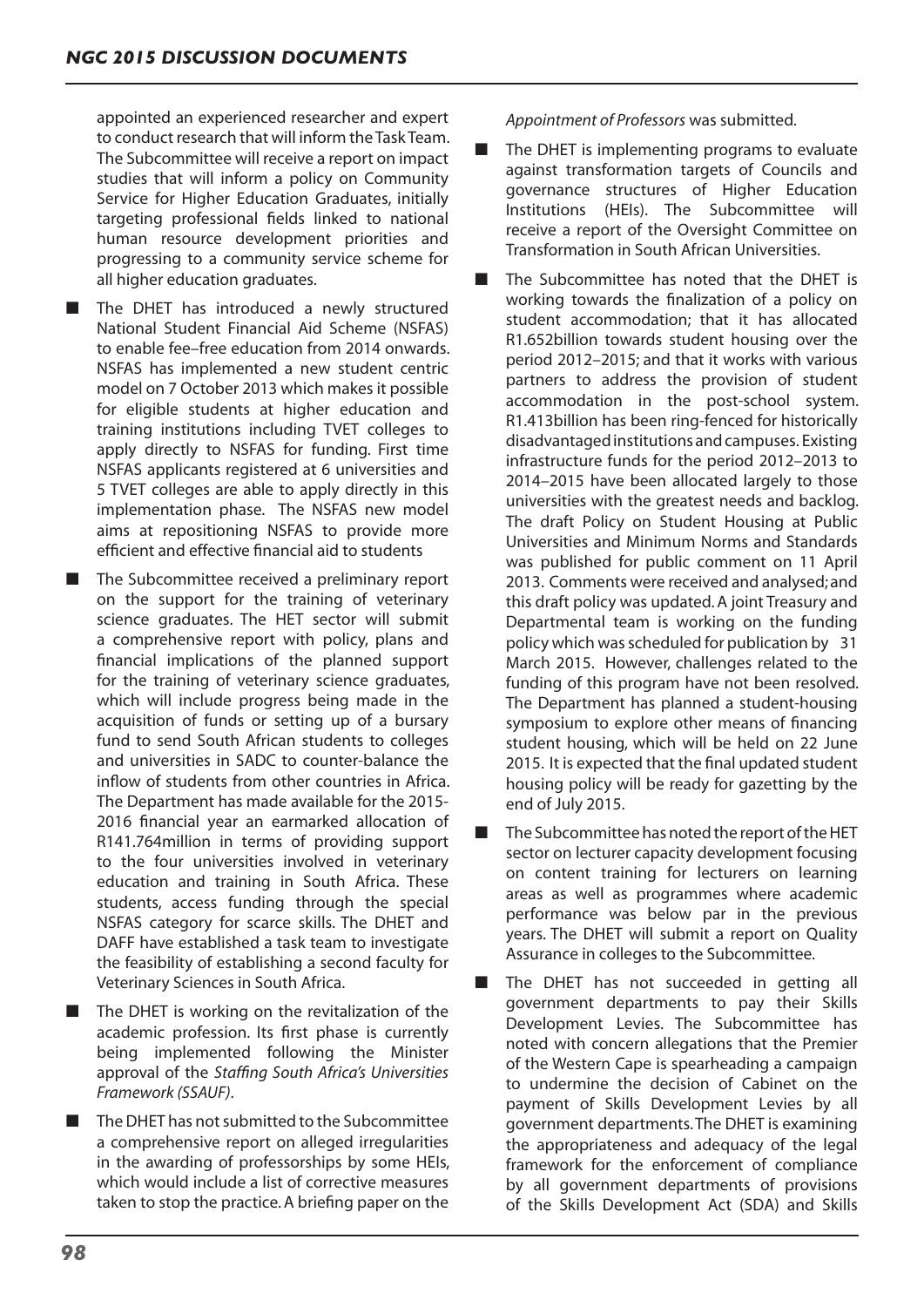Development Levy Act. The amendment of the Act, to enforce the contribution of levy to SETAs by public service employers, forms part of the broader discussion of the White Paper implementation and new SETA landscape processes. With the Public Service Sector Education and Training Authority (PSETA) revenue, in line with the guidance provided in the National Treasury's circular of 10 July 2014, national departments have applied or are applying for the creation of transfers for the Public Service Sector Education and Training Authority (PSETA) in 2014–2015. The PSETA finally for the year ended 31 March 2015, received R47,806030.38, from government departments. The National Treasury has further issued a Circular, on the 15 January 2015, which states that *"…The 2014 Medium-Term Expenditure Committee and the Ministers' Committee on the Budget have recommended and Cabinet has approved additional funding for PSETA for the 2015 Medium Term Expenditure Framework (MTEF) period in support of its training projects. In this regard, the 2015 Appropriation Bill includes a single transfer for PSETA through Vote 10: Public Service and Administration. This creation of, and increase in transfers for PSETA in a single vote means that other national and provincial departments no longer need to create transfers for PSETA from 2015–2016 onwards, unless such transfers are meant for a different purpose. As undertaken in the National Treasury's circular, a sustainable mechanism for funding PSETA over the 2015 MTEF period and onwards has been determined…"*

■ The DHET has not submitted a proposal to the Subcommittee on central coordination of internships that must be monitored or controlled in all departments throughout all levels of government. The Subcommittee wasinformed by the HET sector that the coordination of internships in the public service is the responsibility of the Department of Public Service and Administration, as directed by the Human Resource Development Council of South Africa (HRDSA).

■ DHET has developed a draft concept document on the single point of access for public to gain access to learning programmes, which is still subject to internal discussions together with the process towards the implementation of the White Paper for Post-School Education and Training and SETA landscape processes, a Draft concept Document: *Single Point of access to learning programmes* was submitted. The DHET is implementing a Central Application Service (CAS), which is being piloted in phases towards a single point of access into the whole of the post-school education and training system.

The DHET has intensified its Campaign against Corruption. An amendment to the Higher Education Act was done in 2012 to ensure that university Council members and management declare their business interests to prevent them benefitingfromcontractswithinstitutions.Student governance rules to stop students from being part of tender committees have been instituted. There is no university currently under administration. There is no TVET college that is currently under administration. Forensic investigations have been initiated at 11 TVET colleges. Currently there are 3 Principals and 7 Deputy Principals on precautionary suspension. Thus far, 2 principals have tendered their resignation and 2 principals were dismissed after undergoing disciplinary processes. The Governance Charter for all the SETAs is being developed which will address some of the weakness identified in governance. The first draft Governance Charter is in place and is in the process of consultation. There are currently three (3) Sector Education and Training Authorities (SETAs) under administration, i.e. Local Government SETA (LGSETA), Culture, Arts, Tourism, Hospitality and Sports Education and Training Authority (CATHSSETA) and Safety and Security Sector Education and Training Authority (SASSETA). The report that will be submitted to the Subcommittee will include progress on the work of the DHET in dealing with bogus colleges plus proposals of steps, such as the amendment of existing laws,to be taken to deal with the scourge.

# **The following are issues that are from the 2014– 2019 government term of governance which were not implemented within the deadline provided by resolutions of the 53rd National Conference.**  *They need intervention for them to be completed by December 2017:*

The HET sector did not finalize the policy on free higher education to all undergraduate level students for adoption before the end of 2013.The Subcommittee noted that the Ministerial Working Group on Fee-Free Higher Education completed its report in mid-2013 and that the Minister elected not to publish the report, but rather to work with its recommendations to develop a draft policy statement. The DHET, NSFAS, HESA, SAUS, National Treasury, Council of Higher Education and Department of Performance Monitoring and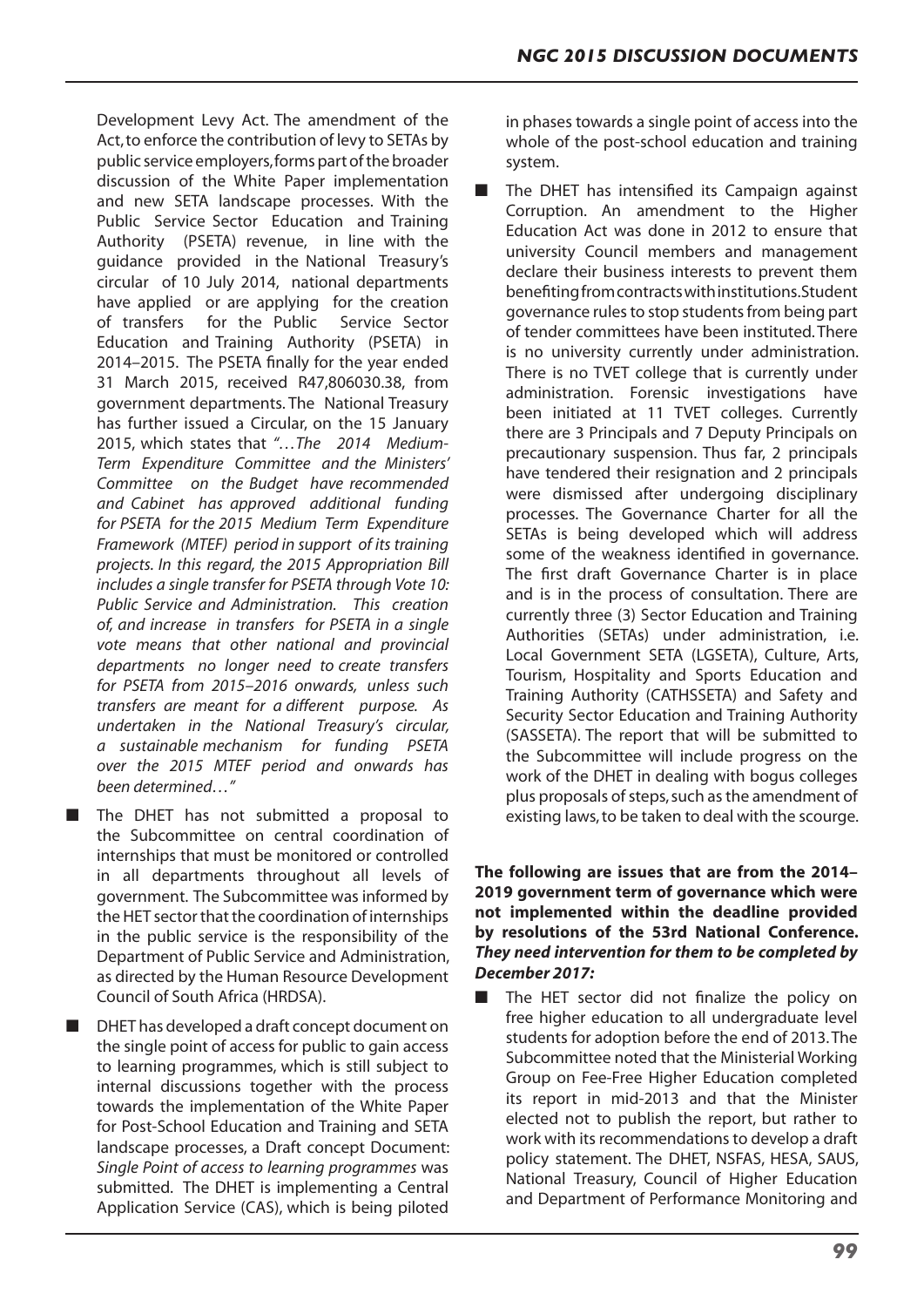Evaluation, held a joint workshop at the end of July 2014 to discuss and explore the challenges around these issues. It was agreed that a policy dialogue process, as recommended in the Ministerial Report on Fee-Free Higher Education for the Poor, should be entered into, in order to develop a set of regulations that could be utilised to regulate the awarding of loans across the system in a fair manner, while the short fall in funding exists. This process is underway and the first policy dialogue took place in mid-October 2014. The Second policy dialogue has taken place and data is being collected from all institutions to inform the process going forward. Three further policy dialogues have been scheduled for the 2015–2016 financial year, which will inform the policy on fee-free education. The target date for amendments to NSFAS Act and draft regulations to be published for public comment is March 2017. The sector will submit to the Subcommittee the final draft policy on free higher education to all undergraduate level students.

- The Subcommittee has noted that the DHET has developed a draft Framework for Staffing South Africa's Universities Framework (SSAUF), which it intends to begin implementing in the 2015–2016 financial year. The Subcommittee will receive a report on this matter and the draft framework.
- The DHET has not introduced a newly structured National Student Financial Aid Scheme (NSFAS) to enable fee-free education from 2014 onwards. However, NSFAS has implemented a new student centric model on 7 October 2013 which makes it possible for eligible students at higher education institutions and TVET colleges to apply directly to NSFAS for funding. First time NSFAS applicants registered at 6 universities and 5 TVET colleges are able to apply directly in this implementation phase. The NSFAS new model aims at repositioning NSFAS to provide more efficient and effective financial aid to students.
- The HET sector has not used the current NSFAS as a basis for introducing the newly structured scheme.The Subcommittee will receive a report on progress being made on using the current NSFAS as a basis for introducing the newly structured scheme.
- The DHET has not utilized a policy dialogue model to develop a fully-fledged costing model.
- The HET sector has not submitted proposals for consideration to be given to a *"Graduate tax"* for all graduates from higher education institution.
- The DHET has not implemented Community Service for all students who are funded from the fiscus, government bursaries and/or loan schemes as yet. The Subcommittee will receive a comprehensive proposal that reflects on policy and legal issues pertaining to the immediate implementation of Community Service for all students who are funded from the fiscus, government bursaries and/or loan schemes.
- The DHET has not submitted to the Subcommittee a consolidated plan with estimated costs of infrastructure requirements to expand the postschool education and training system, which will be linked and coordinated by the Presidential Infrastructure Coordination Council (PICC).
- The DHET has not moved as directed by conference all public colleges, specifically Agricultural and Nursing colleges currently under provincial authority, to a national competence in line with the constitution.
	- $\Box$  The DHET did not immediately after the conference transfer all Agricultural Colleges to the Department of Higher Education and incorporated them fully into the post school system, as directed by the resolution.
	- $\Box$  The DHET did not immediately after conference transfer all nursing collegesto the National Department of Health and ensured that these operate under the requirements of the Higher Education Act of 1997 as amended, and are fully incorporated into the post-school system in terms of articulation, governance, information systems and skills planning. The Subcommittee will receive a combined report from the DHET and the DoH on this matter.
- The DHET has not submitted the full audit of all former College of Education infrastructure undertaken to identify those colleges which are not being utilised for educational purposes or are underutilised and could be productively used to expand post school education and training opportunities. The Subcommittee has received a report entitled 2014 Survey of Former College of Education Sites,which is work in progress.
- The DHET has not recapitalised all former colleges not utilised for educational purposes, e.g. as university campuses, TVET college campuses, teacher development institutes or centres, for foundation and intermediate phase teacher education or as TVET college campuses, or for other post school education purposes.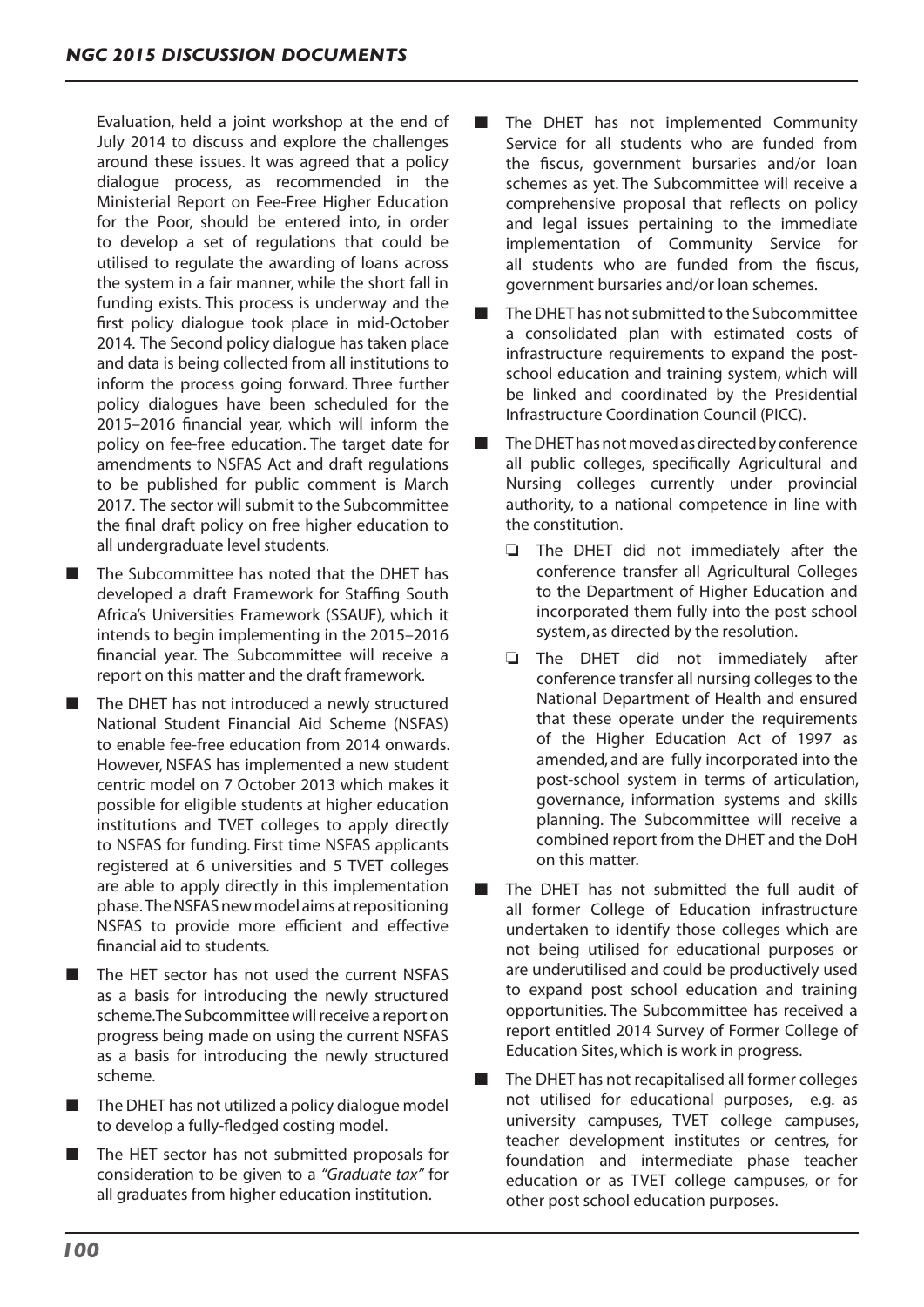- The HET and Science & Technology (S&T) have not submitted to the Subcommittee before the end of 2013 the final document on the Policy and Procedures for Measurement of Research Output of Public Higher Education Institutions, which aims to promote research and development.
- The first intake of 50 medical students for the new medical school located at the University of Limpopo (UL) which was scheduled for January 2015 and is linked to the Presidential Project of building an academic hospital in Limpopo has not been done.

# **Further reports from Higher Education and Training sector on other matters, work and mandate**

The following are reports that the Subcommittee on Education and Health will receive from the Higher Education and Training sector for consideration and forward-submission to the NEC before the NGC:

- A report of the Special Committee on the Transformation of Higher Education Institutions (HEIs).
- The Higher Education and Training funding model that is informed by the report of the Ramaphosa Commission and a model that is biased in favour of the Historically Disadvantaged Institutions of Higher Learning.
- The criminalization of non-registered bogus colleges.
- A review of the curriculum content of the National Senior Certificate – Vocational (NSC-V).
- A policy document on the alignment of FET Academic schools, Technical schools and TVET colleges.
- The initiative that has been embarked upon to attract better qualified TVET lecturers and staff.
- Discussions between Higher Education & Training and Higher Education South Africa (HESA) on the standardization of points or scores for purposes of admission to universities or universities of technology.
- The provision of opportunities for graduates to undergo practical training as agreed between the Minister of Higher Education and Training, in his capacity as a convener of the Human Resource Development Inter-Ministerial Task Team, and State Owned Enterprises (SOEs), sister

departments and the private sector.

The centralization of applications for Higher Education Institutions.

# **HEALTH**

The health sector's mandate is reflected in its **2009– 2014 ANC Ten Point Plan**, the **2011 Negotiated Service Delivery Platforms** plus the **POA that was adopted at the ANC NEC Lekgotla of June 2014**. The Ten Point Plan and the 2014 POA were translated to the government Programs of Action in the first Cabinet Lekgotla that took place immediately after the 2009 and 2014 national and provincial elections. The POAs were further refined, at the level of government, into the Negotiated Service Delivery Agreements that were signed between the President of the Republic and the Minister of Basic Education.

The Health sector implemented its plans and programs throughoutthe2013–2014Mayperiodwithdistinction. This was necessary, as in the case of all sectors, to complete the government election mandate that was based on the 2009–2014 Health Ten Point Plan and the Negotiated Service Delivery Program.

#### *The following programs which were part of the 2009–2014 mandate were completed:*

- Adopt annual integrated plans to ensure unified action across the health sector in pursuit of goals.
- Under the Implementation of the National Health Insurance (NHI), finalize policy proposals on the NHI.
- Set up the Office of Health Standards and Compliance (OHSC), as a National Quality Management and Accreditation Body.
- Perform an audit of Health ICT at all levels of the National Health System public sector only.
- Draft the National ICT Strategy for Health.
- Implement quality improvement plans for the 18 identified health districts.
- Evaluate all CEOs of hospitals to ensure that they meet minimum requirements for effective management of the said facilities, and institute corrective measures where indicated, including re-training and/or redeployment.
- Do a feasibility study for the establishment of a leadership academy for health managers.
- Improved Human Resources Planning, Development and Management; and the review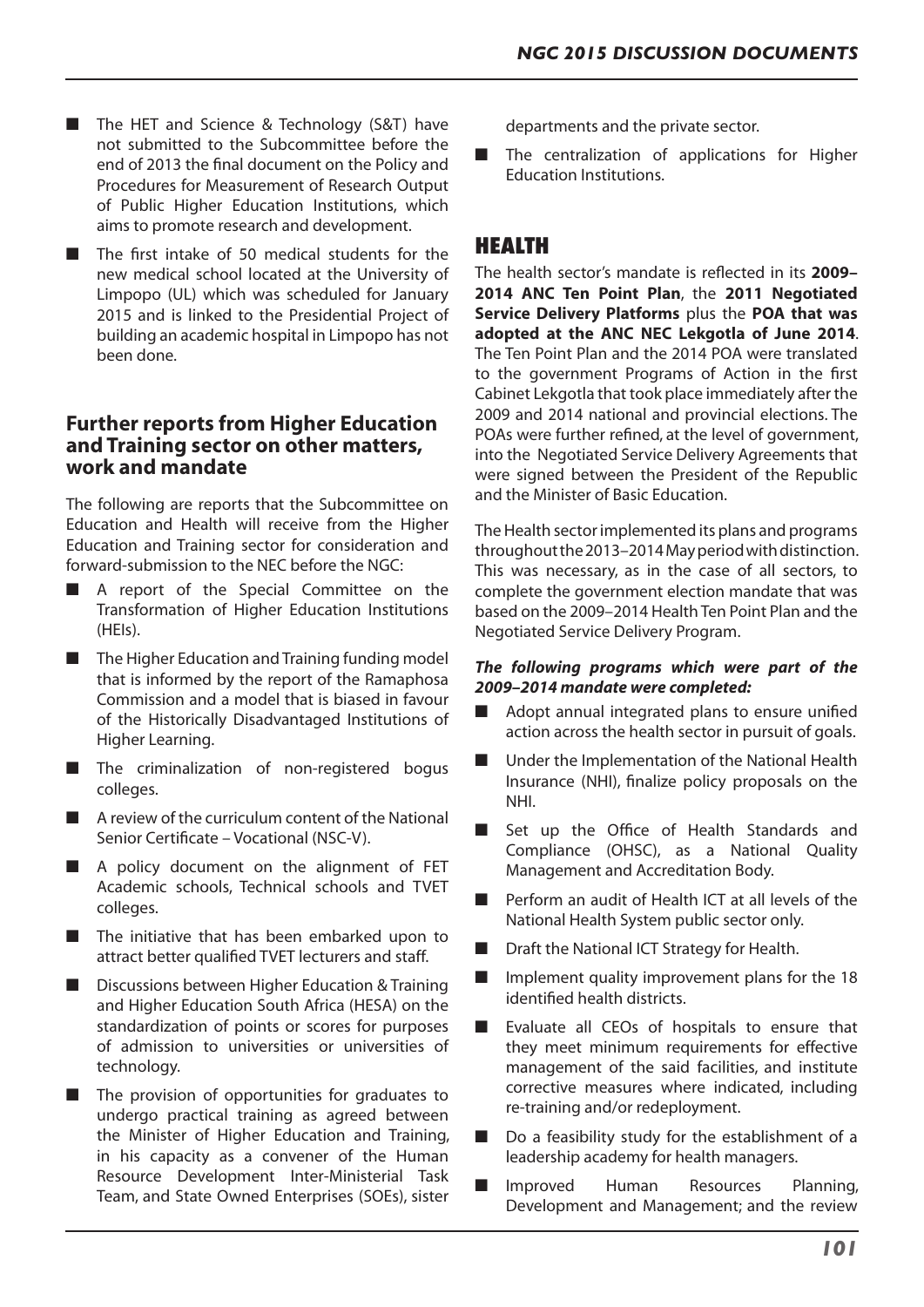and refinement of the Human Resources Plan for Health.

- Develop norms and standards for Human Resources for all levels of the health system.
- Develop a National Health Infrastructure Plan that incorporates the use of PPPs and that is also modelled on the 2010 infrastructure delivery programs.
- Finalize the Health Technology Plan and Strategy.
- Finalize the Health Technology policy and regulations.
- Implementation of the PMTCT and Paediatrics Treatment and Adult Treatment guidelines
- Collaborate with United Nations agencies and other multi-lateral bodies for technical support
- Mobilize financial and other resources from the Global Fund and other major donors.
- Mass mobilization for better health for the population , Intensify health promotion programs.
- Strengthen programs focusing on disabled persons.
- Intensify the implementation of programs to attain the Millennium Development Goals(MDGs).
- Strengthen programs focusing on Maternal, Child and Women's Health.
- Focus on non-communicable diseases, injuries, patient's rights and quality plus provide accountability.
- Finalize and implement the Health Promotion Strategy targeting the Youth.
- $\blacksquare$  Strengthen community participation mechanisms, governance structures and consumer bodies to improve the health of the population.
- Develop a proposal and strategy for policy review.
- Review of drug policy.
- Strengthen all work and efforts to ensure affordability of drugs.
- Research to accurately quantify Infant Mortality Rate.
- Research into the impact of social determinants of health and nutrition.

### **The following are challenges that are still work in progress from the 2009–2014 government term of governance:**

■ Development of a Social Compact for better

health outcomes.

- Refine and scale up the detailed plan on the improvement of quality of services and direct its immediate implementation.
- Strengthen health-specific management capacity for programs and facilities, especially hospitals.
- Evaluate and strengthen the District Health System and Primary Health Care.
- Review all policies, legislation, regulations and directives that led to the closure of nursing schools and colleges.
- Expand the scope and numbers of Community Health Workers.
- Strengthen programs against MDR-TB and XDR-TB.
- Improve drug supply and management.
- Draft plans for the establishment of a state-owned drug manufacturing entity.

# **The following are issues that were not implemented and remain from the 2009–2014 government term of governance:**

- Pursue a program that ensures that South Africa contributes meaningfully to and continues to gain from work with and in the SADC, Africa and the global community
- Development of legislation to support the creation of the NHI
- Under *Overhauling the health care system and improve its management,* draft proposals for legal reforms to unify the public health service.
- Develop a decentralized operational model including new governance arrangements.
- Finalize delegations for all managers at all levels of the public health system, with special attention on hospital managers or CEOs to ensure decentralization of management.
- Develop an accountability framework for the public and private sector.
- Draft plans and allocate resources for the reopening of nursing schools and colleges in the 2010 academic year.
- Finalize plans for the creation of auxiliary personnel, including a frame-work for task shifting, for all categories of health professionals.
- Increase access by and output of targeted groups, namely Historically Disadvantaged Individuals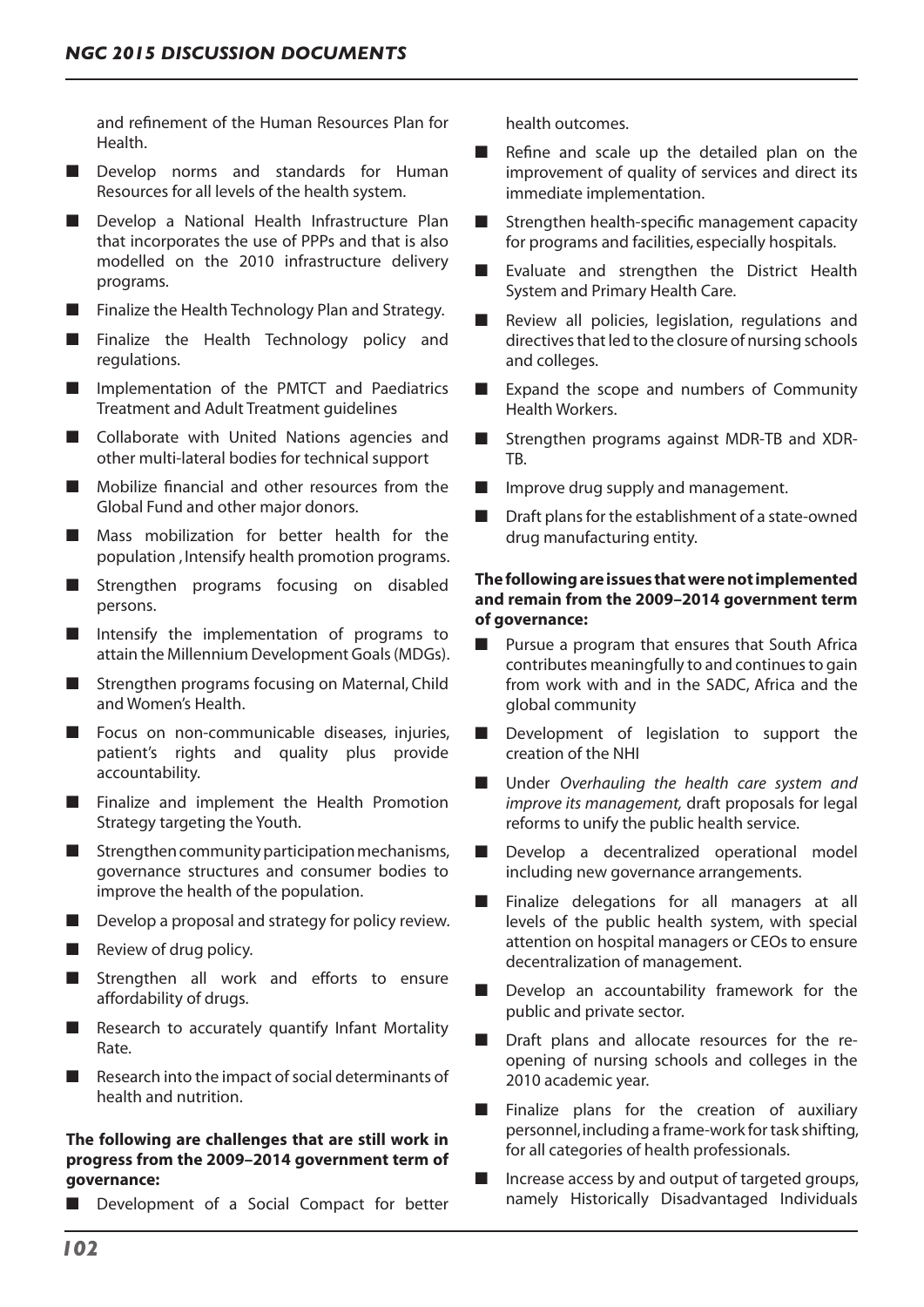(HDIs), Women, persons with disabilities and Youths from academic health complexes.

- Improve the research output, especially from formerly disadvantaged health training institutions.
- Review the accessibility, output and research capacity of academic health complexes.
- Urgent implementation of refurbishment and preventative maintenance of all health facilities.
- Strengthen provincial departments of health capacity to deliver and maintain health infrastructure for primary and secondary health facilities
- Review the funding of the revitalization programme and submit proposals to get participation of the private sector to speed up this programme.
- Strengthen programs against TB at a primary care level.
- Complete the South African Demographic and Health Survey 2008.
- Support research studies to promote indigenous knowledge systems and the use of appropriate traditional medicines.
- To support health research that promotes partnerships that promotes the protection of health from climate change.

## **The following programmes which are part of the 2014–2019 mandate have been completed:**

- $\blacksquare$  Conference welcomed the report that the DoH has a National Human Resource Strategy for Health.
- Non-negotiables for health, e.g. pharmaceuticals, security, vaccines, food, dry dispensary, have been adopted as a policy and good practice for hospitals and clinics and a strategy of monitoring availability of essential goods and services. The sector will report on the monitoring of implementation of this resolution and incidents of shortage plus plans to prevent the said shortages.
- The DoH, in partnership with Departments of Social Development and Economic Development, civil society, and international development agencies, launched the National Family Planning Campaign in Tembisa in February 2014.
- Regulations on diet and salt content in foodstuffs to enforce salt reduction in the food industry were signed on 18 March 2013.

#### **The following are work in progress from the 2014– 2019 government term of governance:**

- The NHI fund has not been set up as yet using state revenue. The resolution directs that the fund be set up urgently by 2014. However, discussions have been initiated between the Department of Health and the National Treasury through the facilitation of the Presidency.
- ANC and government are working to mobilize of broad social support for the roll out of the NHI. The Gauteng ANC and government have undertaken roadshows to popularise NHI in the NHI Pilot districts in 2013.
- The Ministry and National Department of Health have not yet assumed responsibility and overall management of Central Hospitals.
- The National Department of Health has not as yet implemented programs to ensure improved management and related capacity of central hospitals to deliver services efficiently and effectively, as the NDoH has not yet assumed full responsibility and management of Central Hospitals. However, full delegations for all managers in Tertiary and Central Hospitals have been developed; and relevant areas of policy and legislation related to this resolution are being considered.
- $\blacksquare$  Critical services such as cleaning services, security services, food services and laundry services and linen supply are not as yet being provided inhouse.
- The department has commenced with direct delivery of pharmaceuticals, dry dispensary and related supplies to facilities by suppliers to ensure improved turnaround times and prompt payment of suppliers. It has also started with the implementation of the Direct Delivery Strategy (DDS), Central Chronic Medicine Dispensing and Distribution Programme (CCMDD), the operationalization of the Control Tower and Provincial Medicine Procurement Units (PMPU); end-to-end visibility in the supply chain and electronic data interchanges and Direct Purchasing. The sector will report on these programs and the extent of their roll out.
- The DoH has introduced central procurement mechanism for Antiretrovirals (ARVs), Small Volume Parenterals and Insulin Devices. A report will be submitted to indicate the extent of roll out of the said procurement mechanisms to all pharmaceuticals, dry dispensary and medical equipment and devices.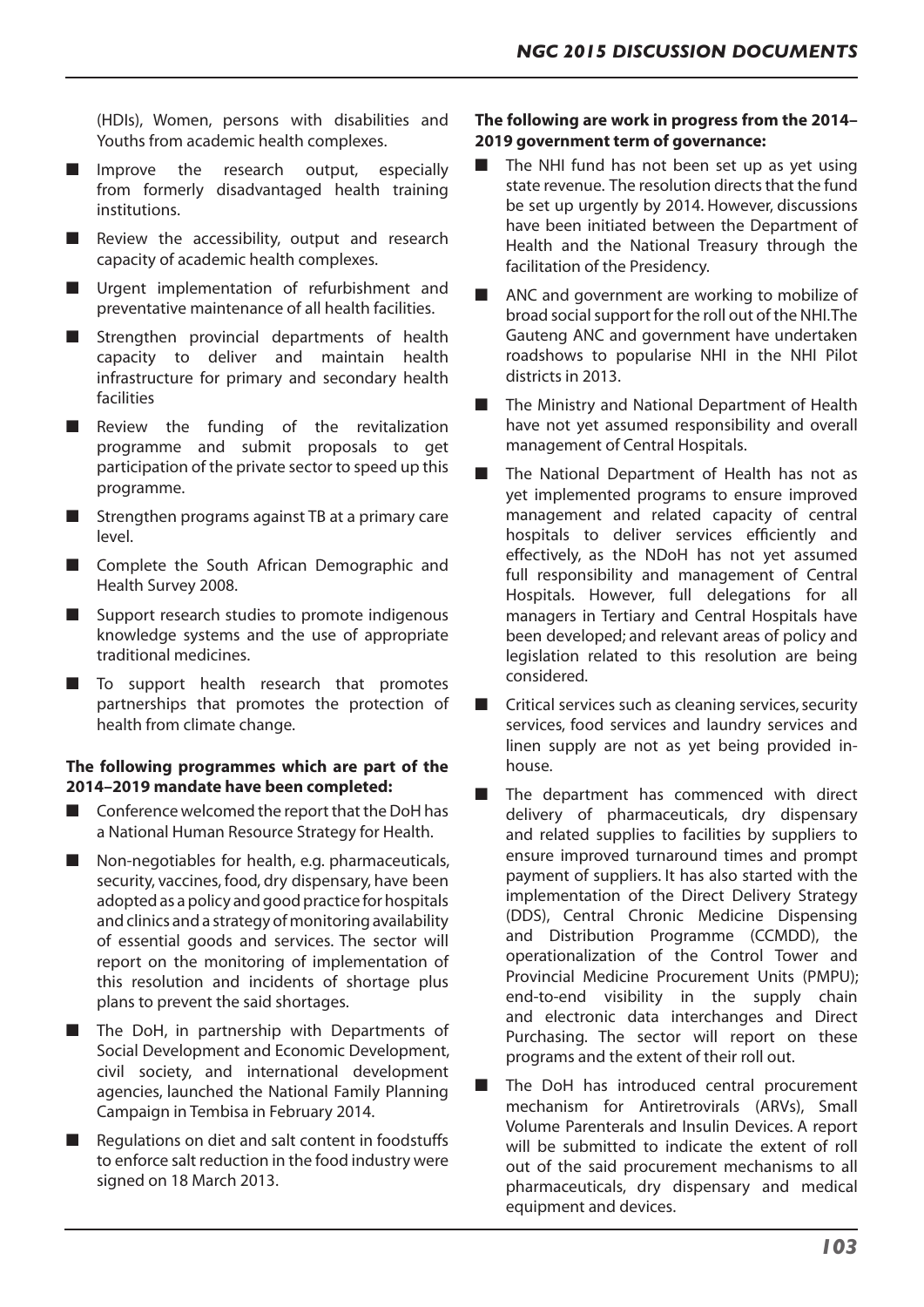- The Health and Science and Technology sectors will submit to the Subcommittee a combined report on ensuring that the State is a majority shareholder in, Ketlaphela, the state-owned pharmaceutical company and indicate progress being made in this venture.
- Government is working on strengthening the capacity of rehabilitation services in the public sector with a focus on mental health, physical disability, gender based violence, childhood trauma and substance abuse. The Subcommittee will receive the approved *Rehabilitation Model* for implementation and a report that incorporates plans of the DBE under *"Youth"* for consideration.
- In order to accelerate the training of health professionals in collaboration with the Ministry of Higher Education and local Universities and where necessary to extend training to outside the borders of our country; the DoH has expanded the Mandela-Castro Health Collaboration by increasing intake of students from about 90 per annum to close to 1000 per annum in 2012. Most local universities have expanded their training platform for medical students thereby increasing their total intake per annum. The Subcommittee will receive a report with plans, figures or numbers on the implementation of this resolution.
- The ANC and government have embarked on activities to promote healthy lifestyles through mobilization of individuals and communities to engage in physical activities, good dietary practices and reduction of harmful use of alcohol, tobacco and to control of substance abuse. The Subcommittee will receive a report based on district plans to indicate numbers of people participating in these activities and those that are being screened for various chronic diseases.
- An Ombudsperson responsible for Quality of Health Care has not yet been appointed. The deadline for this appointment was 2013.
- Facility improvement teams have been introduced in all facilities in the 10 NHI pilot districts. The Subcommittee will receive a report and plans on the acceleration of the establishment of facility improvement teams in the all of the 52 health districts as per resolution.
- The DoH gazetted in 2012 draft regulations to ban smoking in public places and certain areas outdoors. The Subcommittee will receive a report on the finalization of this matter.
- The DoH has embarked on programs aimed at accelerating the contracting of General

practitioners to work in government clinics. This program has not met its targets year-on-year. The Subcommittee will receive a report in this regard.

**The following are issues that are from the 2014– 2019 government term of governance which were not implemented within the deadline provided by resolutions of the 53rd National Conference.** *They need intervention for them to be completed by December 2017:*

- The National Pricing Commission to regulate the health care costs in the private sector was not established in 2013 as per resolution. The DoH is waiting for the finalisation of and recommendations from the Market Enquiry into the Private Health Sector Costs to inform appropriate interventions.
- The DoH and DHET have not moved the primary training platform for nurses to locate it at nursing colleges inside the hospitals. Instead, the Department embarked on the process of assisting public Nursing Colleges to be ready to offer NQF aligned nursing qualifications. The DOH will provide the Subcommittee a report on progress plus a plan to accelerate the refurbishment of nursing colleges, the number of nursing colleges that have already been refurbished and targets of refurbishment per province up to 2017.
- The National Health Commission was not launched in 2013 as directed. Draft legislation on the establishment of the National Health Commission has been developed and fast-tracked but still has to be finalised by Cabinet for publication. The Subcommittee will receive the draft legislation and a report with a time-table that indicates its projected processing through Parliament.
- The DoH established the OHSC nationally by the inauguration of the national Board of OHSC in January 2014. The deadline for this launch was 2013. The Interim CEO for the National OHSC was appointed on 01 April 2014 and the OHSC has not been established in all nine provinces.
- The DoH and DBE have not concluded consultation of parents on school health programme,in relation to reproductive health rights, HIV Counselling and Testing and prevention of Sexually Transmitted Infections (STIs). However, the first round of the Human Papillomavirus (HPV) vaccination campaign for 2015 took place during 23 February – 20 March 2015. All 9 year old learners or older Grade 4 girls received the vaccination. The Subcommittee will receive their combined report.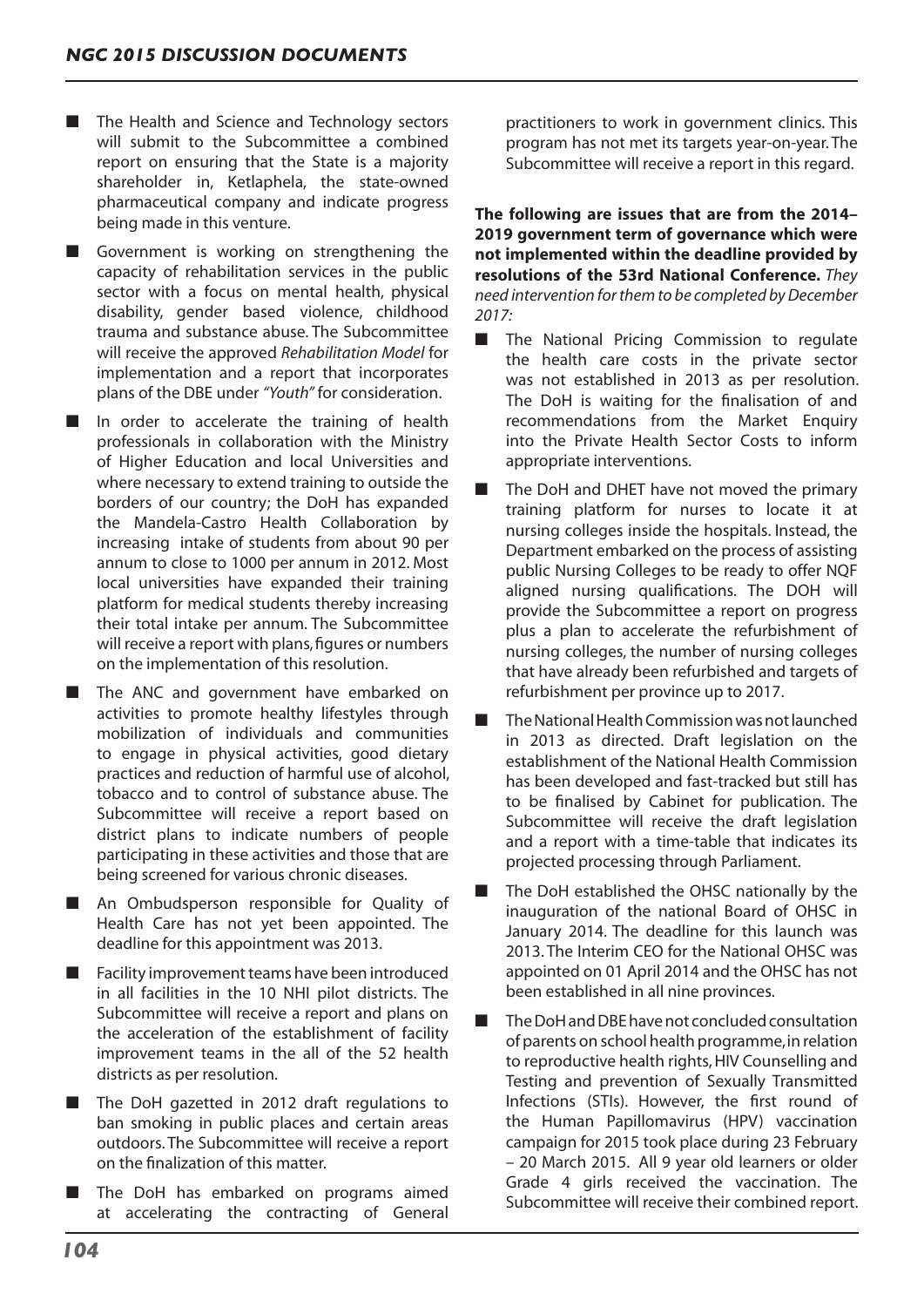■ Laws to abolish marketing of alcohol products were not passed by 2013 as directed by the resolution.

# **SCIENCE AND TECHNOLOGY**

The mandate of the Science and Technology sector is reflected in the **ANC programmes and plans for the 2009–2014 period of governance**. Those were translated into the government POA for the same period. The sector POA that was adopted at the ANC NEC Lekgotla of June 2014; and its translation into government policies and plans is reflected in the 2014–2019 MTSF.

The Science, Technology and Innovation sector implemented its plans and programs throughout the 2013-2014 May periods with distinction. This was necessary, as in the case of all sectors,to complete the government election mandate that was based on the 2009 Election Manifesto and the 2009-2014 Medium Term Strategic Framework.

## **The following programmes which were part of the 2009–2014 mandate were completed:**

- The announcement on 25 May 2012 that South Africa has won the bid to host the Square Kilometre Array (SKA)radio telescope project marked the completion of a mandate for the DST to lead in the effort of getting a project of massive scientific significance to South Africa, Africa and the Southern hemisphere. This is significant as it includes the recognition of the MeerKat telescope, a South African product, as a critical component of the SKA project.
- Science, technology and innovation (STI) have been included and identified as one of important contributors to socioeconomic development by the National Development Plan (NDP), New Growth Path (NGP) and Industrial Policy Action Plan (IPAP).
- The launch of a pilot plant for the development of Titanium metal powder in June 2013 at the Council for Scientific and Industrial Research (CSIR), progress made in the Flourochemicals Expansion Initiative and strides made in the implementation of the Aeroswift Program, which is an example of the next generation of additive manufacturing technologies, are some of the projects embarked upon by the DST towards new industry development on the basis of novel or promising technologies.

The absorption of Sun Space (Pty) Ltd into Denel Dynamics as per Cabinet resolution was a key milestone meant to complement the National Space Strategy and strengthen the development of the satellite and space industry in South Africa

# **The following are challenges that are still work in progress from the 2009–2014 government term of governance:**

- The Minister has mandated the recently appointed NACI to develop a decadal science, technology and innovation (STI) plan.
- The Minister of Science and Technology has met with the Minister of Finance to discuss the proposal for the establishment of the research and innovation vote. Both Ministers agreed to set up task team which will look into the sources of funding including national and provincial government, corporate social investment, private sector investment in research and development andinternationalfunding, especiallyphilanthropic.
- Identified new emerging industries led by R&D through Emerging Industrial Action Plan (EIAP).
- Initiated technology localisation programme aimed at supporting industries in order to strengthen their technology capabilities, to find contracts from competitive supply demand programme (CSDP) and SOCs as well as export new products.
- Initiated sector innovation fund for R&D support to existing industries.
- Supported over 2000 small, medium and micro enterprises (SMMEs) through the Technology Stations Programme.
- The DST is implementing programs to transform and strengthen South Africa's research capacity. At the end of 2014–2015 financial year, South African Research Chairs Initiatives (SARChI) had a total of 153 awarded chairs. Of these, 73% were recruited in South Africa, 23% were women and 30% were black.
- The DST established numerous human capital development (HCD) initiatives and programmes in support of a wide range of strategic imperatives that include financial support to the postgraduate students. A total of 11335 postgraduates were funded through the DST funding programmes for their postgraduate studies in 2014–2015 financial year. The DST supported a total of 4 064 researchers during the 2014–2015 financial year.
- The sector implements the Youth into Science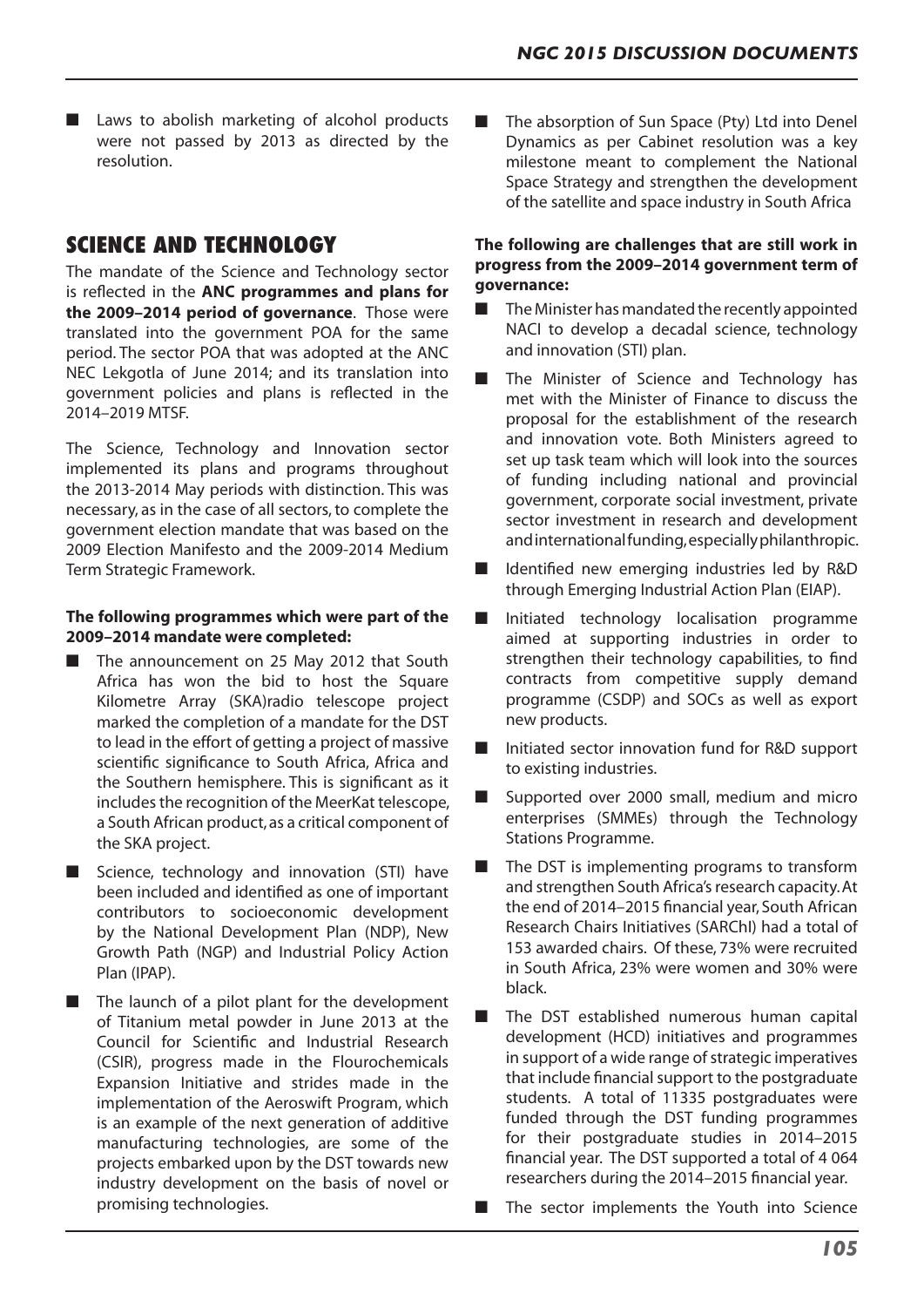Strategy to enhance youth's access to science, engineeringandtechnology (SET), as contribution to endeavours to develop high end SET scarce skills.

■ The DST has contributed to about 2000 graduates and students placed in the DST funded work preparation programmes in Strategic Energy Technologies Information Systems (SETIs) including its science councils, national facilities and museums for the past two to three years.

# **The following are issues that were not implemented and remain from the 2009–2014 government term of governance:**

- Improvement of uptake of Science, Technology and Innovation (STI) outputs within government or public sector.
- Local procurement of STI outputs.
- $\blacksquare$  Changing the current preference by South Africans of foreign technologies over locally developed technologies or products.
- Expansion and transformation of research capacity.
- Significantly increasing funding for black and female students and emerging researchers.
- Setting funding aside to send masters and PhD students abroad,i.e.growing the DST contribution towards the establishment of South Africa's External Skills Incubator.

# **The following programmes which are part of the 2014–2019 mandate have been completed:**

The principle of mainstreaming Science, Technology and Innovation in the ANC, government and the private sector has been adopted. In an effort to mainstream SIT inside and outside government, the DST plays different roles and undertakes different activities. Those include as being the Co-Chairs of the Economic Sectors, Employment Creation and Infrastructure Development (ESE&ID) Cluster and championing activities such as Improving Research and Development (R&D) partnerships with industry, building institutional and interdepartmental instruments to help ensure that promising R&D matures into new industries, and increasing the levelofR&Dactivitiesinthecountryasapercentage of GDP. The DST also leads the development of the Emerging Industries Action Plan (EIAP), which contributes to a coordinated and well-managed R&D-led industrial development programme. The EIAP has the added benefit of serving as a platform for potential collaboration or co-funding between local and foreign partners, as areas for potential collaboration or co-funding.

# **The following are work in progress from the 2014– 2019 government term of governance:**

- The first dish of the MeerKat, which will form 25% of the first phase of the SKA, was launched in March 2014. This project is on course and continues to contribute to assist South Africa to attract other radio-astronomy initiatives such as the C-Band All Sky Survey (C-BASS) and the Precision Array for Probing the Epoch of Re-ionisation (PAPER).
- A highlight of the 2012/13 financial year was the expansion of the broadband connectivity to all the majorcampusesoftertiaryeducationalinstitutions through the continued implementation of the SANReN programme. A total of 139 research and educational sites have been connected with highspeed networks ranging from a minimum of one to a maximum of 10 gigabits per second.
- The DST with the DBE, the ECDE, the DRDLR and with officials, teachers, SGBs, local government and community leadership in the Nciba circuit in the Cofimvaba District have embarked on a pilot project, which is being monitored by HSRC. This project is used to assess the extent to which quality outcomes can be achieved by the introduction of a range of innovative technologies such as ICT in schools, alternative energy supply, sustainable sanitation options, e-Health in clinics and hospitals, nutrition through local supply of ingredients by small scale agricultural developments and a combined Science Centre and Teacher Resource Centre in Cofimvaba.
- The Department and the CSIR's Wireless Mesh Network technology project connected 200 schools in Nkangala (Mpumalanga) and Sekhukhune (Limpopo) districts. The project has since been expanded its rural connectivity project by launching the Northern Cape phase of the wireless mesh network (WMN) technology initiative. This project aims to reduce poverty through job creation, economic growth and better quality of life. Approximately 27 410 learners and 772 teachers are benefiting from the project. Discussions are at an advanced stage with a private sector mining company in Northern Cape to provide further funding for the expansion of the network to other areas in the province with small, medium and micro enterprise (SMME) that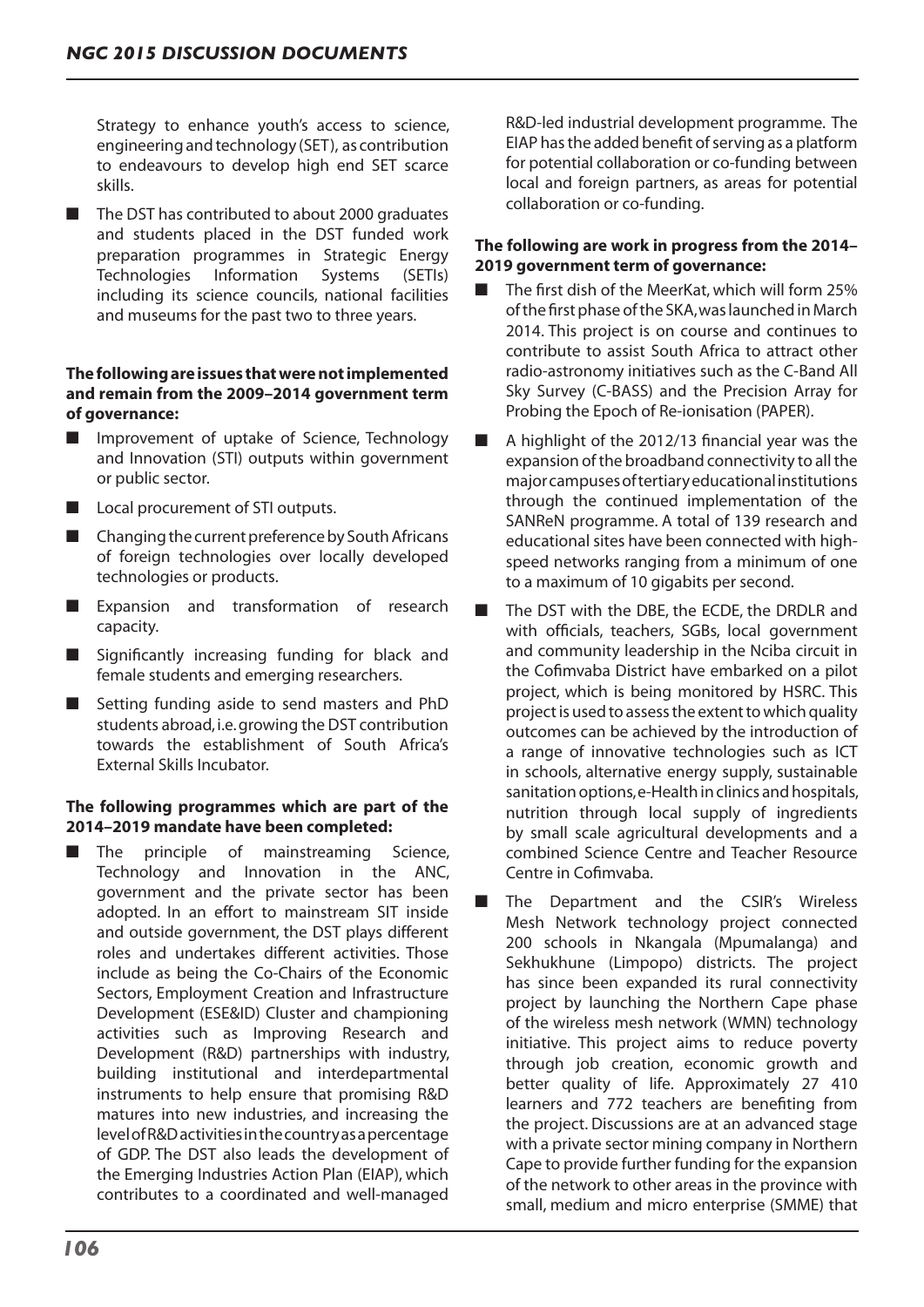has taken over the maintenance of the project.

- The DST and the Bill and Melinda Gates Foundation (BMGF)haveenteredintoaninnovativeagreement, namely the Sanitation Technologies Agreement, whose purpose is to provide access to sanitation services in rural areas. Through this agreement a variety of innovative sanitation technologies have been selected and are being piloted in rural schools in the Eastern Cape (Phase I). In addition, arrangements have been finalized with some of the technology demonstrators and a selection process within the 27 district municipalities has been initiated. The demonstration in some Nciba Circuit schools is in progress.
- The Ministry of Science and Technology provides strategic leadership and coordination of the National System of Innovation (NSI). The Minister has mandated the recently appointed NACI to develop decadal science, technology and innovation (STI) decadal plan. The Minister approved the expanded role and functions of the NACI as part of strengthening the capacity of the NSI to meet socioeconomic development challenges facing South Africa. That includes the promotion of bilateral relations to enhance the implementation of STI policies. The Subcommittee will receive a detailed report that will include the alignment of DST plans with priorities of sectors such as agriculture that contribute to economic development.
- The Minister of Science and Technology is in the process of submitting to Cabinet a memorandum on the research and innovation vote to ensure that government adequately finances and capacitates the National System of Innovation (NSI) and target achieving 1,5% expenditure of GDP by 2017. The DSThasmodelledthe1.5%GrowthExpenditureon Research and Development (GERD) target in terms of this means in Rand terms. The DST has identified potential sources of funding, including national, provincial and local government, corporate social investment, private sector investment in R&D and international funding - especially philanthropic. It shared the results of the analyses with a task team made up of representatives of the DST and National Treasury (NT).
- Various initiatives and programmes continued to be supported during the year under review in the Bio-economy arena. These have resulted in South Africa being ranked number 36 amongst 54 countries in the World Review of Biotechnology (2014). One of the key achievements was the signing of a Memorandum of Agreement (MOU)

between Pfizer Inc and the North West University (NWU) in June 2014 towards the potential use of Pfizer's genetically modified animal models, for evaluations in oncology, inflammation, immunology, central nervous system and cardio vascular system disorders. This is expected to contribute towards the development of the pharmaceutical sector in South Africa in terms of the Bio-economy Strategy and of the Industrial PolicyAction Plan (IPAP) of SouthAfrica. Preclinical testing is a crucial step in the establishment of this sector as it forms part of the development and registration of any therapeutic product. A national Preclinical Drug Development Programme for South Africa was instituted by the Department and includes the establishment of a national Preclinical Drug Development Platform (PCDDP) for small animals at the North West University. This platform is meant to serve all researchers and companies involved in drug development in South Africa and beyond.

- Other initiatives implemented by the Department continued to generate significant research interest as evidenced by the publication in the Nature Journal of an article on the Eucalyptus Genome Platform collaboration between the University of Pretoria,the Forestry and Agricultural Biotechnology Institute (FABI) and the Department. As part of the Indigenous Knowledge Systems (IKS) Bioprospecting and Product Development Platform's cosmeceuticals flagship project, an access and benefit-sharing agreement was signed, for a skin-tone candidate product, between a cosmeceuticals consortium and the community of Kundabakazi in the Eastern Cape in September 2014.This agreement underpins the commitment for the bioprospecting platform programme for compliance with the national legislation that regulates bioprospecting work for a pipeline of innovative products. This watershed signing event symbolises the efforts to reduce biopiracy while strengthening indigenous knowledge associated with national biodiversity. These Bioeconomy RDI initiatives have also resulted in the generation of four publications in journals and one copyright (Copyright on Moringa Vitamin Water). In addition a total of 154 postgraduate students were supported in the Bio-economy related RDI initiatives.
- In the Energy domain key partnership agreements were signed between the Department and the South African Post Office (SAPO) and Transnet. These agreements are expected to see these organisations deploying fuel cell technologies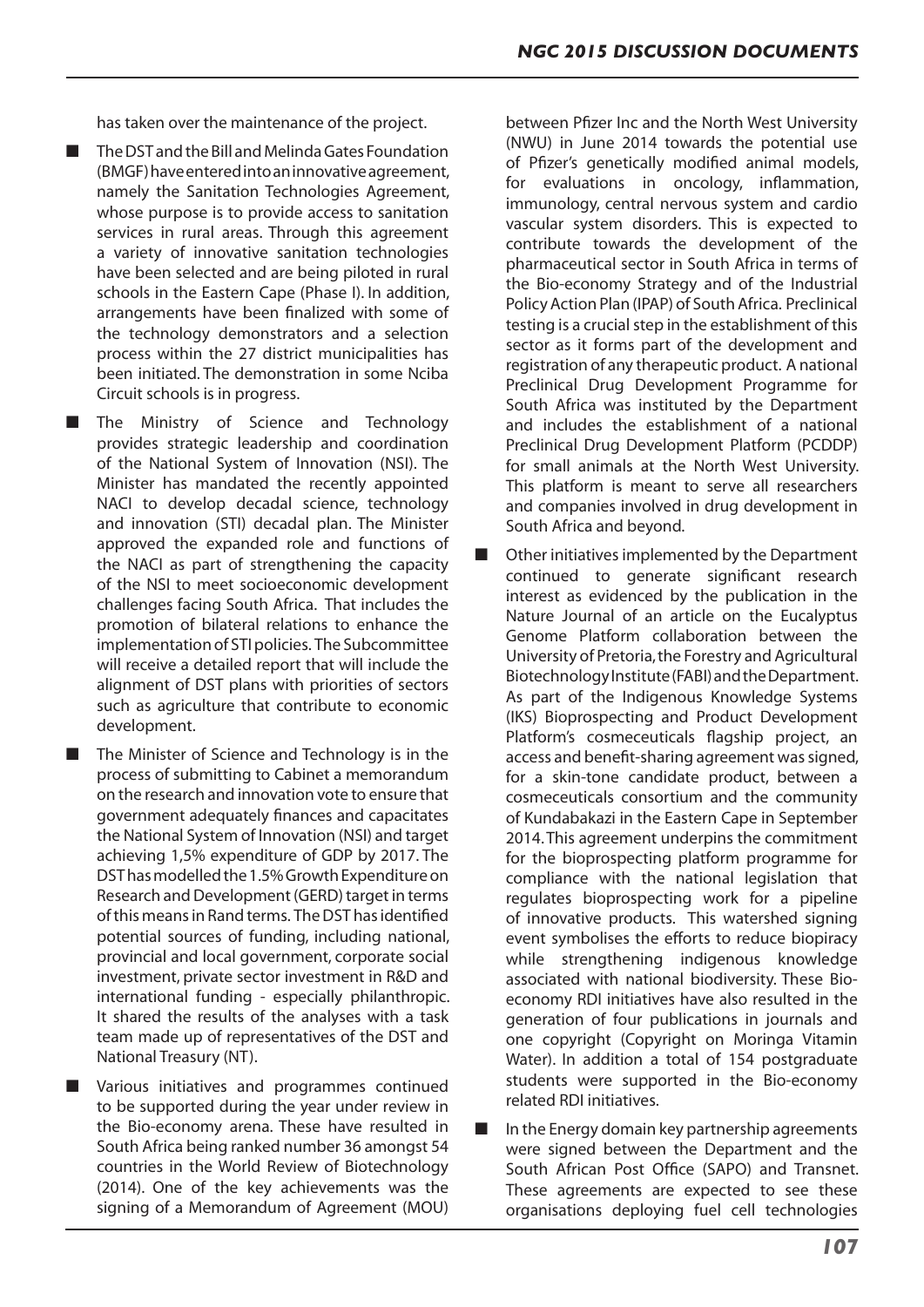that are developed by the three Hydrogen South Africa (HySA) centres of competence (CoCs) towards reducing their higher energy bills and carbon foot-print by virtue of their vast and geographically dispersed infrastructure, including buildings and a large mostly diesel and petroloperated engine and vehicle fleets. The year also saw the launch of an innovative 2,5 kW hydrogen fuel cell power generator prototype unit at the University of the Western Cape's (UWC) Nature Reserve which was also expected to lower its energy bills and carbon foot-print. These HySA CoCs have also resulted in the generation of 32 publications in peer reviewed journals and two patent applications being filed – one on hydrogen storage and supply system integrated with fuel cell power pack that comprises liquid and one on Metal Hydride Storage Container. In addition a total of 142 postgraduate students were supported in the energy related RDI initiatives. The TIA also approved R9,987,114 for the nine month HySA Telco Project being undertaken by HySA Catalysis together with local and international partners. The project involves providing a methanol based fuel cell for providing power to a telecommunications base station.Some funding to the value of £101,000.00 over three years, i.e. £37,000.00 per annum, has been secured by HySA Catalysis to support fuel cell development activities over a three year period from SuperGEN and Newton Fellowship through the University of Southampton. The Royal Academy of Engineering, in partnership with the TIA, awarded the *"Leaders in Innovation"* Fellowship to Dr Steven Chiuta of HySA Infrastructure to visit the United Kingdom for a training course on technology commercialisation from 16 March to 25 March 2015. The Fellowship brings the leading technology entrepreneurs from the Newton Fund partner countries to the UK for an intensive training course on innovation whilst also building Business-to-Business networks with similar enterprises in the UK.

■ The Department's Commercialisation Framework was approved during the reporting period. Advanced plans are underway to implement the framework in terms of proposals received from the CSIR. Part of this work will include plans on implementing the Emerging Industries Action Plan (EIAP) concept note as developed by the DST. In addition, a total of sixty-five interns were assigned to work for host companies as part of the DST-Technology Top 100 (TT100) Workplace Internship Programme.

- The Nanotechnology Vision 2015 for South Africa, a roadmap for nanotechnology innovation, in South Africa was also approved during the reporting period. Agreements were also concluded for the Nanotechnology Health, Safety and Environment (HSE) Platform and Code of Conduct, as well as support provided to the MINTEK Nanotechnology Innovation Centre (NIC) for the Implementation of the South Africa-Russia Cooperation in nanotechnology research. Additional infrastructure funding was provided to the CSIR's NIC for their nanotechnology pilot facility. The photonics and robotics initiatives managed by theCSIRwere both resuscitated.Acall for proposals in the photonics Emerging Research Area (ERA) was issued, resulting in numerous projects identified for funding, whilst plans for a call for proposals supporting robotics RDI were progressed to an advanced stage. These ERA RDI initiatives have also resulted in the generation of 40 publications in peer reviewed journals and one patent applications being filed (one PCT patent granted in the Nano TB project patent number). In addition a total of 111 postgraduate students were supported in the ERA related RDI initiatives with a total of 18 graduating during the year.
- A significant achievement for the period under review, was the completion of the first NIPMO Incentive Scheme Guideline for Intellectual Property Creators (IP Creators) seeing over 360 IP CreatorsbeingawardedaCertificateofRecognition for their role in the creation of an invention for which a South African Patent was granted. Key guidelines, practice notes and interpretation notes developed included the Guidelines for the operation of the NIPMO Incentive Scheme, Guidelines or the IP Fund as well as the long awaited Guideline on IP Ownership. NIPMO also launched its Office of Technology Transfer (OTT) Framework andTechnologyTransfer Manual inline with the legislative mandate for NIPMO to provide best practices to the Department's stakeholders.

Toward the end of the financial year, Cabinet approved publication of the draft Bill for the Protection, Promotion, Development and Management of Indigenous Knowledge Systems (IKS) Bill for a comment period of 60 days. The draft Bill would formally establish and define the functions and role of the National Indigenous Knowledge Systems Office. Another important regulatory interventionwill cometobearwhenthe Accreditation and Certification Policy Framework is approved by Cabinet.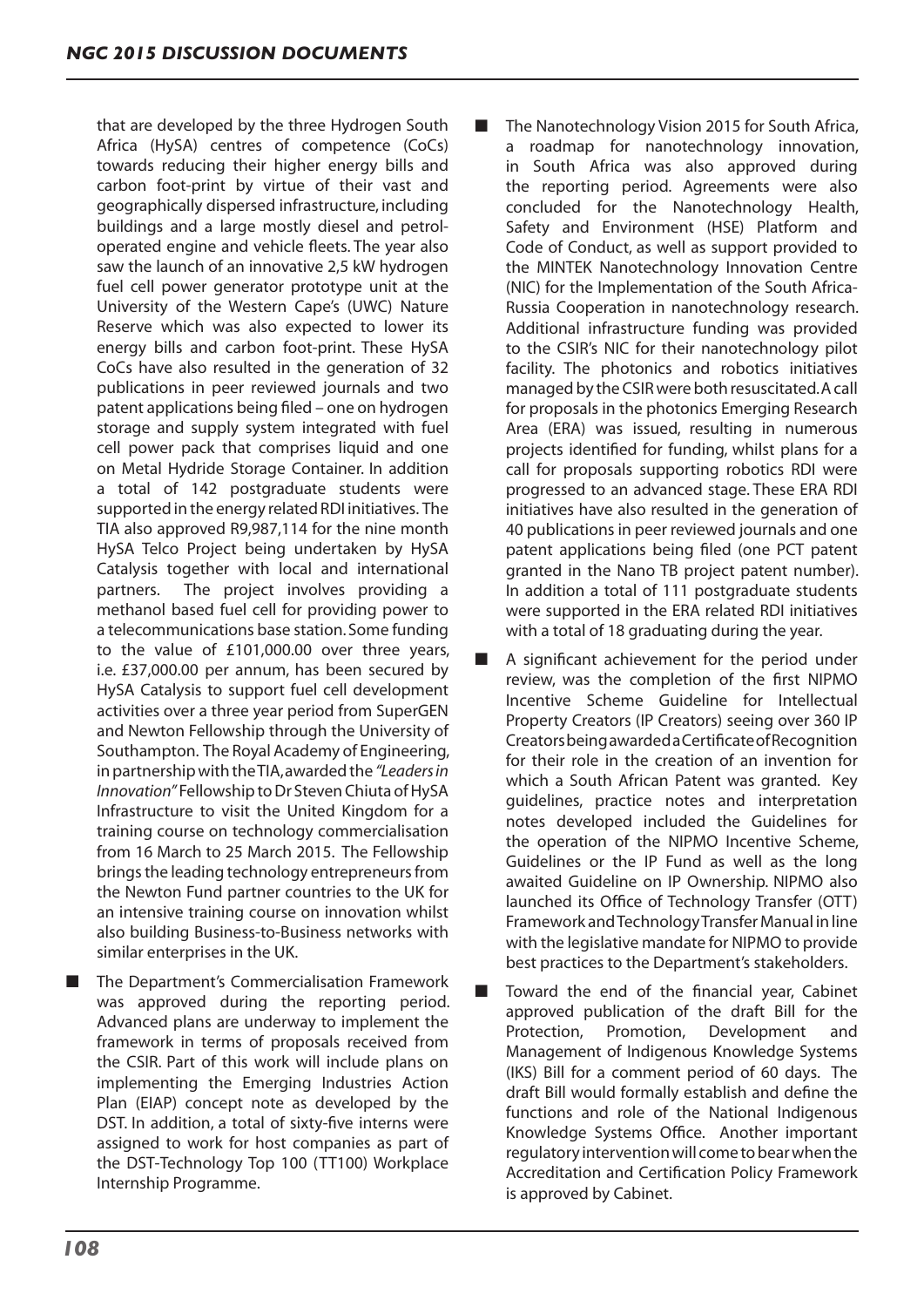# **The following are issues that are from the 2014– 2019 government term of governance which were not implemented within the deadline provided by resolutions of the 53rd National Conference.**

*They need intervention for them to be completed by December 2017:*

The DST and DHET have not submitted to the Subcommittee before the end of 2013 the final policy document on the Policy and Procedures for Measurement of Research Output of Public Higher Education.

# **SPECIAL REPORTS: EVALUATION OF PERFORMANCE OF PROGRESS OF COMMON PROGRAMMES**

# *Infrastructure*

- The DBE and PDEs are implementing plans that are focusing on the delivery and maintenance of school Infrastructure urgently and in an integrated manner. However, this remains a great challenge, asthere are still backlog in delivery and maintenance of infrastructure and persistence of under-spending.
- The DBE has developed a comprehensive school building program which is coordinated by the Presidential Infrastructure Coordinating Committee (PICC). Infrastructure developments in the education sector have been integrated with the broader socio-economic developments of government and provincial programmes funded through the EIG and ES and the Accelerated Schools Infrastructure Delivery Initiative (ASIDI) have been submitted to the PICC.
- DHET has secured 16 sites for the construction of 12 new TVET Colleges and the refurbishment of existing campuses. The tender evaluation and adjudication process is underway for the remaining 13 sites.
- The DoH under the auspices of the PICC, conducted a comprehensive audit of all health infrastructure to ensure that the revitalization and refurbishment of all substandard infrastructure will be executed by 2025 using the public fiscus and public-private partnerships where appropriate.The health sector will submit a report on this resolution to the Subcommittee.
- The DoH has establishes teams of engineers and other professionals in built industry from, e.g., the CSIR, DBSA, Transnet, Eskom, to provide health infrastructure on a massive scale in the

pilot districts in order to shorten the pilot period. The IUSS has been introduced to assist improve delivery of infrastructure and expenditure. The restructuring of the Infrastructure Unit of the NDoH and establishment of Infrastructure Program Office is currently underway. The DoH still experience the challenge of under expenditure. The health sector will submit a report to the Subcommittee indicating the number of team established and the target for the sector plus timelines.

- Provincial health departments have established effective project management teams led by Technical professionals such as engineers. The health sector will submit a report to the Subcommittee indicating the number of team established and the target for the sector per province plus timelines.
- The DoH has established workshops in health facilities for maintenance of infrastructure and medical equipment. The Subcommittee will receive a report on this matter with plans, targets and estimated costs.
	- The DST is implementing the Square Kilometre Array (SKA) and MeerKAT project coordinated through the Presidential Infrastructure Coordinating Committee (PICC). The Board of the international SKA Organisation in March 2015 agreed on the design of the first Phase of the SKA, called SKA1, which will fit into the 650 million budgeted for its construction.The detailed design is now proceeding and construction of SKA1 is expected to start in 2018. The first dish of the MeerKat, which will form 25% of the first phase of the SKA, was launched in March 2014. This project is on course and continues to contribute to assist South Africa to attract other radio-astronomy initiatives such as the C-Band All Sky Survey (C-BASS) and the Precision Array for Probing the Epoch of Re-ionisation (PAPER). The outstanding reputation of the SKA SA team and of the MeerKAT has led the Max Planck Society (MPG) of Germany to invest 11million Euros to build S-Band receivers and fund all the necessary ancillary equipment for the MeerKAT. The SKA SA human capital development programme has been very successful in bringing young people into astronomy and engineering and strengthening university teaching and research.In total 699 grants and bursaries have been provided. We have extended this to our African partner countries and now have additional support from the UK government's Newton programme for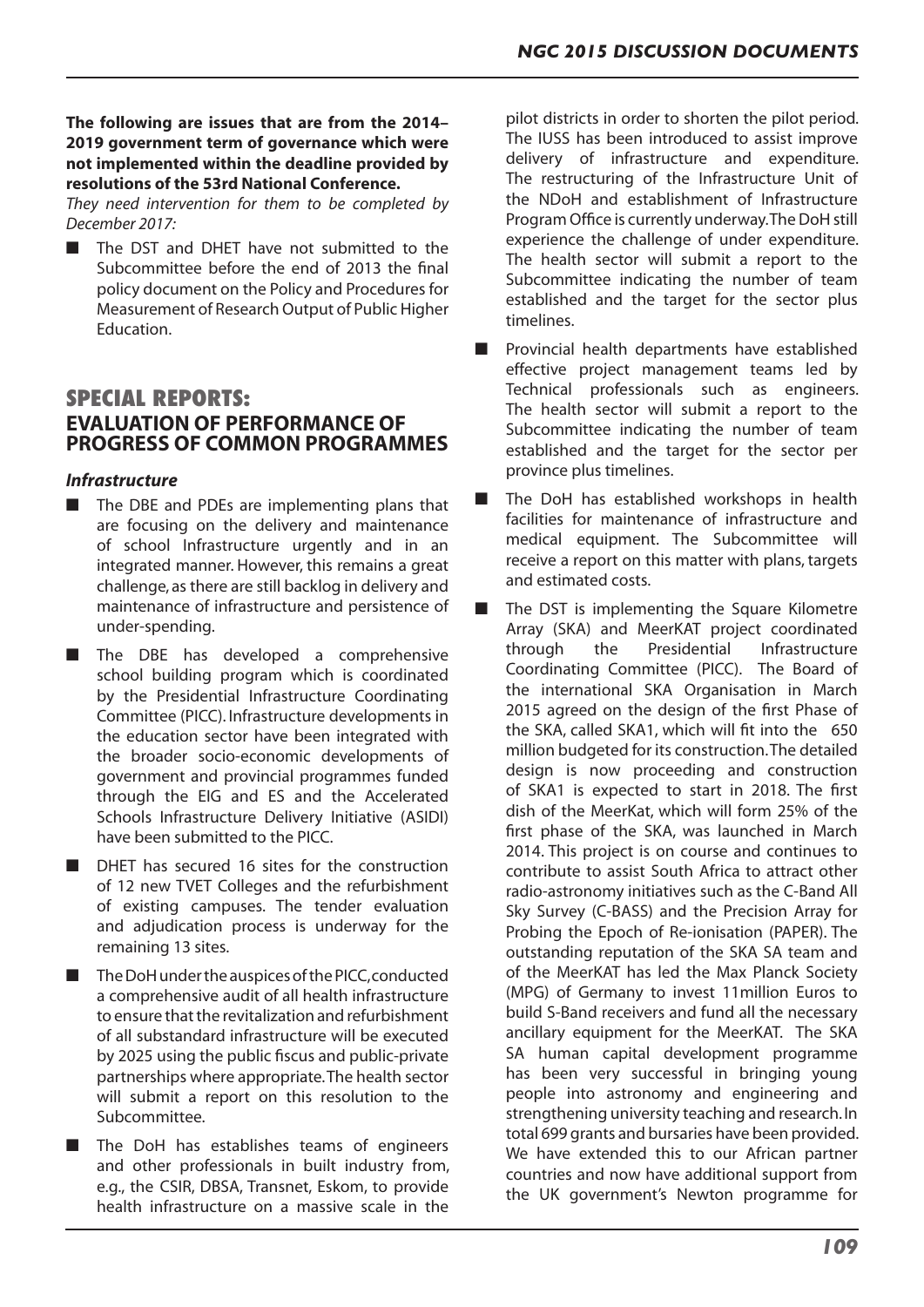the development of radio astronomy capacity in Africa. Big Data is the obvious spin-off from the SKA, which will produce much more data at a rate much faster than the entire worldwide web. The challenges being faced in dealing with this deluge of data in the SKA project is similar in extent to that expected in the commercial environment within the next five years. The fact that IBM has opened a new laboratory in Johannesburg and CISCO donating \$5m worth of equipment to NMMU is proof of the global ICT industry's high regard for Big Data.

■ *Ketlaphela*, a government project for state pharmaceutical manufacturing, is on course.

■ The DST has, through the South African National Research Network (SANReN) and broadband access initiative, connected 139 research and educational sites using high-speed ICT networks. The ICT Research, Development and Innovation (RDI) Roadmap has allowed the DST investment into ICT RDI to grow significantly and be aligned to national priorities, creating an ICT RDI ecosystem that is attractive to foreign direct investment. As such during the 2014–2015 period, ICT multinational companies invested over a R373million over 10 years into ICT R&D investment. The DST established a three year partnership worth R66.6 million in investments. The strength of the South African ICT RDI ecosystem led the private sector to substantially increase their investment into R&D in this country, with their research agendas directed by and aligned to the ICT RDI Roadmap. Apart from the direct DST investment benefits, the ICT RDI Roadmap has also influenced other developments within the ecosystem.The NRF has approved 3 related research chairs: Innovative Small Satellite Technology and Applications for Africa at the Cape Peninsula University of Technology; Enabled Environments for Assisted Living at Tshwane University of Technology and Advanced Sensor Networks at University of Pretoria. Universities such as the University of Witwatersrand and Sol Plaatjies University has both setup Data Science programmes, with the latter the first institute on the continent to offer an undergraduate degree in Data Science. Initiatives such as the Health Patient Registration System with the Department of Health (DoH) has been implemented at 38 facilities across 8 provinces allowing 328639 registered patients to benefit from improved healthcare information systems.

# *Job creation, economic growth and youth empowerment*

The departments of Basic Education and Health rank among government departments, at a national and provincial level, as some of those with the highest number of employees. Their contribution to government job creation and job placement is material. All sectors in the Subcommittee collaborate with other government departments and the private sector to implement programs, such as the Expanded Public Works Programs, School Health and Early Childhood Development, which contribute to activities under discussion.

- The DBE contributes immensely towards job creation initiatives through the ASIDI programme, Kha Ri Gude, Internships and the National School National Programme. *Details of this contribution are contained in the main body of the report.* The DBE has not reported on its investment in priority skills related to education. A report outlining key priority skills for radical economic transformation will be presented to the Subcommittee for consideration and forwarded to the NEC and NGC.
- The DHET has, through its contracting strategy of the Sol Plaatje and Mpumalanga Universities, created at least 564 jobs through work associated with infrastructure development. The TVET college infrastructure program has resulted in about 825 employment opportunities in three (3) out of sixteen (16) identified sites mentioned above.
- The DoH has through its 3535 Data Capturer Project employed 2855 data capturers. KwaZulu Natal absorbed the majority of its data capturers into full-time employment. The DoH has more than 30 000 Community Health Workers (CHW). These CHWs are employed by the DoH and NGOs. Job creation and youth employment that accrues from the DoH infrastructure program, which includes facility maintenance, is massive and will be quantified.
- The DST is funding the Aeroswift program, which is integral to the next generation of additive manufacturing technologies. This program is expected to have substantial impact on existing manufacturing processes and technologies. The DST invested, under the National Biotechnology Strategy (2001),an amount of R2 billion to develop the South African biotechnology-related system of innovation. The top seven biotechnology companies invested in at that time are now generating just under R1 billion per annum. The DST supported South African participation in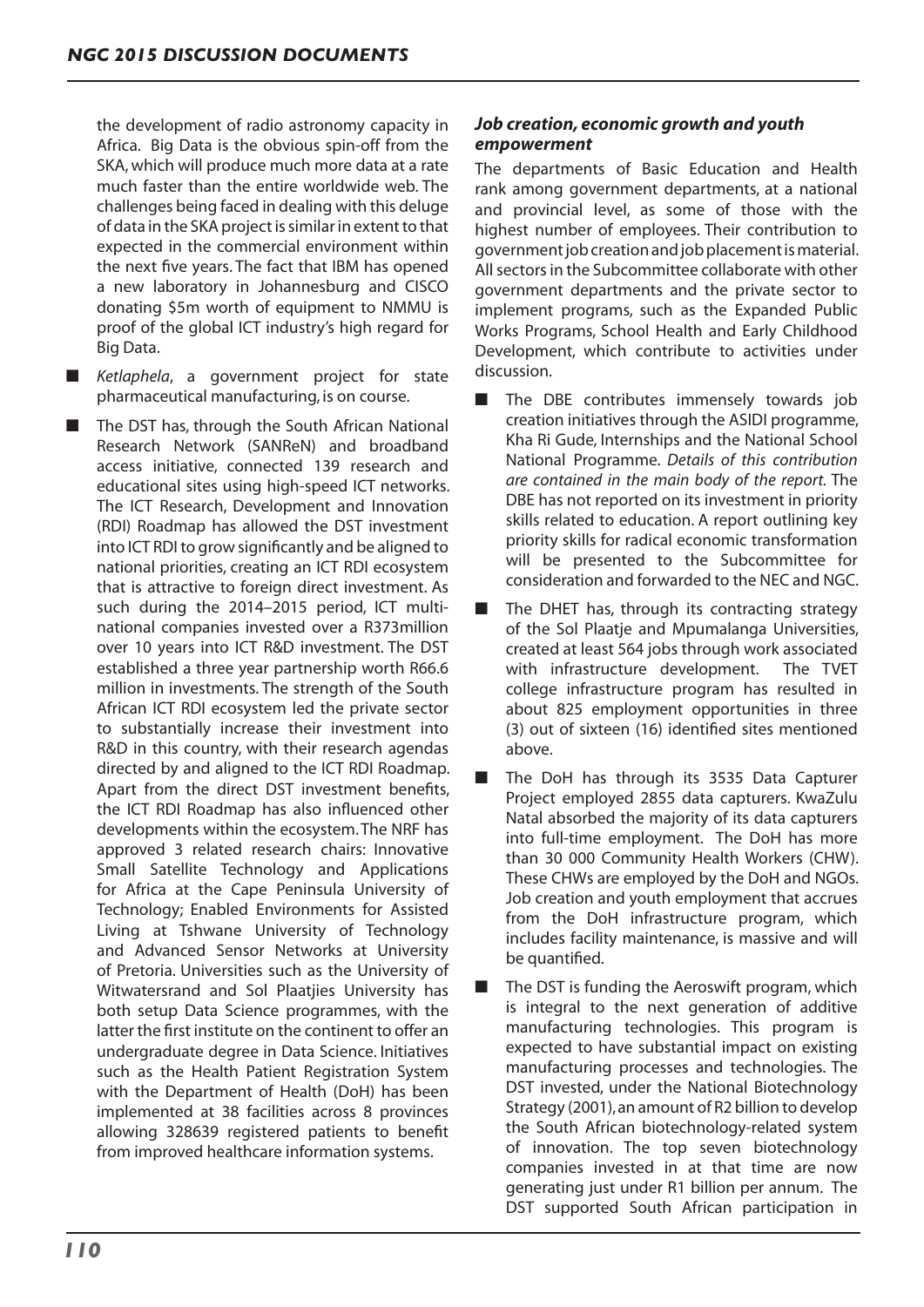a project sequencing the Eucalyptus genome, and the resultant technology advancement is maintaining the competitiveness of the forestry sector and also drives increased profits. The DST also funds a project that employs the "sterile insect technology" to dramatically reduce the pest population. This has made it possible for farmers to realise additional harvest benefits of up to R512 million. The DST is involved in projects to improve technology-based competitiveness of the established primary economic sectors through, e.g. ICT, automation, miniaturisation and the ability to mine, manufacture or beneficiate products on a smaller scale. Initial progress has been made in this regard through the establishment of partnership programmes such as the sector innovation fund initiative. The Post-Harvest Innovation programme and a similar partnership on mining and minerals beneficiation are examples of programs supported by the DST to extend the partnership model to priority sectors of the economy. These programs are well aligned with IPAP, and include forestry, sugar, aquaculture, and boat-building. Over the last decade, the DST focused its Research and Development (R&D) investment on promising mineral beneficiation opportunities, particularly where South Africa enjoyed technology development advantages and where studies have confirmed long-term increases in demand; e.g. the direct production of titanium metal powder and growing the fuel cell development capabilities. The DST provides support to approximately 2 000 SMMEs annually by promoting access to technological services via the Technology Stations Program (TSP), which is hosted by the Technology Innovation Agency (TIA). This enables SMMEs to access specialised equipment, knowledge and innovation support.

# *Youth*

■ Sectors in the Subcommittee are implementing plans to strengthen and implement policies and programs to eradicate drug abuse and alcohol-related risks as key component of youth development work. The Subcommittee will present an integrated implementation and funding plan plus progress report which will include drug-testing guidelines, the involvement of school-based support teams, oversight by national and provincial Portfolio Committees plus the development by the health sector of community-based programs for detoxification and rehabilitation. This will be done in consultation with the STC.

- The DBE and the DoH implemented a rightsbased comprehensive sexuality education in schools.The two sectors have not made sufficient progress towards improving access to Sexual and Reproductive Health Services and family planning for the youth, despite the implementation of a schools health programme. Educators have been trained on sexual and reproductive health and SGB Guidelines plus Tool Kit developed by the DBE.4 364 Life Orientation educators were trained on the implementation ofsexual and reproductive health programmes for learners during quarter 4. The Department of Basic Education has, on 5 May 2015, released the Draft National Policy on HIV, STIs and TB for public comment.The DBE and DoH willsubmit to the Subcommittee a combined report on the implementation of rights-based comprehensive sexuality education in schools.
- In view of the DBE indicating that it is no longer responsible for the provision of sanitary wear for the Indigent Girl Child since the Department of Social Development is responsible for the said project. The Subcommittee will work towards the establishment of a community-based program that consolidates all initiatives that provide sanitary wear for the indigent girl-child with the involvement of communities, the private sector and the support of the Department of SMMEs.
- In 2014 the DHET reached learners in 6812 schools through the Apply Now Campaign. This complemented the Career Development Services Helpline (0860 356 635), Khetha radio program, social media platforms, the National Career Advice Portal (NCAP) and other career awareness events and activities. The DHET highlighted approximately 425 095 opportunities that are available to 2014 Matriculants within the PSET system at universities, public TVET colleges, and in various industries that collaborate with Sector Education and Training Authorities (SETAs). The sector develops and strengthens the capacity of its institutions to respond comprehensively to the challenges posed by the HIV and AIDS through the Higher Education and Training HIV & AIDS Programme (HEAIDS).
- The DST assigned 108 Interns to host companies as part of its internship program.The DST supported, by 30 June 2014, over 6655 postgraduate and post-doctoral fellows through bursaries managed through the National Research Fund (NRF). The DST funds about eighty (80) sites across all provinces to prepare, through activities of the National Science Week, the youth for science careers and to promote the building of research capacity. The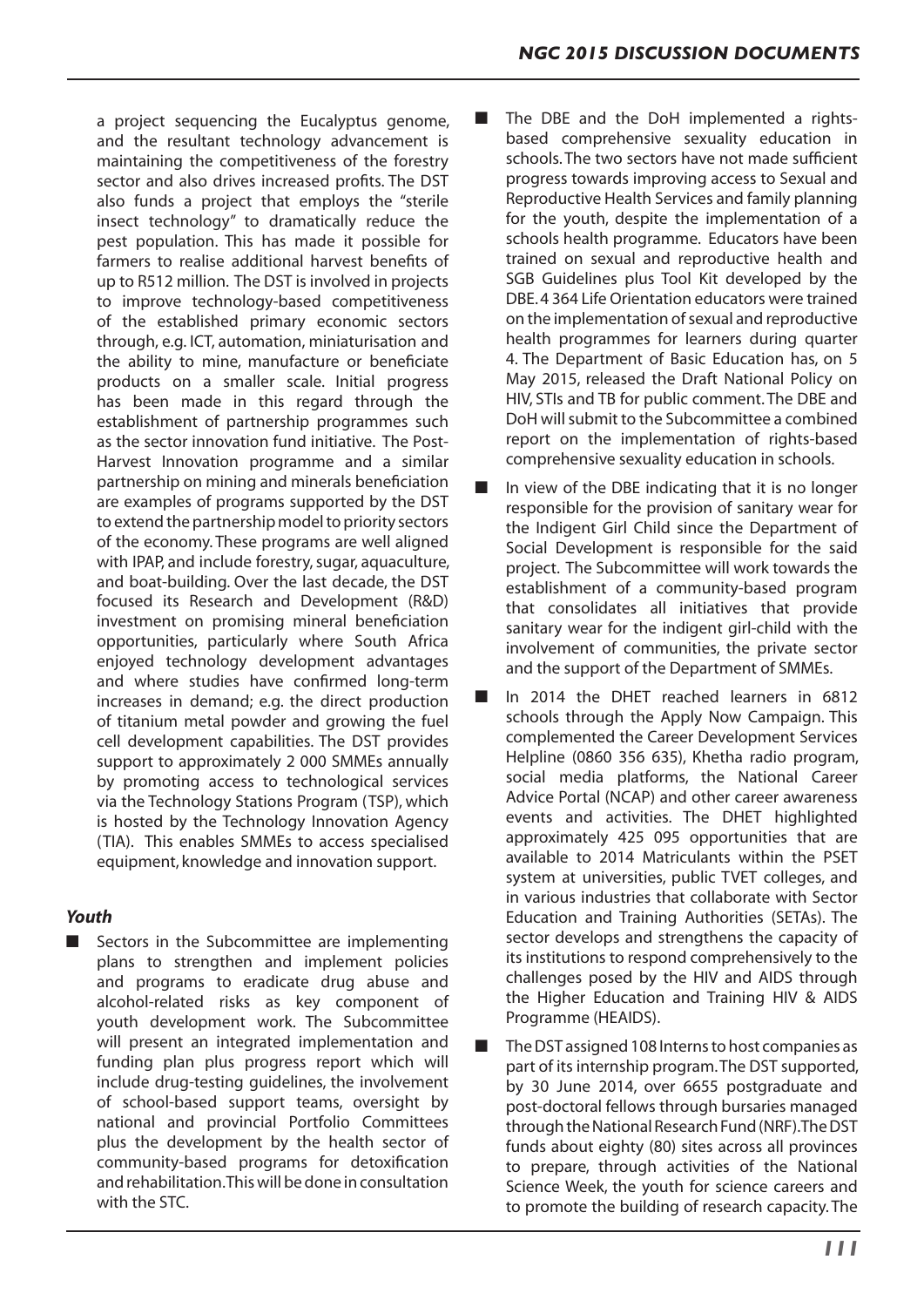DST supports *Dr Math*, a mobile tutoring service which allows users to receive maths tutoring by accessing tutors on their cell phones via MXit network,Dr Math has over 25000 registered users to date.

# *Learner Pregnancy*

■ The DBE and PDEs are implementing a comprehensive programme focusing on Sexual Reproductive Health (SRH) and education outcomes to keep girls in schools. The Subcommittee will receive a progress report on the implementation of recommendations of the 2009 DBE report entitled *Teenage pregnancy in*  **South Africa** – with a specific focus on schoolgoing learners. The DBE has come up with a draft policy for the Prevention and Management of Learner Pregnancy. This policy is an alternative to the previous policy that punished learners for falling pregnant. The proposed new policy considered the rights of the learner to education, dignity and the right of privacy. The draft policy would be circulated to Provincial Education Departments.

# **A summary of progress made towards the achievement of the MDGs**

South Africa has done relatively well and is therefore in a position to achieve most of its targets towards the Millennium Development Goals (MDGs) in the following areas: promotion of universal primary education; promotionofgenderequalityandempower women; reduction of child mortality; improvement of maternal health; combatting of HIV & AIDS, malaria and other diseases; ensuring environmental sustainability; and the development of a global partnership for development. The country is not likely to achieve the goal of eradication of extreme poverty and hunger by target date.

# **ORGANISATIONAL FACTORS, IN THE ANC AND GOVERNMENT, INFLUENCING THE ABILITY OF SECTORS TO DELIVER**

# **Leadership**

The Subcommittee on Education and Health has provided the necessary leadership and oversight over this sector. Regular meetings and support of various sectors by the Subcommittee and the SGOhas ensured

that these sectors are able to surmount challenges that arise from time to time. Poor leadership and management,especially at lower levels of government institutions, have a negative effect on the ability of government to deliver.

*Technical support systems for the Subcommittee*  to research, compile documents, train members of leadership structures in the sector is necessary for strengthening of the Subcommittee at national and provincial level in order for the Subcommittee to perform to its maximum.

**Policy inconsistencies** by political leaders and executive managers pose political and administrative risks.

*ANC Executive Authority in government*, namely Ministers and Deputy Ministers, should be utilised maximallyforthebesteffectivenessofimplementation. The activation of policy pronouncement made by the President in 2009 that Deputy Ministers should have formal delegations and be given specific areas of responsibility could be realised through amendments to relevant legislation such as the Constitution, the Public Service Act and the Public Finance Management Act. This could provide the necessary legal framework for the Deputy Ministers to be more gainfully employed, especially ANC Deputy Ministers

*Maximum of use of ANC capacity in Offices of Ministers, Deputy Ministers, MECs and Mayors:* The ANC would perform better and service delivery would improve if the appointment and movement of strategic human resources, e.g. Chiefs of Staff and Special Advisers, were consciously used to their maximum political benefit.

*Ministers and MECs must be held to account by the ANC and society for the resolution of perennial human resource challenges in departments*. Executing Authorities must perform regular assessments of institutional organisation structures and staff job descriptions as directed by the Public Service Act and the PFMA.

*Sectors and departments must manage the engagement and use of consultants to improve service delivery.* Qualified staffs employed by various government departments must deliver according to their job descriptions. The ANC must lead in ensuring that government derives maximum benefit from appropriate use of consultants and that there is political leadership provided by Executing Authorities for their appointment and deployment by the administration.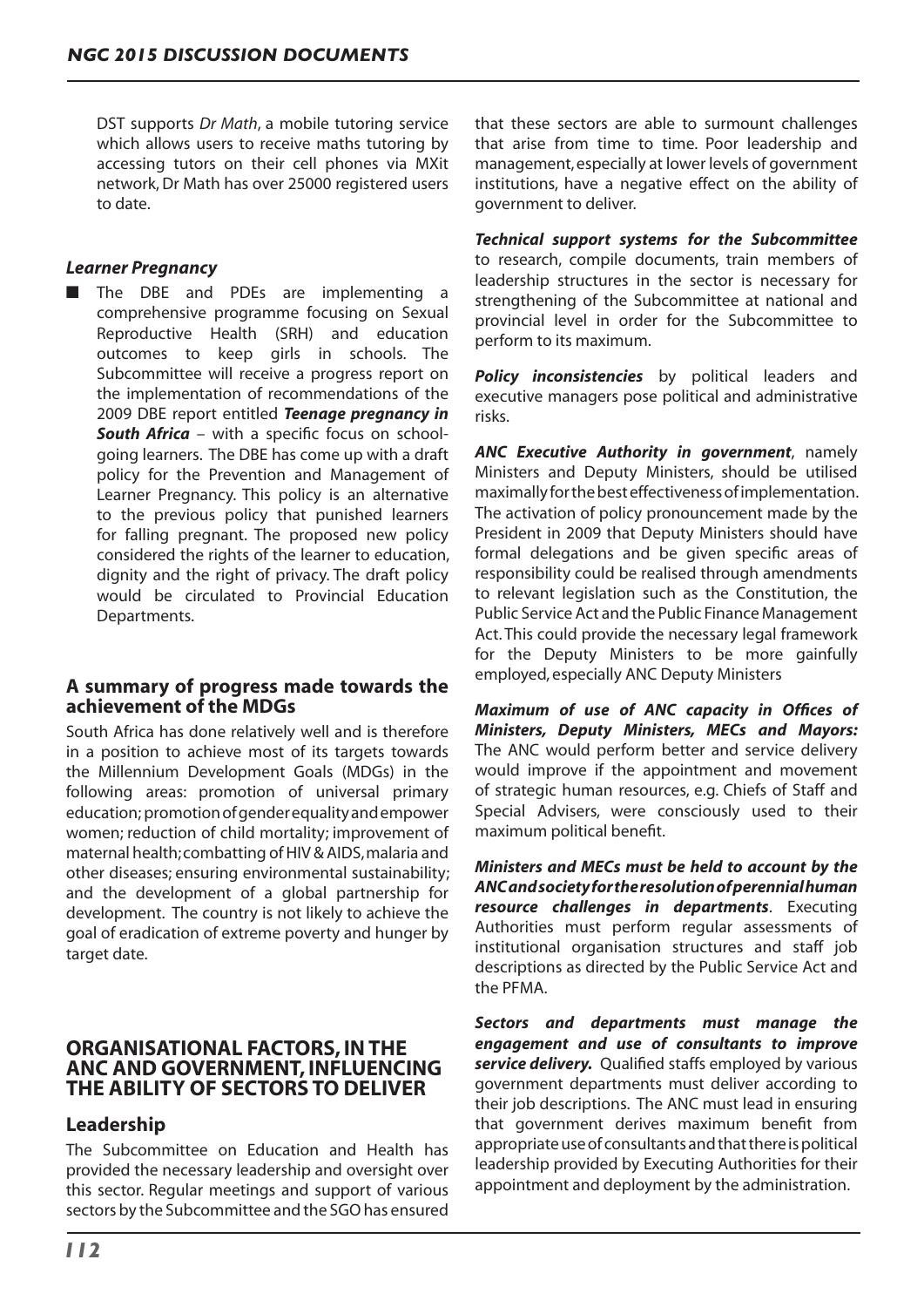# **Better management of financial resources and donor funds**

Poor management of funds available from the fiscus, as demonstrated by audit reports compiled by the Auditor General and poor management of donor funds compromise the ability by various sectors to deliver on their mandate.The Subcommittee will take greater interest in the management of financial resources and donor funds of sectors, especially Basic Education and Health, and report accordingly to the NEC.

# **Better distribution of financial resources between various levels of government**

National departments are by their nature focused on policy formulation plus monitoring and evaluation; whilst provincial departments,districts and institutions are responsible for delivery of services. Most funds, including donor funds, should be therefore allocated to facilities, districts and provinces, as service delivery takes place in facilities. Basics of decentralisation of management of services must be implemented, as there are instances where funds from donors, e.g. billions of Rands for education and health programs, are alleged to have been either returned to the European Union or dumped on service providers and consultants because of the lack of capacity of national departments to spend. This happened despite many provinces having a dire need for these funds for their operational activities.

# **Instability caused by the high turnover of senior managers**

The high turnover of sector deployees and senior management including DGs is a hindrance. The Subcommittee will analyse the turnover, especially of political heads, heads of departments and Directors General, in sector departments at district, provincial and national levels and determine the effects of the said turnover on the ability of government to deliver on its mandate. Findings and recommendations will be communicated to the NEC for consideration.

The following cross-cutting issues are stumbling blocks to delivery by government departments, especially for the health sector:

- Poor human resources planning, development and management.
- Poor financial management, including inappropriately appointed Chief Financial Officers and lack of financial management skills.
- Failure of systems in procurement or supply chain management.

■ Poor planning, delivery and maintenance of infrastructure, especially maintenance thereof.

# **INTEGRATING ISSUES OF GENDER AND DISABILITY IN THE WORK OF THE ANC AND THE CONTRIBUTION OF SECTORS TO EMPOWERMENT AMONG DISADVANTAGED GROUPS**

The Subcommittee on Education and Health has consistently and deliberately sought to integrate issues of gender, disability and youth into its plans and programs.

# **ASSESSMENT OF THE CONTRIBUTION OF THE WORK OF SECTORS TO FRATERNAL RELATIONS AND COOPERATION IN SADC, AFRICA AND THE WORLD**

The ANC Subcommittee on Education and Health has no formal program of collaboration with former liberation movements in SADC countries and beyond. However,the Mandela-Castro Health Collaboration is a program of medical training whose success depends on the good relations that exist between the ANC and the Communist Party of Cuba.

All sectors of the Subcommittee participate in various fora which promote bi-lateral and multi-lateral relations at the level of government, e.g.UNESCO and the World Health Organisation.This has not been translated into activity that benefits the ANC directly.The same is true for work that is being done with other governments in Africa,in BRIC countries and in other parts of the world.

The Subcommittee will submit a report on its contribution to the work of the ANC in promoting cooperation, especially with former liberation movements and those who supported the ANC struggle and programs against apartheid. It will also report on plans and progress made in ensuring that ANC political work is done and Party-to-Party relations are promoted during visits to other countries through structured interactions with political leaders of parties allied to the ANC.

# **IDENTIFYING CRITICAL PRIORITY AREAS AND PROPOSED AMENDMENTS OF PLANS AND PROGRAMS FOR QUICK WINS TOWARDS THE ACHIEVEMENT OF TARGETS BY DECEMBER 2017**

The Subcommittee regards as critical the commitment of the ANC to radical social and economic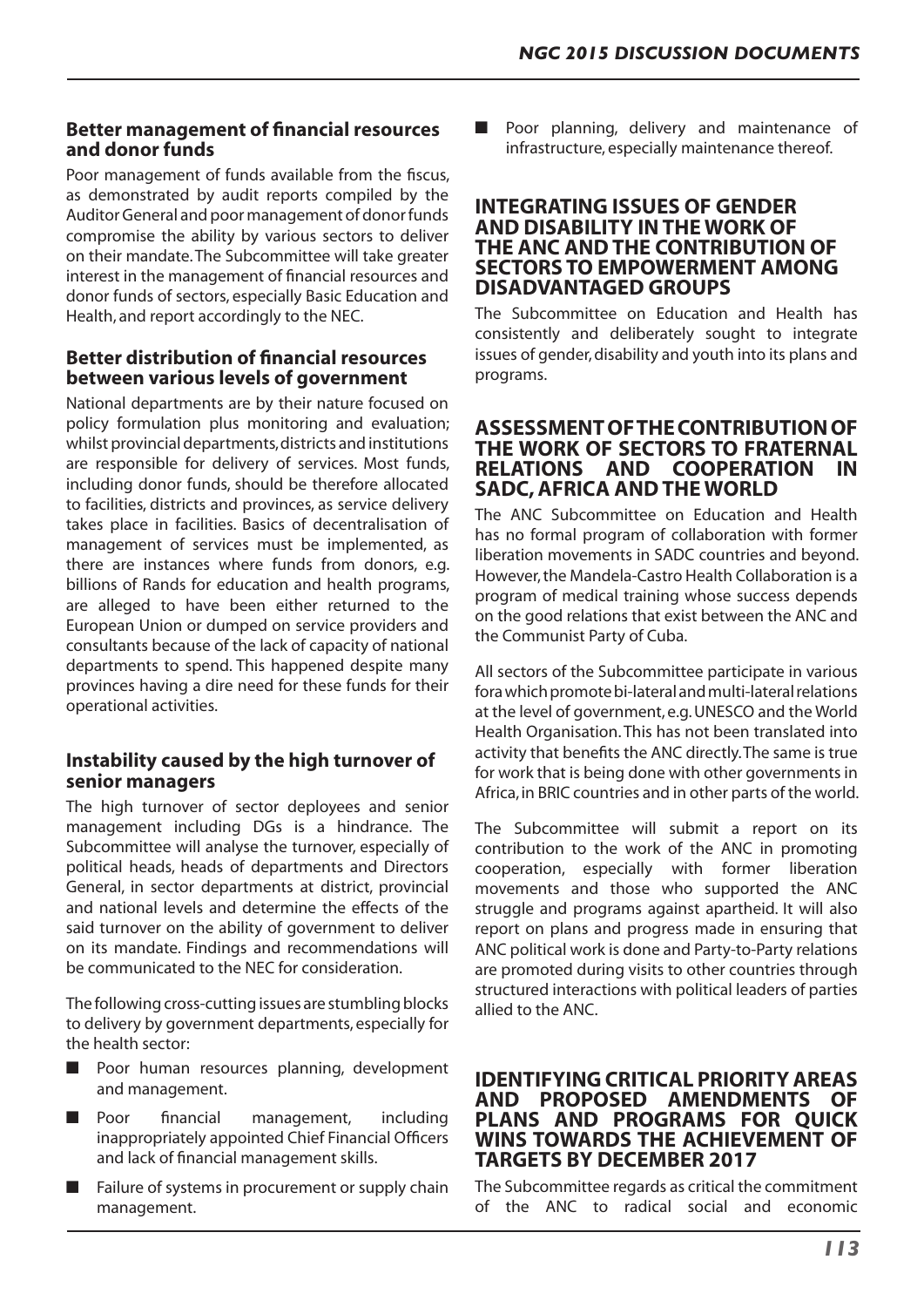transformation. The following priority areas and intervention measures have been identified per sector to give effect to that call and for quick wins to ensure that the mandate of the ANC is implemented with greater urgency from now on and after the NGC:

# ■ *ANC Subcommittees on Education and Health*

The Subcommittee will identify human and financial resources that are at its disposal and use those to its maximum benefit. These resources include activists that are working in the public and private institutions, policy units, research bodies and those deployed abroad. The Subcommittee aims to do the best with what is available to execute its mandate.

The following will be attended to with a renewed sense of urgency:

- Implement a plan to ensure that all sectors account for all the commitments made to deliver on each of the resolutions reflected in this report and submit reports to the NEC where indicated.
- Ensure that all provinces are assisted to have functional Provincial and Regional Subcommittees on Education and Health, and that these report regularly on the work of the subcommittee including the work being done in ANC branches and with the Alliance.
- Implement a plan to ensure that the Subcommittee responds to directives contained in resolutions, especially those whose deadlines were missed.
- Implement campaigns such as the Quality of Learning and Teaching Campaign (QLTC) with a renewed sense of urgency.
- Energise ANC branches to embark on campaigns to ensure that SGBs, Clinic Committees and hospital boards are truly representative of and account to communities.
- The ANC must communicate its achievements in these sectors to the masses of our people on an ongoing basis.
- Local Government must play a critical role in supporting Education, Health and Science & Technology.
- The structures of the movement are encouraged to actively participate in the activities of the Subcommittee.This entails attending meetings of the subcommittee.

# ■ *ANC structures in provincial and national legislatures*

- These structures have started to submit reports on their execution of tasks that emanate from meetings of the NEC Subcommittee. This will be institutionalised and maintained.
- ANC Members of Portfolio Committees will be required to report in line with the mandate of the Subcommittee. Their reports include their performance of oversight over the Executive, their contribution to law-making, e.g. drafting legislation on making schooling compulsory, and their work in Provinces and local communities.

# ■ *Cross-cutting priorities for all government sectors*

- Encourage plus assist sectors to establish or strengthen systems in departments for good governance and delivery to last beyond 2017.
- Reintroduce practical or on-the-job training for all college and some university students, viz. compulsory rotations, bed-side training and work during vacations for technical and medical students.
- Consolidate all Reproductive Health issues and re-formulate the plan to integrate the work of education, health and social development.
- Identify and resolve factors that are responsible for the inability or failure of government to implement ANC resolutions on the re-opening of colleges, especially nursing and teacher training colleges. These factors include the absence of appropriate policy and the necessary enabling legal framework for the re-establishment of the college sector, which includes TVET and community colleges.
- Consolidate strategies, plans and efforts of all sectors in the subcommittee for effective delivery and maintenance of infrastructure, appropriate technology and equipment for schools, clinics, hospitals, colleges, universities and relevant science and technology sites; and conclude the macro infrastructure plan for the university education sector by March 2015.
- Encourage all sectors to identify and support innovation in addressing both social and technological challenges.
- Promote and support the local, provincial, and national commitment to increase investment in research and development to achieve the 1,5% of GDP in Manifesto.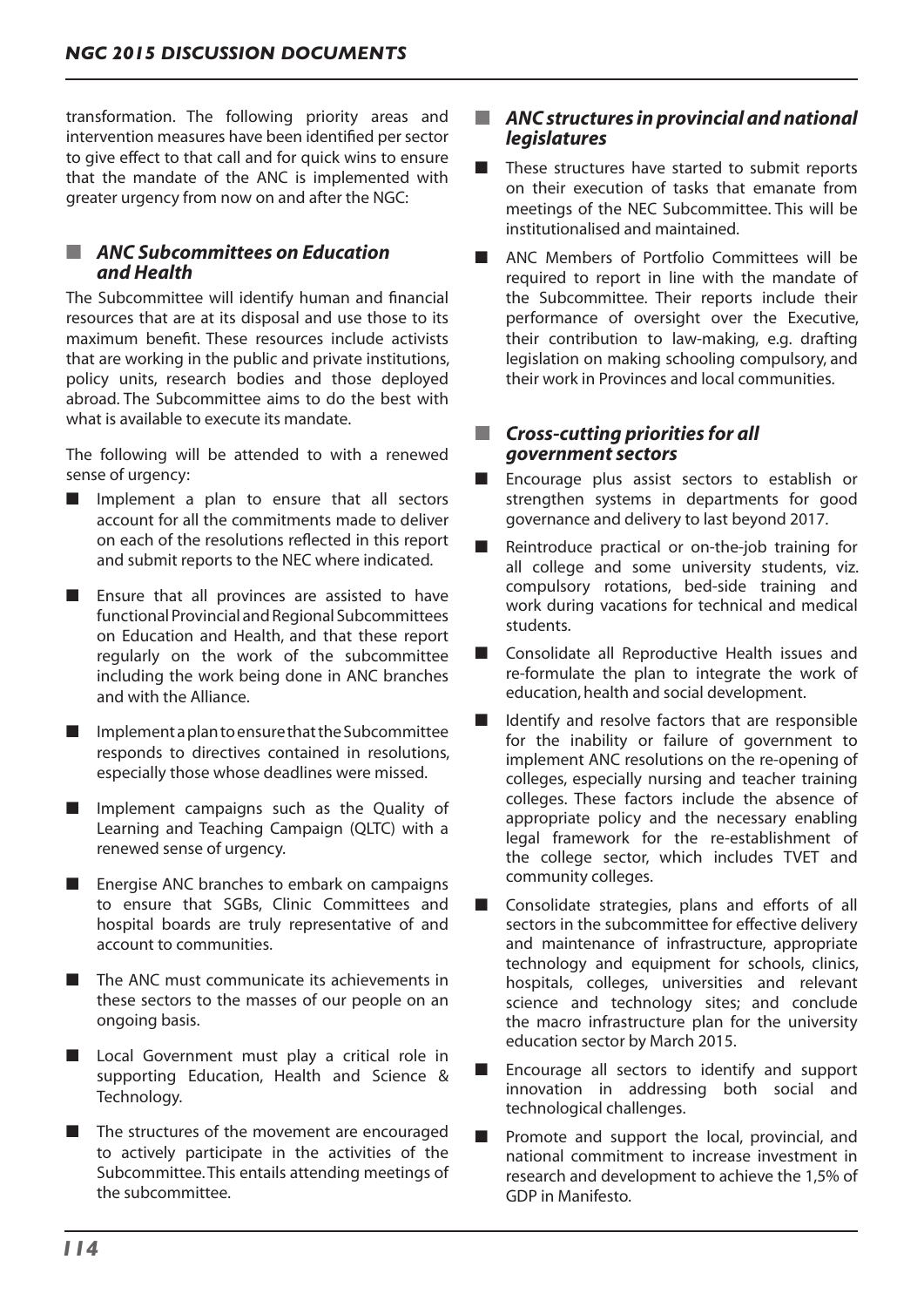# ■ *Basic Education*

- Engage trade unions for members to accept redeployment and re-skilling.
- Working towards strengthening programs in Maths, Science and Technology, the sector will introduce Technical Mathematics and Technical Science in 2016. It will also provide support to the Intermediate and Senior Phases laying solid foundation required to succeed in studying the MST subjects at the FET level.
- In order to realise the objective of making Learner Teacher Support Material (LTSM) available and to provide a textbook for every learner, in every subject, in every grade, the sector will build the capacity of the State to develop, print and deliver LTSM.
- In order to promote Inclusive Education, the sector has initiated a process of developing the South African Sign Language (SASL) curriculum for grades R to12,whose implementation will follow a phased-in approach starting at Foundation Phase andgrade9from2015toendwithimplementation at grade 12 in 2018. Training focused on more than 250 teachers and Deaf Teaching Assistants from the implementing grades in 45 schools will be implemented from 2015 onwards.
- Information Communication Technology will be prioritized for implementation at schools to act as an anchor for the radical transformation of the basic education.
- Teacher Development will be prioritised to enhance teacher performance and quality of learning and teaching support through increasing the depth of content knowledge of our teachers.
- Reading Promotion and Library and Information Services will be prioritised to enhance learners' knowledge and skills, help them to succeed academically and prepare them to be active members of their communities.
- The National Education Collaboration Trust will be used more to galvanise members of communities, teacher unions, traditional leadership and businesses into district steering committees to work with the district offices, schools and communities in order to drive improvement activities in the target schools.
- Provide psycho-social support to schools.
- Ensure that education is regarded as a continuum.
- Allow for a discussion with stakeholders to reflect on the frequency and scope of the ANA test,

notwithstanding its positive reception.

- Ensure that we sustain the momentum of the infrastructure programme, with particular reference to the provision of water and electricity.
- Ensure that the Ministry of Telecommunications and Postal Services works closely and collaboratively with the Departments of Science and Technology and Basic Education to provide rapid universal connectivity for ICT as an enabler for quality education.
- Explore ways in which schools with amenities share their resources with historically disadvantaged schools, given the disparities in resources because of the legacy of apartheid
- That we swiftly move to a quality management system to enable the DBE to assess the competencies of educators for development purposes and to encourage self-assessment by educators.
- To discourage frequent curriculum changes in order to avoid change fatigue.
- Fast track the implementation of the LURITS system to enable the education sector to track learners from basic to higher education.
- Intervene in the intermediate and senior phase of school especially in the area of mathematics.
- Provide support to Learner Representative Councils (LRCs) to better understand their roles in the governance of school.
- Mobilise communities to oppose tendencies to target schools as part of civil disobedience.
- Improve the efficiency of scholar transport provision.
- To embed our constitutional values and principles as well as those of the Freedom Charter in the Curriculum.
- Improve efficiency in the roll out of the National School Nutrition Programme (NSNP).
- Commitment by all parties to maintain labour peace during the period of salary negotiations.

# **Higher Education and Training**

- Prioritise the finalisation of policy for free higher education to all undergraduate level as a matter of urgency, with the aim of implementation by 2018 provided funds are available to support such a decision.
- Finalise the policy on Community Service for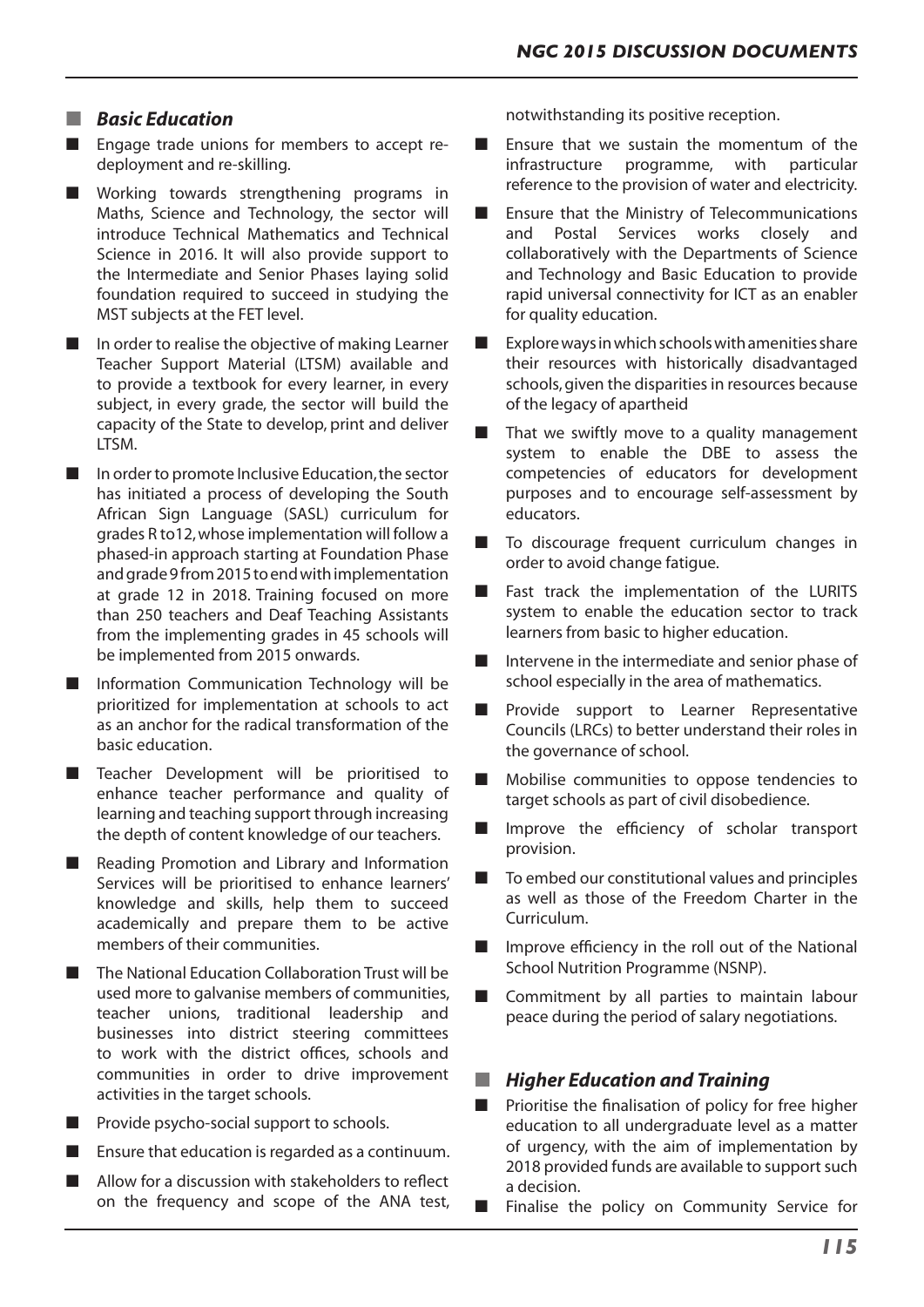all students by July 2016 and commence with implementation by December 2017.

- Fast track the conclusion of the work of the various committees and structures to ensure that progress is made by December 2017 on the project of shifting of Nursing and Agricultural Colleges currently under a provincial authority to a national competency in line with the constitution.
- Engage all relevant structures of the ANC and government to avail resources to ensure that good progress has been made by December 2017 on the recapitalisation of all former colleges not utilised for educational purposes.
- Publish in the Government Gazette by January 2015 the statement on Policy and Procedures for Measurement of Research Output of Public Higher Education Institutions and finalise Policy and Procedures for Measurement of Research Output of public HEIs by March 2015.
- Finalise the Higher Education and Training funding model and framework by March 2015 and implement the approved framework by the end of March 2016.
- Urgently put in place sustainable mechanisms which include law enforcement agents to enforce the criminalization of non-registered bogus colleges.
- Prioritise the conclusion of the development of the Central Applications Service architecture and operationalize the system of centralization of applications for Higher Education Institutions by March 2018.
- Back to school campaign must be extended to include Higher Education Institutions.
- Disagreements at HEIs must be dealt with in a disciplined manner without resorting to vandalism and destruction of property or acts of intimidation.
- Conclude work of the various committees and structures on shifting Nursing and Agricultural Collegesto a national competency by March 2017.
- Finalise Higher Education and Training funding model and framework by March 2015 and implement approved framework by March 2016
- Fast track Central Application Service (CAS) for implementation by March 2018.
- Engage all relevant structures of the ANC and government to avail resources.
- Implementation of forensic audit of NSFAS at institutions by March 2015 linking this up with the Gap funding.
- Implementation of first phase of Staffing South African Universities Framework by 1 July 2015.
- Education Alliance must have a programme to support the Post-School Education and Training (PSET) system.
- Monitor HEIs to ensure they are not are using the national benchmark test as a hindrance to the transformation agenda.
- Ensure that the Departments of Higher Education and Training and Science and Technology work collaboratively, cohesively and in an integrated manner in the promotion of Science, Maths and Technology to support the Department of Basic Education's newly established Maths, Science and Technology unit.

# ■ *Health*

- On the implementation of the National Health Insurance (NHI)
	- $\Box$  Actively engage all relevant structures of the ANC and Alliance in the movement and in Parliament to fast-track the finalization of the White Paper on the NHI and the necessary legislative framework to ensure that the NHI Fund and legislation are in place by the date of the next national conference.
	- $\Box$  Implementation of the NHI starts at PHC level, as that would be affordable.
	- $\Box$  The matter should be discussed comprehensively at a broad meeting of the Subcommittee on Education and Health.
- On the establishment of the NHI fund, this matter must be finalised by health and Treasury.
- On the Expansion of free Primary Health Care
	- $\Box$  Prioritise and intensify the roll out the program of the Ideal Clinic Model using the Operation Phakisa Delivery Model.
	- $\Box$  Adopt the model of Operation Sukuma Sakhe and the War Room Implementation Program (WRIP) in all provinces to be the method of delivery of community programs and creative use of auxiliary workers, such as Community Health Workers, Lay Counsellors, AIDS Councillors, Community Liaison Officers and Community Development workers.
	- $\Box$  Reactivate programs to ensure that the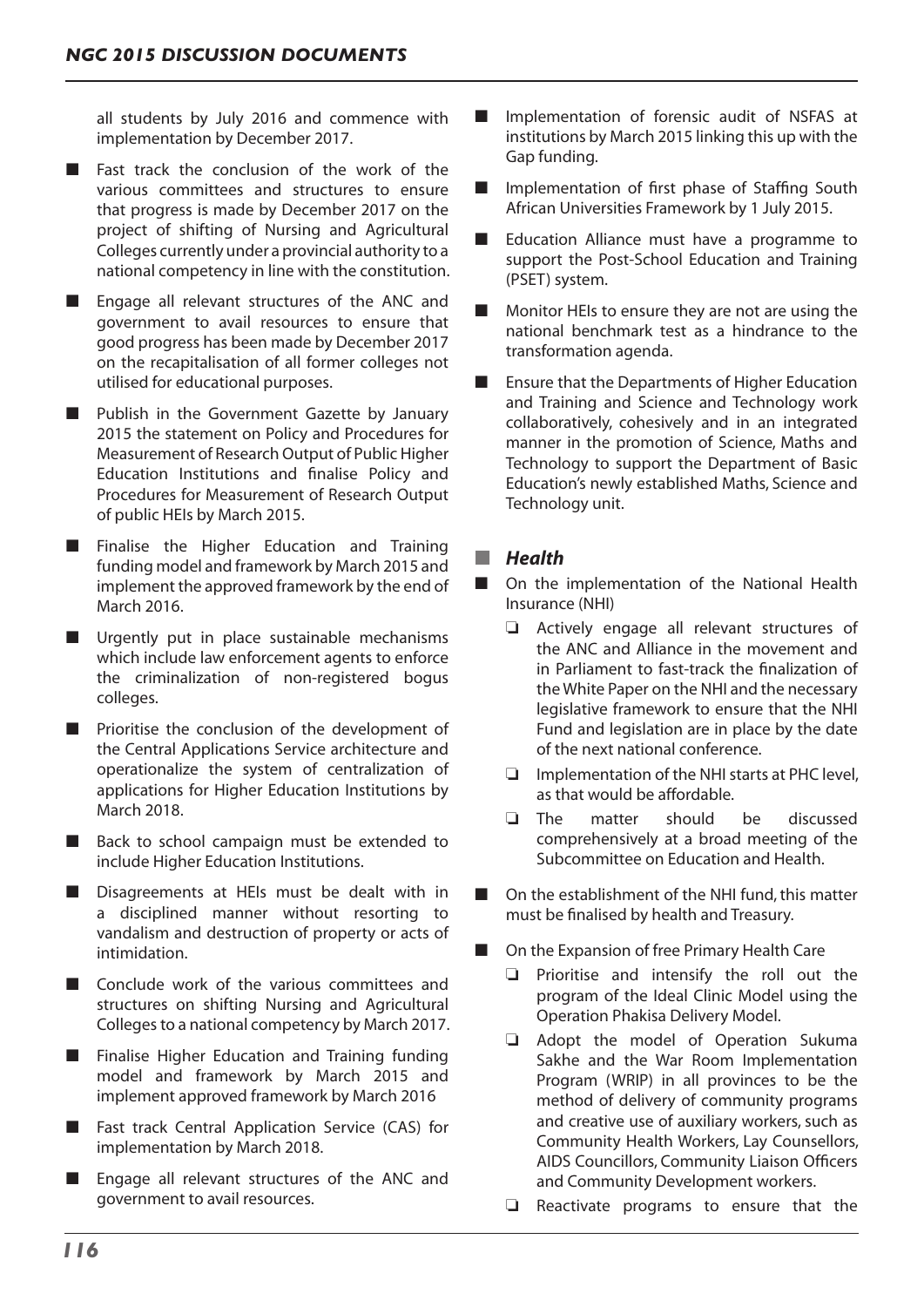District Health System (DHS) is functional in all provinces, as a practical step of strengthening Primary Health Care (PHC).

- $\Box$  Community Health Workers (CHW) must be absorbed into formal government employ.
- On HIV and Maternal and Child Health
	- $\Box$  Innovative programs, e.g. bringing mothers and fathers of board on issues such as exclusive breastfeeding, must be embarked upon to keep the momentum of the campaign against HIV and AIDS.
	- $\Box$  Our communities must work together with others on campaigns against advertisements such as those that promote illegal abortions and other unethical practices that endanger lives of our people.
- $\Box$  On Tuberculosis (TB)
	- $\Box$  Having identified Tuberculosis (TB) as a national priority, the sector will intensify the fight against TB at Primary Care level, starting with intensive screening of highrisk communities and correct management of identified cases. Great focus will be on 150 000 inmates in correctional facilities; 500 000 mineworkers; and the population of at least six (6) worst affected districts of intense mining communities. Those include the West Rand (Carletonville), Lejweleputsoa (Welkom); Rustenburg (Marikana) plus the Merafong (Klerksdorp-Potchefstroom area); plus Waterberg and Tubatse (Burgersfort)
	- $\Box$  Foster greater collaboration with relevant government departments and research institutions to pursue programs of research and development of new drugs against priority illnesses and diseases.
	- $\Box$  ANC Branches must have health portfolio to deal with TB and other health issues
- On Healthy Life Style
	- $\Box$  ANC Branches must have health portfolios to implement programs that promote at no cost healthy lifestyle of members, their families and communities in wards where the ANC operates.
	- $\Box$  A day, e.g. Wednesday afternoon, be adopted in communities and schools as a common day for health promotion, including health education and healthy lifestyle.
	- $\Box$  There should be strict regulation of the establishment and operations of alcohol

outlets, bottle stores and shebeens.

- $\Box$  The health sector must work closely with the security cluster to deal with the issue of illicit drug importation and abuse.
- $\Box$  The NDoH must resolve urgently the challenge of a dysfunctional National Forensic Chemistry Laboratory that compromise the state's ability to provide the Justice System with blood alcohol results needed as evidence of drunken driving.
- $\Box$  The Subcommittee needs to advice the ANC about socially-acceptable use of alcohol.
- $\Box$  The ANC Youth League must play a leadership role in the fight against drug and alcohol abuse and gangsterism by organising youth camps involving affected youth.
- On improving the Quality of Public Health Care services
	- $\Box$  There must be consequences if managers are not doing their work.
	- $\Box$  Improve conditions of work and support staff and systems.
	- $\Box$  Government departments must do lifestyle audits of staff in procurement. Staff in procurement at all levels of government must be rotated regularly to minimise corruption.
	- $\Box$  Attention must be given to boilers in health facilities, as the company that delivers services such as maintenance of boilers is a monopoly.
	- $\Box$  The health sector must design its own program of *"Back-to-Basics".* The ANC must discuss programs which allow the movement and government to return to basics of management and leadership.
- On the cost of private health care
	- $\Box$  The Subcommittee must further discuss this matter and submissions made.
	- $\Box$  The Alliance must publicly support the proposal on the reduction of the cost of the private health care.
- Resolve policy and legislative issues and establish National Pricing Commission.
- Engage MECs and Premiers to ensure speedy establishment of Offices of Health Standards Compliance in each province.
- **n** Urgently resolve policy and legislative impediments and fast-track the assumption of responsibility of overall management by the